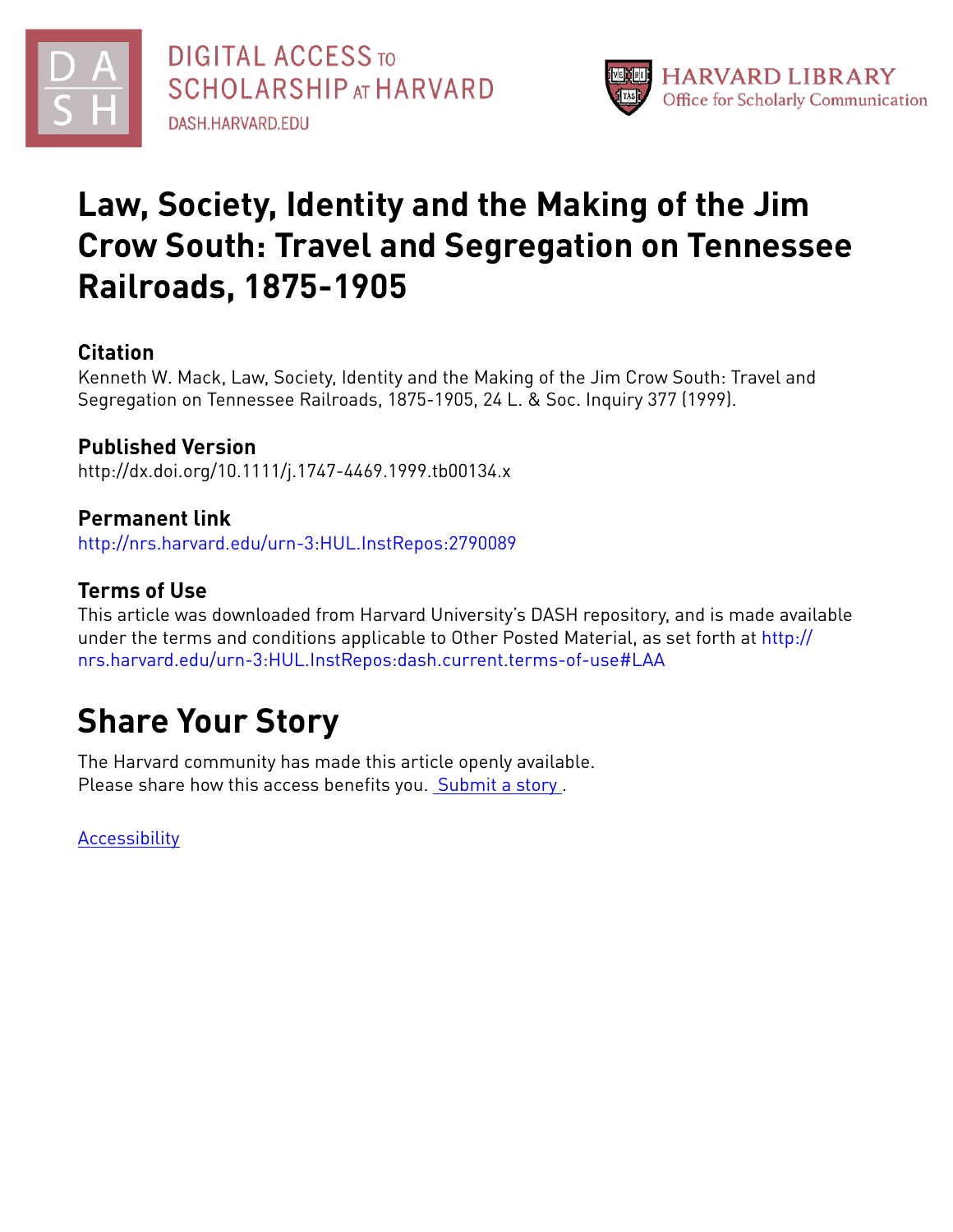## **Law, Society, Identity and the Making of the Jim Crow South: Travel and**

### **Segregation on Tennessee Railroads, 1875-1905**

Kenneth W. Mack\* 226D Harrison Lane Princeton, NJ 08540 Telephone: (609) 279-0319 Fax: (609) 279-0319 e-mail: kenmack@princeton.edu Approximate Character Count: 71,700 Copyright © 1998 by Kenneth W. Mack.

\* Kenneth W. Mack is a Ph.D. candidate in History at Princeton University. The author would like to thank Hendrik Hartog, Nell Irvin Painter, Glenda Elizabeth Gilmore, Sarah Barringer Gordon, Judith Jackson Fossett, Frank Ravitch, Crystal N. Feimster, Simone E. Ross and the anonymous reviewers of *Law and Social Inquiry* who all read prior drafts of this article and contributed to its improvement. Prior drafts were also presented at the 1996 Annual Meeting of the Law and Society Association in Glasgow, Scotland, the 1996 Annual Meeting of the American Studies Association in Kansas City, Missouri, and the September 1995 Princeton University Graduate Women's Studies Colloquium.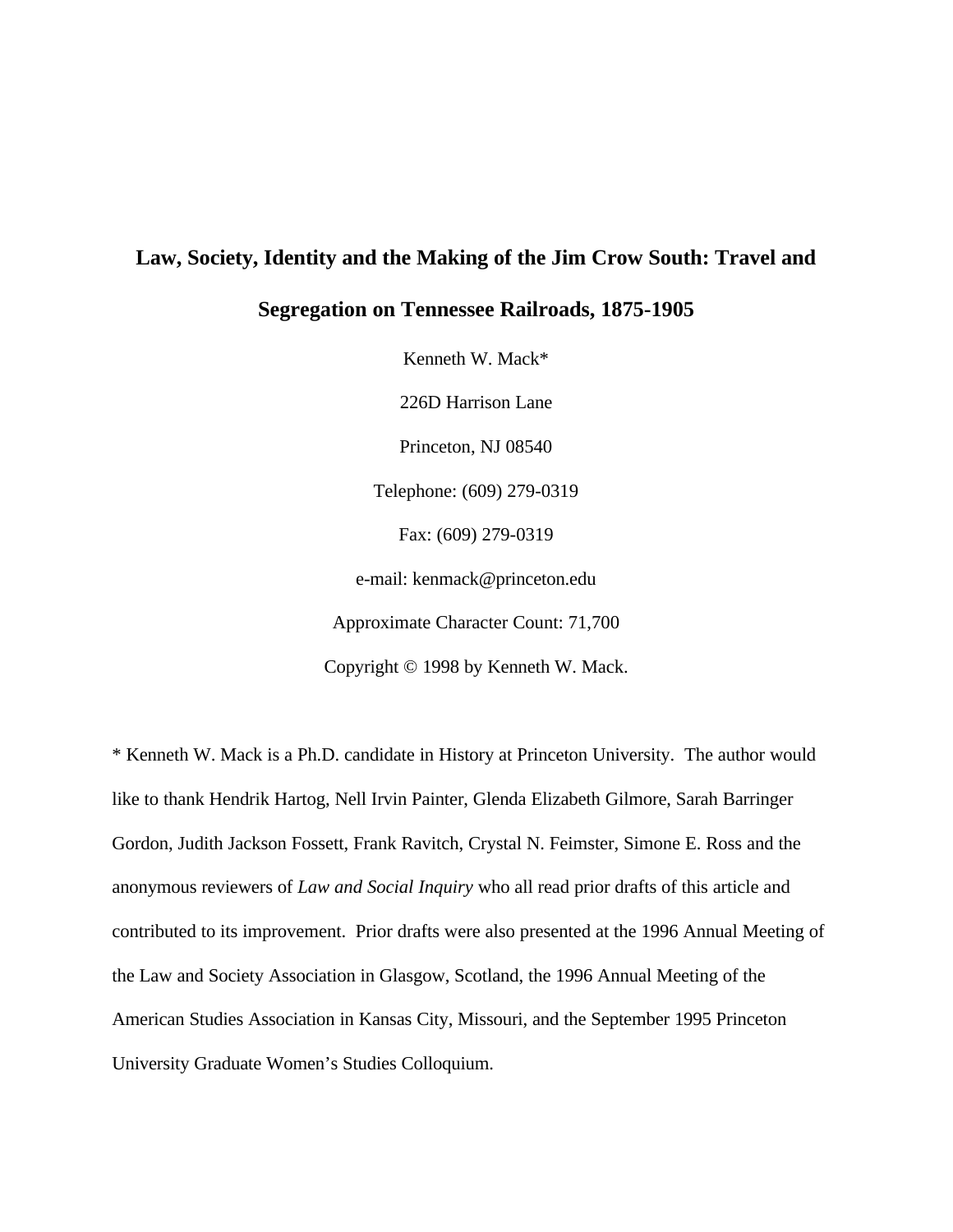## **Law, Society, Identity and the Making of the Jim Crow South: Travel and Segregation on Tennessee Railroads, 1875-1905**

Kenneth W. Mack

#### Abstract

This article reexamines the well-known debate over the origins and timing of the advent of de jure segregation in the American South that began in 1955 with the publication of C. Vann Woodward's *The Strange Career of Jim Crow*. Arguing that the terms of the debate over Woodward's thesis implicate familiar but outmoded ways of looking at sociolegal change and Southern society, the article proposes a reorientation of this debate using theoretical perspectives taken from recent work by legal historians, critical race theorists, and historians of race, class and gender. This article examines the advent of railroad segregation in Tennessee (the state that enacted the nation's first railroad segregation statute) in order to sketch out these themes, arguing that de jure segregation was brought about by a dialectic between legal, social and identity-based phenomena. This dialectic did not die out with the coming of de jure segregation, but rather continued into the modern era.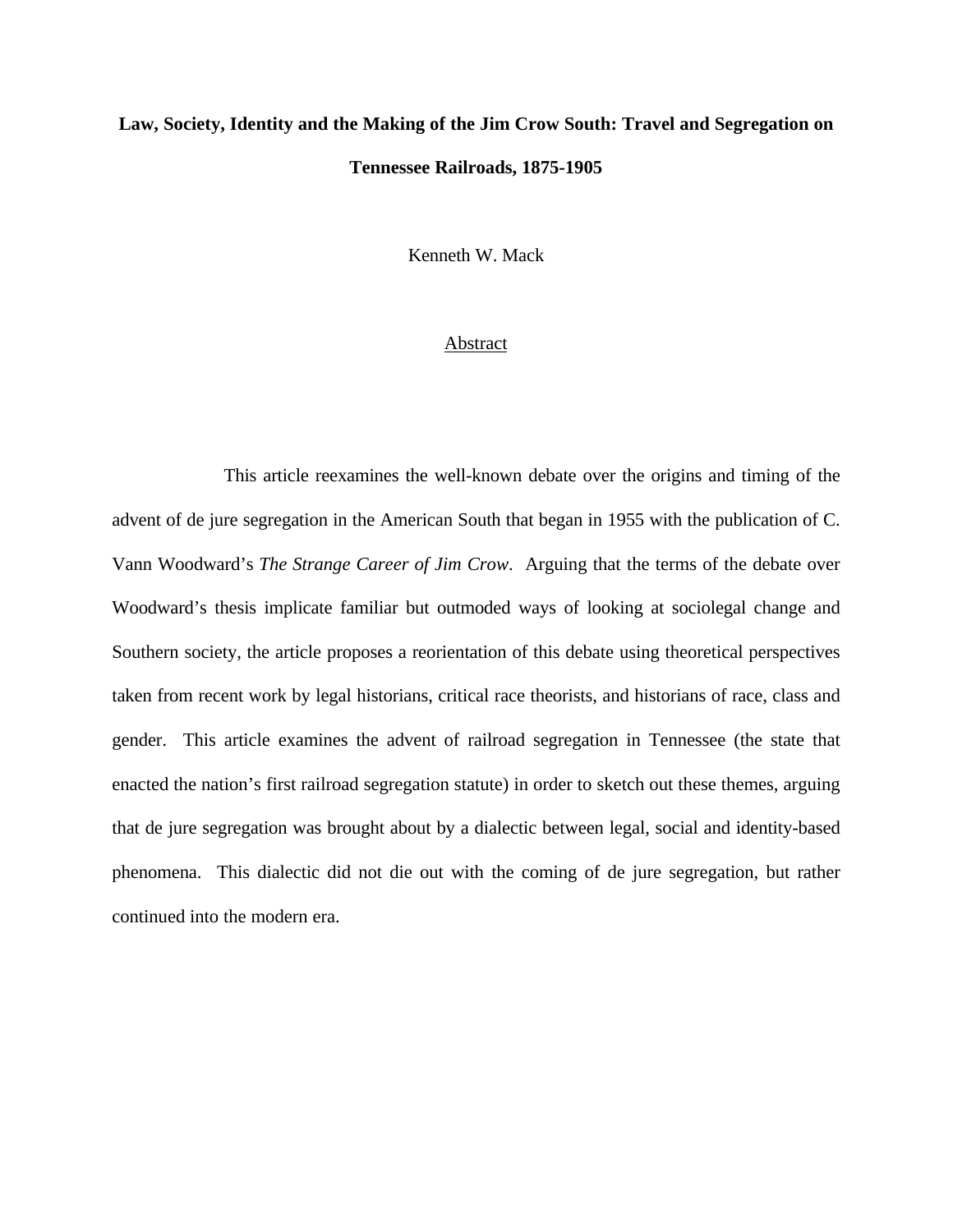On September 15, 1883, a young Ida B. Wells boarded a train from Memphis, Tennessee to the nearby town of Woodstock, where she taught school, and entered an ongoing debate over law, society and identity in late nineteenth-century Tennessee. Wells, the future civil rights crusader, was concerned about railroad companies' recent attempts to segregate passengers by race, and about drinking and smoking on the train. Taking her seat in the nonsmoking rear coach which, according to the railroad, was reserved for "white ladies and gentlemen," she refused the conductor's request that she move to another car. The conductor, aided by two other men, physically ejected her from the car, in the process tearing her dress but suffering a serious bite wound inflicted by Wells in return. Ida Wells later sued the railroad for this incident and a subsequent ejection, ultimately losing in the state supreme court and incurring several hundred dollars in court costs in the process.<sup>1</sup> (*Chesapeake, O. & Sw. R.R. v. Wells* 1885a, 1885b & 1887; Duster 1970) Disappointed with the outcome of her suit, Wells confided to her diary that "I have firmly believed all along that the law was on our side and would, when we appealed to it, give us justice." (DeCosta-Willis 1995, 141) Wells' views of the importance of the law in settling questions of identity, place and race mirrored those of her fellow Tennesseans. By the

 $\overline{a}$ 

 $1$  The sometimes-cited date of Wells' ride, May 4, 1884, is incorrect. Wells was ejected twice and brought two lawsuits, the second of which was for the May 1884 ejection. The source of this confusion is Wells' autobiography, written over forty years later, where she fails to make clear that she was ejected twice and brought two lawsuits. In addition, the state supreme court opinion in her case, for reasons that are unclear, only references the lawsuit growing out of the 1884 ejection. (Duster 1970; *Chesapeake, O. & Sw. R.R. v. Wells* 1887) This article will only reference the first lawsuit, except where it is necessary to distinguish between Wells' suits.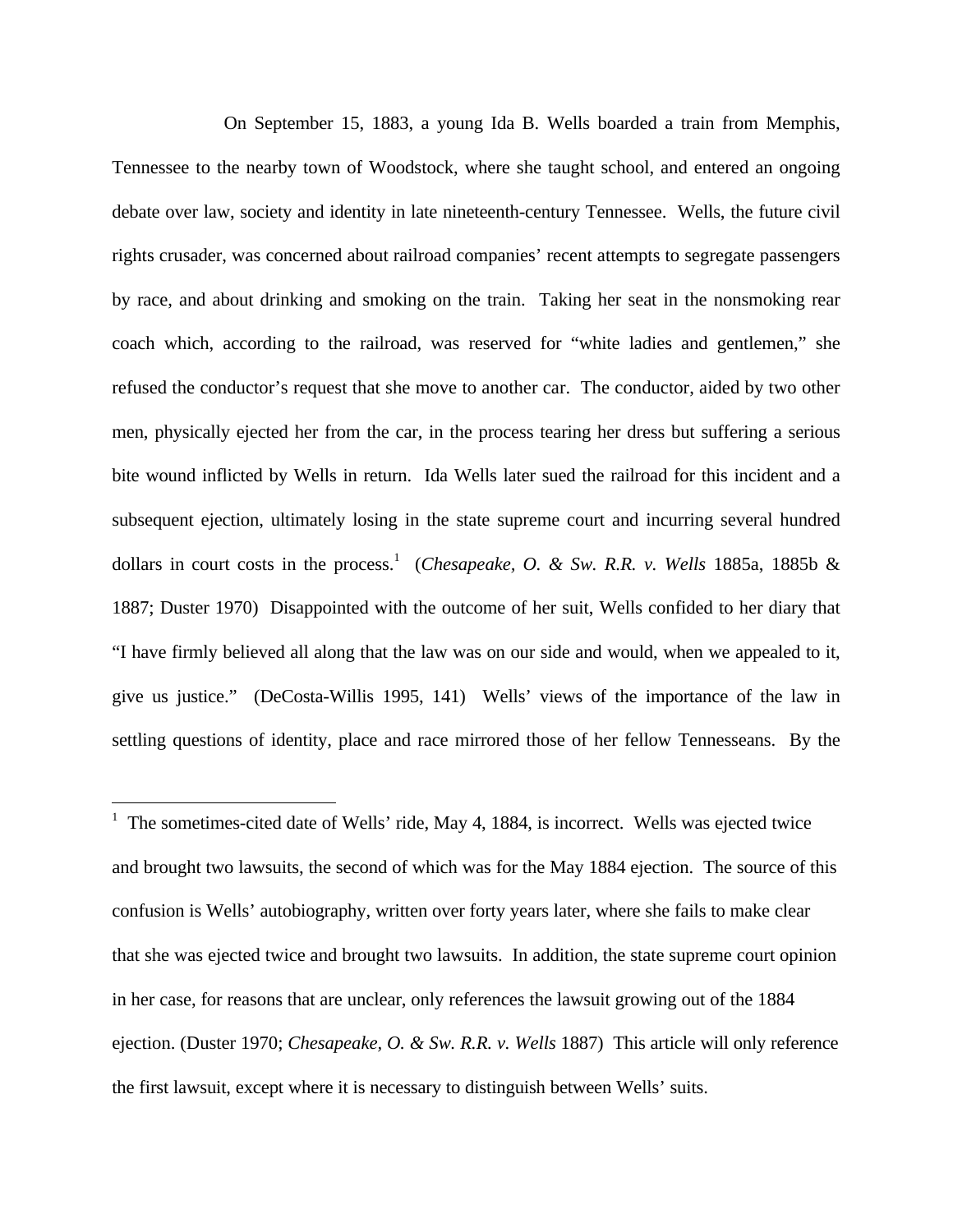1870s and 1880s, the law of common carriers had emerged as a crucial battleground in the working out of the social, political and economic order in the New South.

#### Law, Society and the Career of *The Strange Career of Jim Crow*

The law of common carriers is an important element in C. Vann Woodward's much-debated thesis, set out in *The Strange Career of Jim Crow*, concerning the establishment of racial segregation in late nineteenth-century Southern life. Woodward argued that the period was characterized by experimentation in Southern race relations, and that rigid and widespread racial segregation did not emerge until the turn of the century, when Southern states enacted a wave of segregation laws. (Woodward 1974)<sup>2</sup> Woodward's critics contended that many aspects of racial segregation, even if not always enshrined in positive law, were put in place shortly after the Civil War if not before.<sup>3</sup> Legal scholars weighed in on the side of the critics, arguing that judicial decisions upholding separate-but-equal had endorsed Jim Crow practices long before Southern states began enacting segregation statutes in the late 1880s and 1890s. (Riegel 1984; Lofgren 1987, 116-47) According to Woodward's critics, the late nineteenth-century push for pervasive de jure segregation was merely a novel manifestation of longstanding trends in Southern life.

 $\overline{a}$ 

<sup>2</sup> For an excellent summary of Woodward's argument, see Cell 1982, 82-94.

<sup>3</sup> Examples of major works in the debate are: Williamson 1984; Cell 1982; Rabinowitz 1978; Rabinowitz 1976; Blassingame 1973; Williamson 1965; Wade 1964; Wynes 1961; Litwack 1961. The fullest overview of the debate, and of the various editions of *Strange Career* that incorporated some of the criticism, can be found in Rabinowitz 1988. Other useful overviews are: Woodward 1986, 81-99; Woodward 1971b, 234-60; Williamson 1968.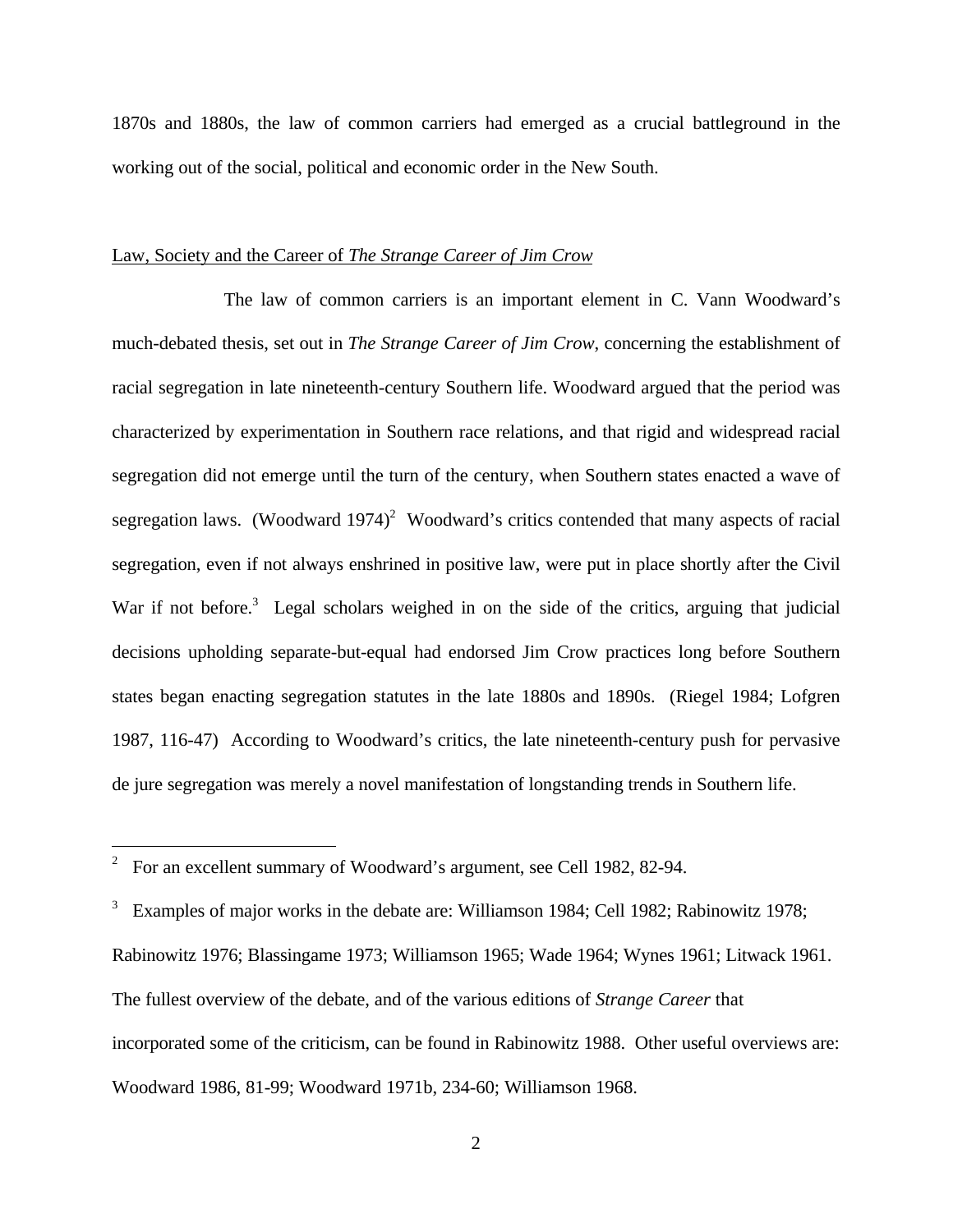If Woodward, steeped in the lessons of progressive historiography, viewed the story of the late nineteenth century South to be one of conflict between men of different classes, many of his critics saw racial division rather than class conflict as the eternal verity of Southern society.<sup>4</sup> Recent scholarship has sought to reorient the contours of the Woodward debate, interrogating the concepts of race and class themselves. Much of this newer scholarship has used the categories gender and sexuality to break race and class down into their component parts, and in turn used race and class to break down these categories.<sup>5</sup> Newer scholars have added gender and sexuality to insights taken from both Woodward and his critics, for example arguing that the most-cited rationale for racial segregation -- the need to reduce contact between black men and white women -- while drawing on racial anxieties with longstanding roots in Southern culture, was the product of race, gender and class conflicts growing out of political and economic changes taking place in the New South. White supremacy, according to this scholarship, was a means of containing and disciplining these conflicts, and hiding them behind a facade of white racial unity. (Edwards 1997; Hodes 1997; Gilmore 1996; Bardaglio 1995; Somerville 1995; Greenwood 1994; MacLean 1994; Painter 1988; Hall 1983; Hall 1979)

<u>.</u>

<sup>4</sup> Woodward traced some of the themes that would emerge in *Strange Career* in his earlier work, *Origins of the New South*. (Woodward 1971a, 209-12, 321-95) A brief, early argument for the emergence of a new urban black middle class as an impetus for the adoption of de jure segregation is contained in Rabinowitz 1978, 334-36.

<sup>&</sup>lt;sup>5</sup> For an insightful analysis of the interactions of race, class, gender and sexuality in American culture, see Higginbotham 1992.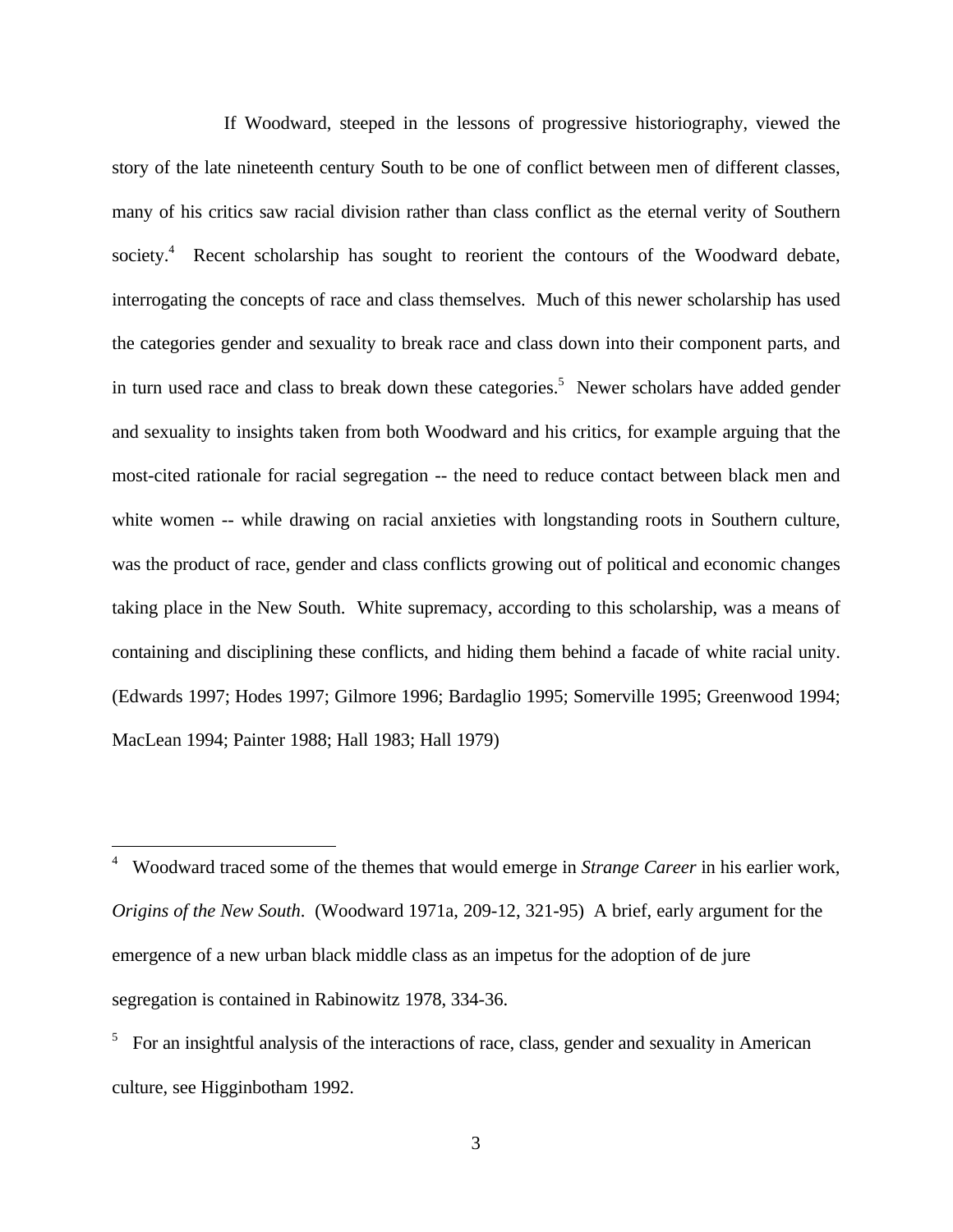Similarly, recent scholarship has examined black responses to the hardening of white racial attitudes in the Jim Crow South, and in the country as a whole. Examining issues such as class and gender divisions in black communities, the emergence of uplift ideology, and alternate avenues for black politics, historians have analyzed how African-Americans constructed new identities for themselves in a society that seemed bent on denying their citizenship. This scholarship serves as a curative for the Woodward thesis' disproportionate focus on white attitudes towards blacks rather than black responses to segregation. (Edwards 1997; Hunter 1997; Dale 1997; Bates 1997; Gaines 1997; Gaines 1996; Gilmore 1996; Brown 1994; Greenwood 1994; Kelley 1994; Higginbotham 1993)

Recent legal scholarship has also addressed an issue that occupied center stage in the Woodward debate -- the role of law in American society. Writing in the shadow of *Brown v. Board of Education*, Woodward argued that newly-enacted segregation laws contributed significantly to a lessening of interracial social contact in the turn-of-the-century South (thus implying that *Brown* and subsequent legal initiatives could change things for the better in the modern South). Woodward's critics, writing at a time of greater pessimism about the efficacy of law in changing racial attitudes, argued that the coming of de jure segregation merely ratified what had been put into practice long before. (Woodward 1974, 102-09; Woodward 1986, 96; Cell 1982, 91, 94; Rabinowitz 1988, 849; Rabinowitz 1976, 349; Williamson 1984, 253) This disagreement over the efficacy of law is a form of a familiar law-and-society debate that current legal scholarship has sought to reorient.

Instead of viewing law as either a cause or a product of social change, recent work in legal history and critical race theory has sketched the complex and often contradictory ways that laws and legal doctrine interact with race, gender and class identity. Legal historians have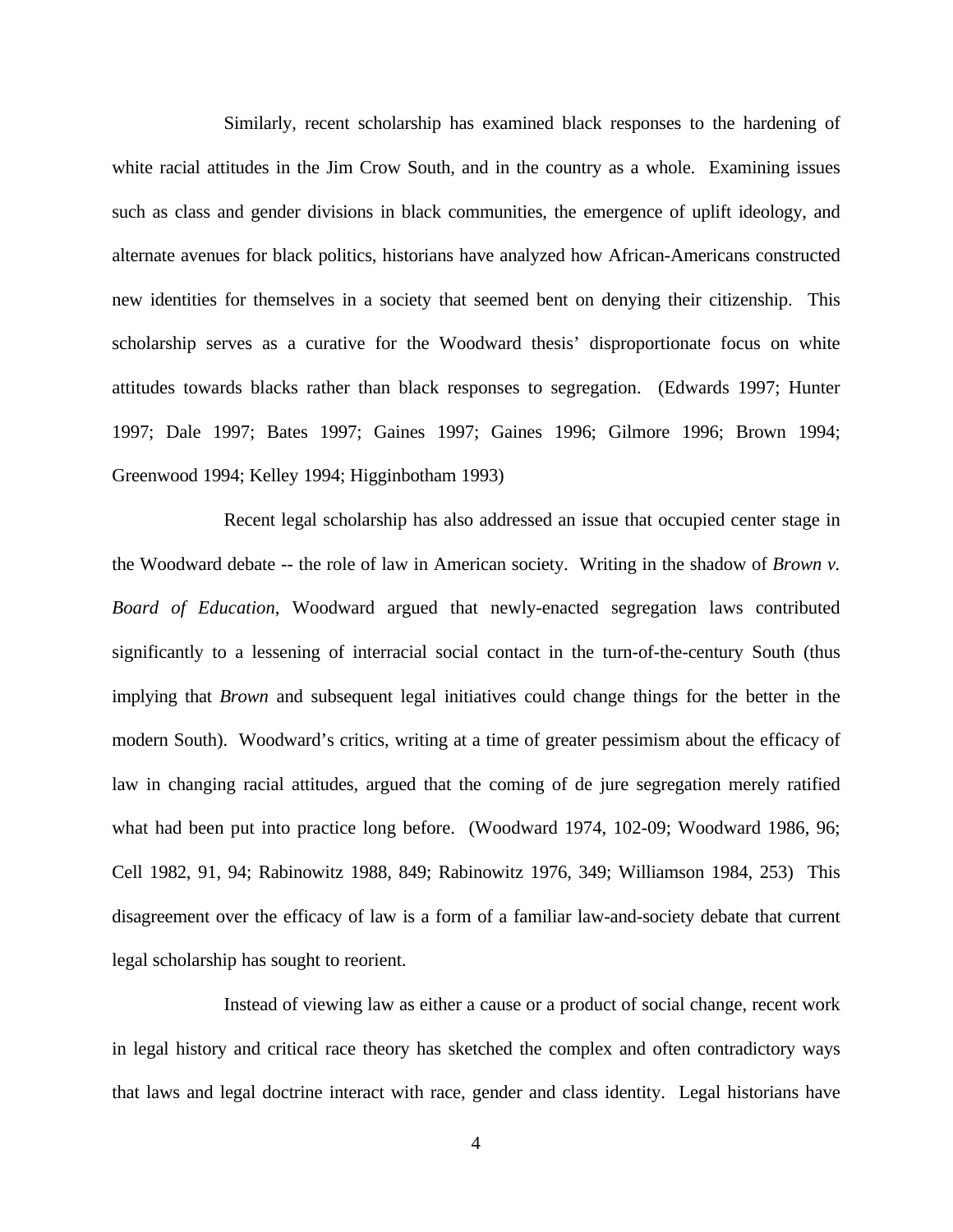analyzed the ways that both litigants and nonlitigants used laws and legal categories to press for social change, but at the same time were often imprisoned by the identities that those categories constructed for them. (Hartog 1997; Dale 1997; Gordon 1996; Klarman 1994; Tomlins 1993; Forbath 1991; Clark 1990; Hartog 1987; Forbath, Hartog and Minow  $1985$ <sup>6</sup> Critical race theorists have argued that facially neutral laws and legal doctrines often perpetuate race and gender privilege, and that racial identity itself can be a creation of law.<sup>7</sup>

The above scholarship suggests that a central problem that occupied Woodward and his critics -- the emergence of de jure segregation in public conveyances -- should be revisited, albeit from differing perspectives than those that drove the Woodward debate. Rather than focusing on the primacy of race or class, or the temporal ordering of legal and social change, the analysis below describes how new sociolegal arrangements in an important New South community emerged through the interplay of law, social change and identity formation. De jure and de facto race segregation emerged in fits and starts as various groups of Tennesseans made strategic use of legal doctrine and social structures to argue for their asserted place in the polity. However, Tennesseans could not keep their arguments within the bounds that they set -- an argument about race could quickly become one about class or gender, or vice versa. They as often found themselves constrained by categories of law and identity as liberated by them.

<u>.</u>

<sup>6</sup> An important precursor to this scholarship is Thompson 1975, especially pages 258-69.

<sup>7</sup> Prominent examples include: López 1996; Davis 1994; Harris 1993; Williams 1991. On critical race theory generally, see Wing 1997; Crenshaw et al. 1995; Delgado 1995.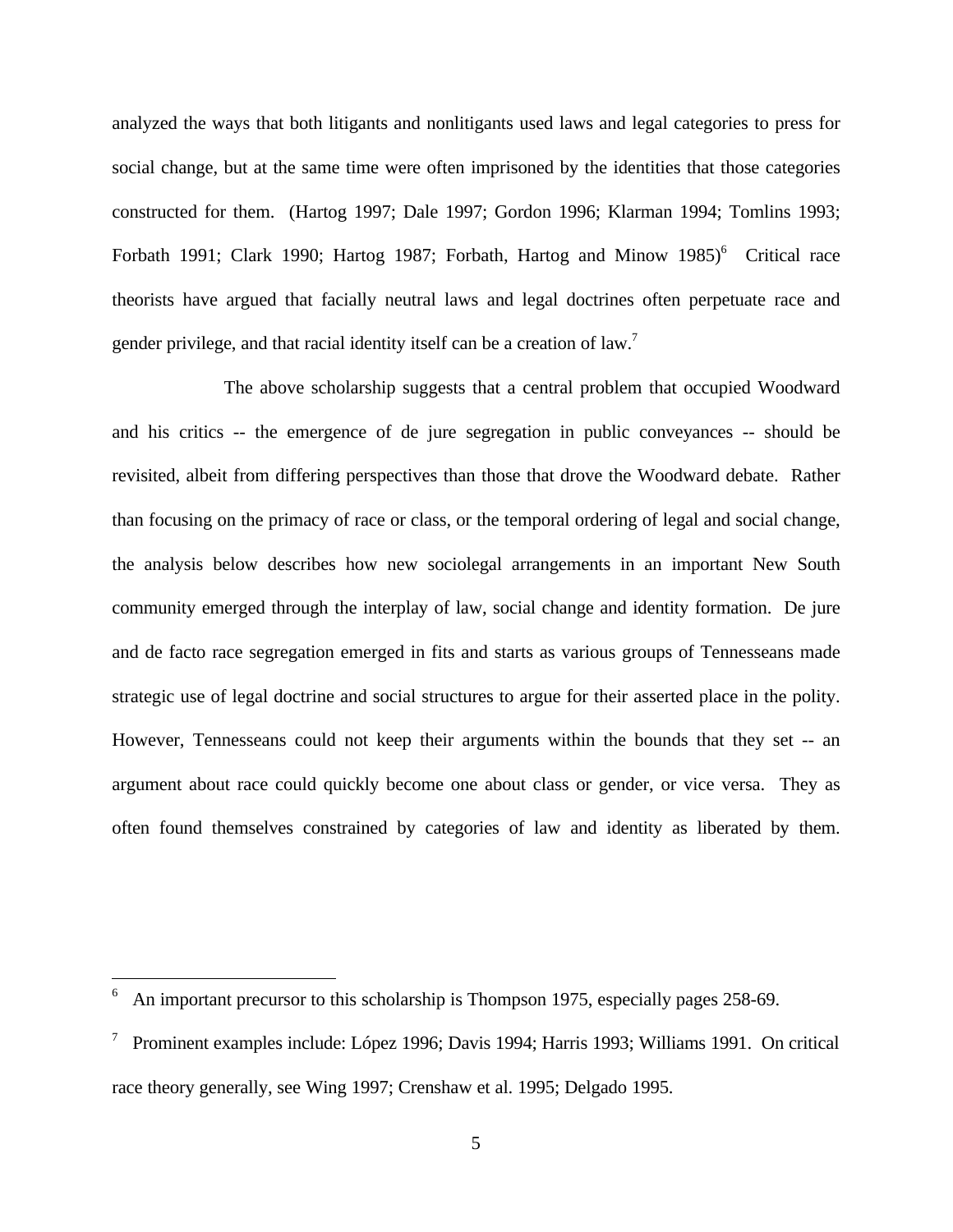Sociolegal change in the New South occurred through a dialectical process, as it does in our own.<sup>8</sup>

 $\frac{1}{8}$  Two excellent 1995 articles addressed the intersection of race, class and gender in the emergence of segregated railroad transit in the New South (Welke 1995, Minter 1995), although both were published too early to take full advantage of the transformation in the Woodward debate wrought by the last few years worth of scholarship. Welke, for example, sides with Woodward's critics, asserting that postbellum white Southerners were committed to "preserving the pre-Civil War social and racial status quo" in railroad travel, and that this social need drove Southern railroad practices and laws inexorably in the direction of strict racial segregation after the war. (Welke 1995, 277, 295, 313, 314) Both articles, nonetheless, constitute groundbreaking attempts to point the way towards a reinterpretation of the emergence of de jure segregation. This article attempts to further the process of such a reinterpretation, taking advantage of the wealth of studies of the postbellum South published between 1994 and 1998.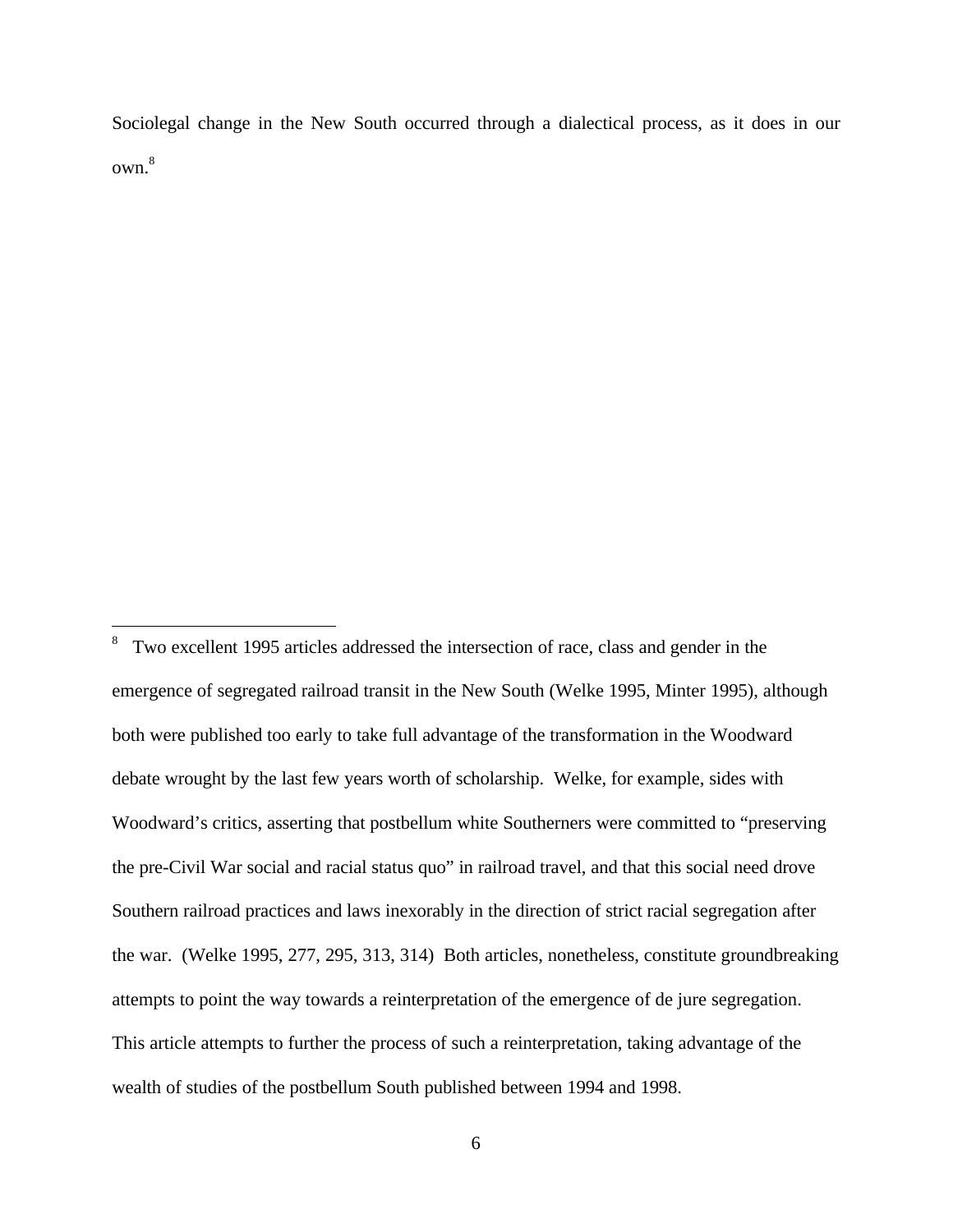#### Railroad Travel and Identity in Late Nineteenth-Century Tennessee

In the 1870s and 1880s, railroad travel complicated Southern notions of identity. In the antebellum period, when white men had confidently assumed that they represented the interest of their dependents -- slaves, women and children -- in public life, travelers sometimes reported seeing a surprising degree of interracial intimacy on the trains. (White 1978, 14-15, 462- 63) Such easy confidence in social hierarchies could not be presumed in the postbellum period, when whites were forced to share the rails with newly-emancipated black citizens. While in certain areas of race relations -- marriage and schooling, for instance -- white Southerners responded quickly to black emancipation by introducing de facto and de jure separation of the races, strict racial segregation of railroad cars was not imposed until the 1890s.<sup>9</sup> Railroad cars were a relatively unfamiliar mode of travel for many Southerners until the 1870s and 1880s, when railroad companies began a massive program of expansion and consolidation in the region. Railroads, as both metaphor and reality, were markers of the economic changes overtaking the New South. A railroad station could quickly transform a backwater town into a thriving center of commerce, complete with new classes of citizens, both black and white, men and women, riding the rails on their own behalf. (Stover 1955, 25, 61, 190-93; Ayers 1992, 9-13, 136-46; Thomas 1995, 1-17) Ida B. Wells' 1883 trip, for instance, was a product of her membership in Tennessee's newly-formed black middle class -- she needed to ride to Woodstock, where she had obtained a teaching job. In the postbellum era, Southerners might encounter strangers aboard the

 $\overline{a}$ 

<sup>9</sup> Postbellum Southern intermarriage and school segregation laws drew upon substantial legal precedents from the antebellum period and earlier. (Johnson 1979, 8-14, 51-52)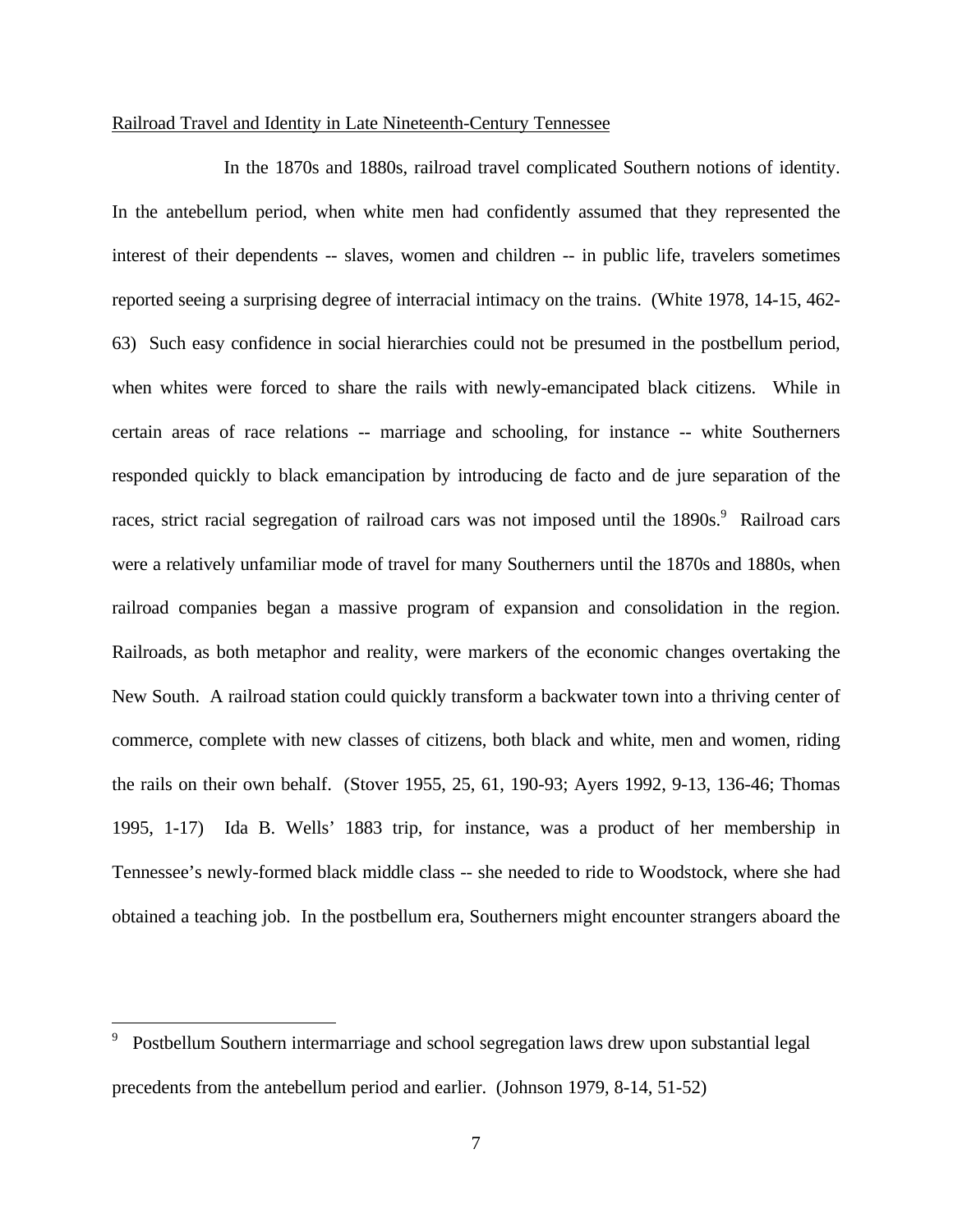trains without fixed rules of deference and courtesy. It would take several decades to fashion new rules, and refashion old ones, to determine which passengers would ride where on the trains.

Tennesseans, like their fellow New Southerners, struggled to map the race, gender and class contours of the new social space that railroad cars presented. Tennessee stood at an important crossroads in the Southern rail transit network, with several of the region's largest railroad networks passing through its territory. Like those of other Southern states in the period, Tennessee's cities burgeoned with African-Americans who moved to town in the postwar period and encountered whites in public spaces like restaurants, theaters, and railroad cars. The state legislature enacted the nation's first, although ambiguous, railroad segregation law in 1881, inaugurating a new issue -- de jure railroad segregation -- that Southerners would grapple with through the end of the century.<sup>10</sup> (Stover 1955, 61, 190-202; Cartwright 1976; *1881 Tenn. Acts*, Ch. 155, § 1)

Like other nineteenth-century Americans, Tennesseans first responded to the social spaces that railroad travel created by reorganizing them into the familiar world of patriarchy, where middle class white women, when they entered the public sphere, remained under the protection of white men. In 1870s and 1880s, Tennessee trains often contained two passenger cars -- a smoking or second class car, and a ladies' or first class car. Railroads generally reserved ladies' cars for ladies and for gentlemen accompanying them, although in actual practice the middle and upper classes, generally whites, rode in the ladies' cars. White men frequently traveled

<u>.</u>

Three Southern states had enacted laws dealing with aspects of railroad segregation in 1865-66, but these were soon superseded by state civil rights laws during Congressional Reconstruction. (Johnson 1979, 14-16, 54; Woodward 1974, 23-24; Lofgren 1987, 18)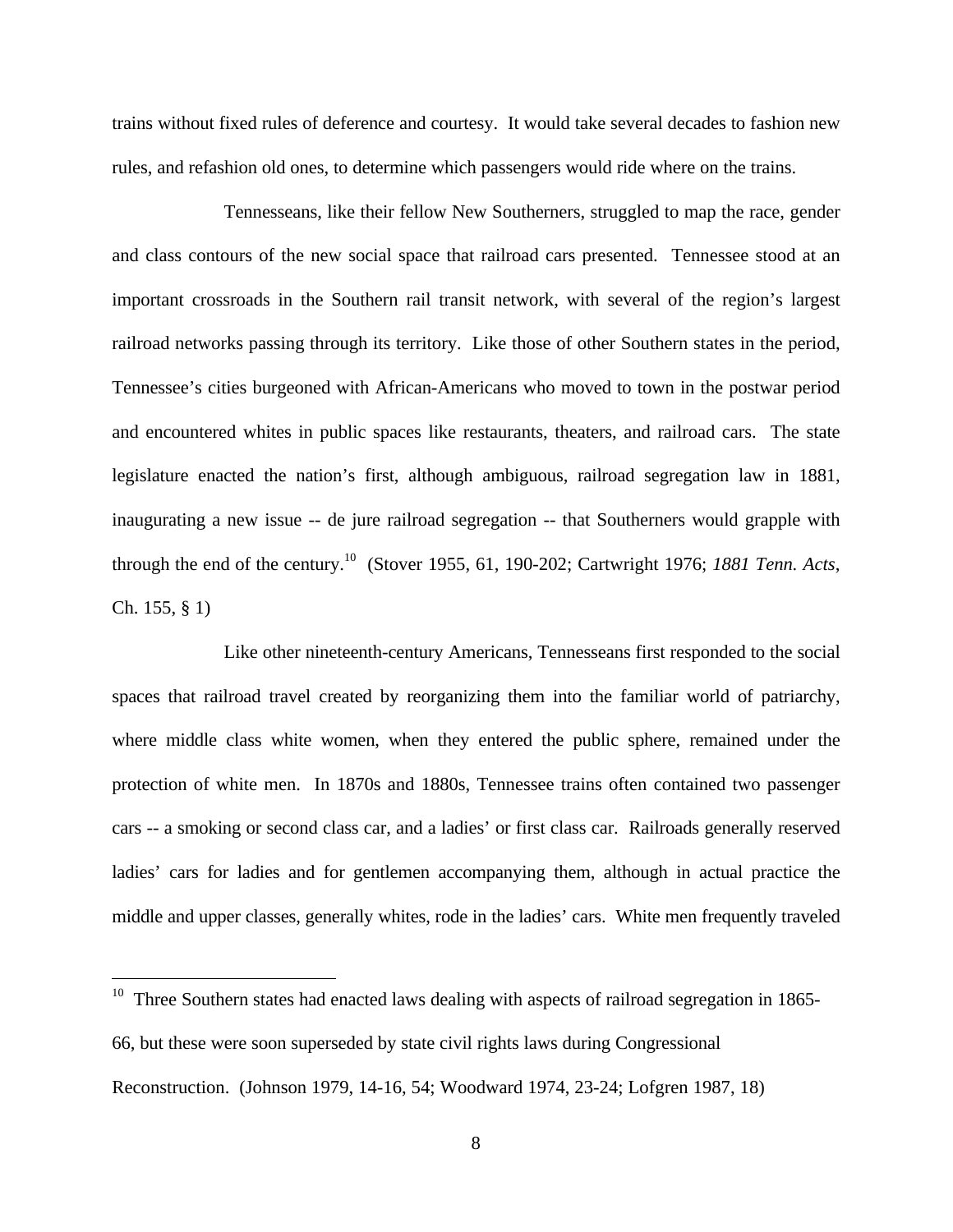alone in them, giving up their seats to ladies when the cars became overcrowded. Only the virtuous merited such protection, however, and lower class white women, often seen to be lacking in virtue, sometimes rode in the smoking cars. (*Chesapeake, O. & Sw. R.R. v. Wells* 1885a & 1885b; *Memphis & C. R.R. v. Benson* 1884 & 1887; *Murphy v. Western & A. R.R.* 1882 & 1885; *Brown v. Memphis & C. R.R.* 1880b, 502; *Brown v. Memphis & C. R.R.* 1881, 59)

The smoker was usually placed in front of the ladies' car, where it would be closer to soot and noise from the engine. On some routes, the smoking car was divided into a "combination car," using a partition. The combination car might have one side for smokers and one for baggage, or one side for smokers and one for nonsmoking second class passengers, or later, as racial attitudes hardened, one side for smokers and one for blacks. Even where there was a designated black compartment on the train, railroad officials made few distinctions between the black section and the smoking compartment, and focused instead on keeping blacks from riding first class.<sup>11</sup> (*Councill v. Western & A. R.R.* 1887b; Terrell 1940, 15-16, 296-98; White 1978, 462-63)

-

<sup>11</sup> Although the preceding several paragraphs describe the specific form that patriarchy took in Southern railroad transit, patriarchy might more generally be described as an always-contested system of hegemonic sociolegal practices that position women and children, in private and public life, only the context of their dependent relationships with men. (Yngvesson 1997, 37 n. 3) The ideology of the antebellum South analogized the position of African-American slaves to that of women and children in the household. The long struggle over railroad segregation was, in part, a consequence of the challenges posed to this antebellum world by emancipation, black citizenship and the economic changes occurring in the New South. More general discussions of the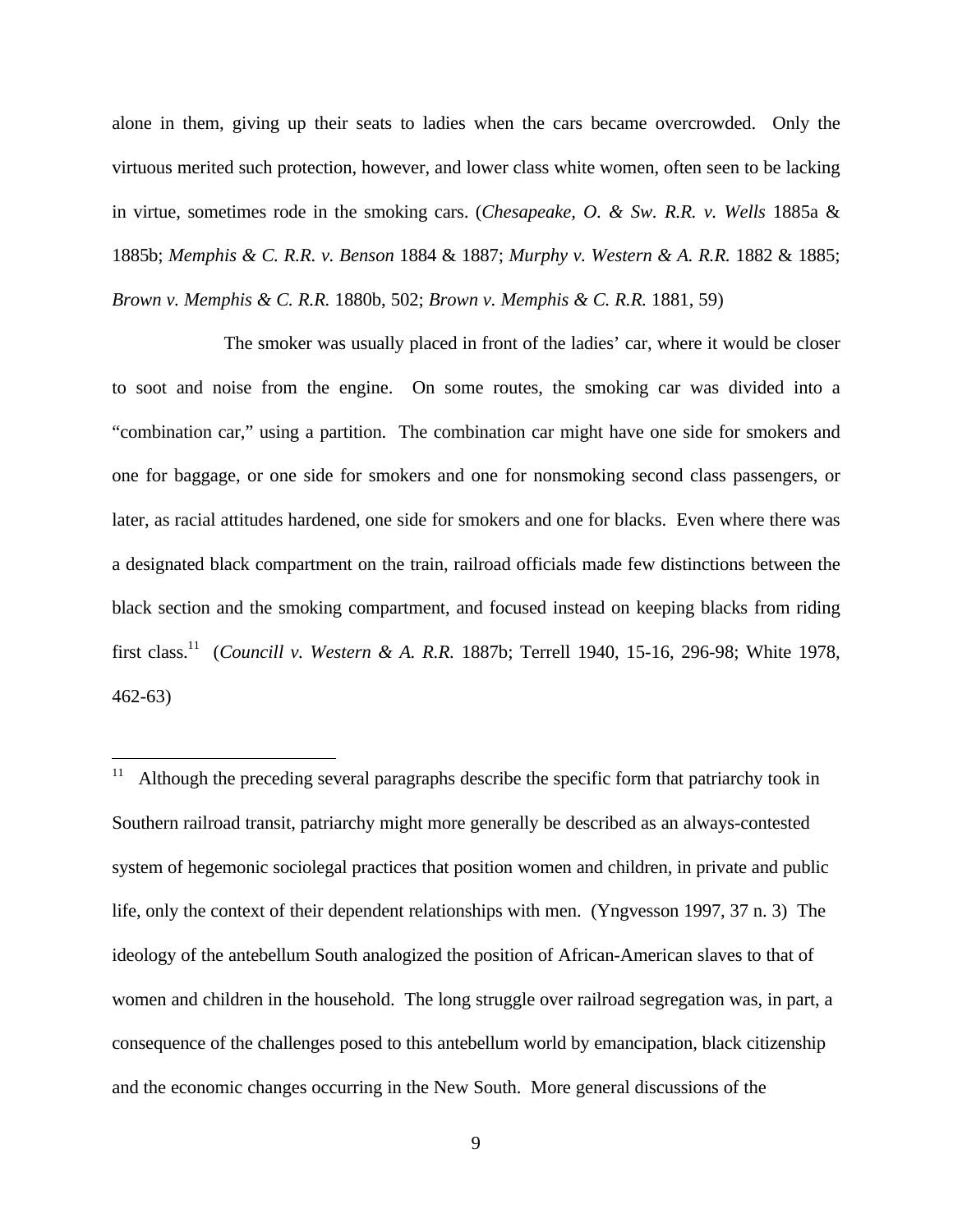It is important to note that the railroads' initial response to the challenges of postbellum train travel were generally based on class and gender assumptions rather than those of race. Contemporary observers generally agree that strict racial segregation, both by custom and by law, did not occur until later in the postbellum era. (Duster 1970, 18; Terrell 1940, 298) Many blacks, particularly the less respectable, had difficulty gaining access to ladies' and first class cars in this period, but railroads paid little attention to the racial composition of the passengers traveling second class. Railroad companies apparently assumed that few, if any, blacks would attain the necessary level of respectability to ride first class. The typical black passenger could mix freely with white second class passengers without objection.

The law required that ladies' and smoking cars offer the same quality of physical accommodations when passengers were charged a uniform fare. Courts generally ruled that railroads could separate their passengers by gender or race without violating either their duties as common carriers under state common law or the federal Civil Rights Act of 1875, so long as the separate cars were of equal quality. If two passengers paid the same fare, then railroads had to furnish them with substantially equal quality of passage. (*Logwood v. Memphis & C. R.R.*, 1885; *Chesapeake, O. & Sw. R.R. v. Wells* 1885a, 64-66; *Brown v. Memphis & C. R.R.* 1880b; *Robinson v. Memphis & C. R.R.* 1879, 17) Black passengers in smoking cars often asserted that smoking, drinking and swearing in those cars gave rise to tangible discomforts not present in first class, although in court these passengers had difficulty proving that the second class cars were

challenges posed to the Southern legal system by the breakdown of the antebellum household structure can be found in Edwards 1997; Bardaglio 1995. For a similar discussion, focusing on the color line and miscegenation, see Hodes 1997.

 $\overline{a}$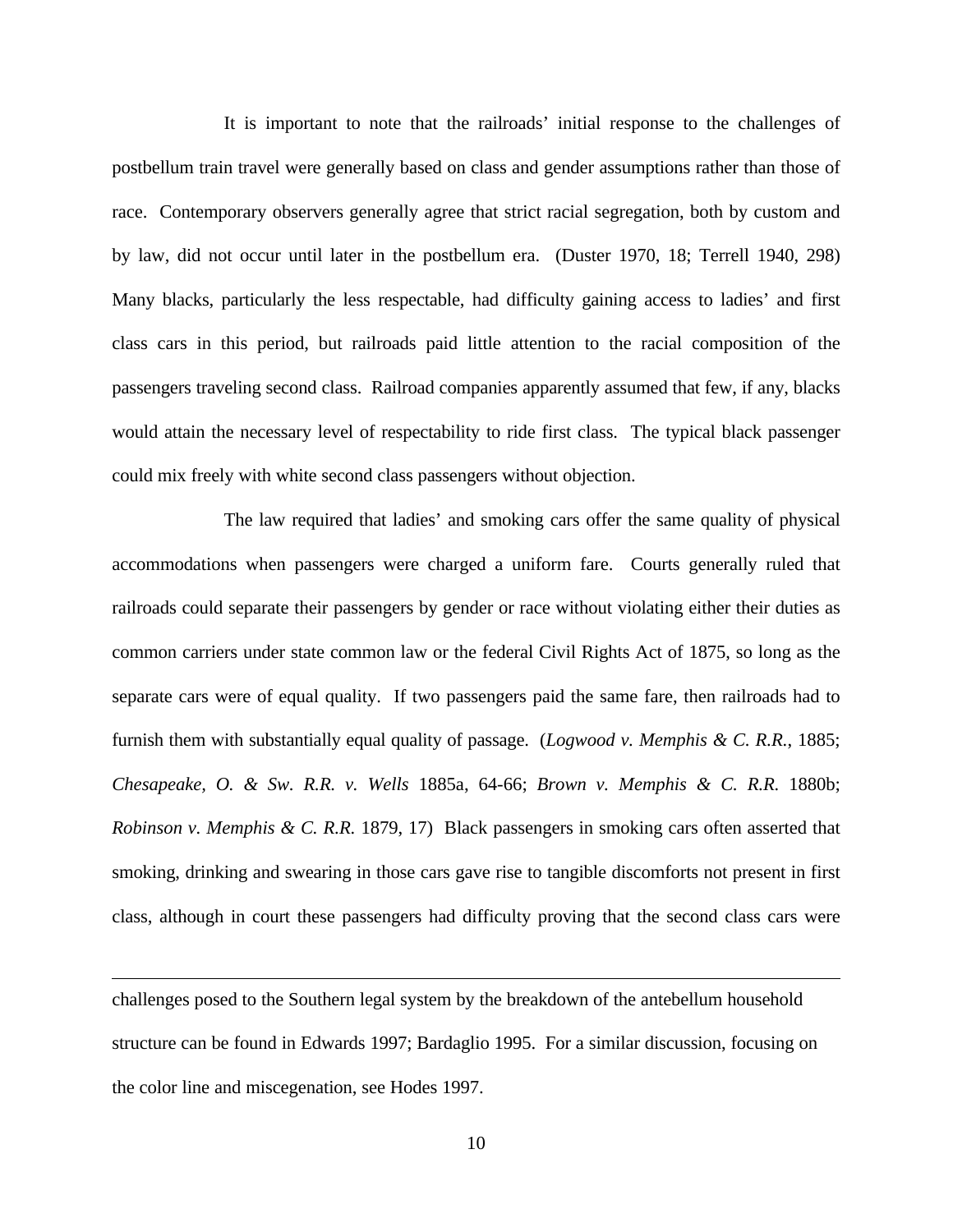actually physically inferior.<sup>12</sup> (*Chesapeake, O. & Sw. R.R. v. Wells* 1885b, 11; *Robinson v. Memphis & C. R.R.* 1879, 8; *Logwood v. Memphis & C. R.R.* 1885)

While many blacks complained of inferior physical accommodations, what was mainly at stake when blacks claimed access to ladies' cars was class and gender status. By the late 1870s and 1880s, railroad companies' assumption that black riders would be content with second class passage was subject to question. Urban areas like Memphis contained a nascent black middle class composed of teachers, ministers, seamstresses, shop owners, boarding house operators and a few doctors and lawyers. (DeCosta-Willis 1991 & 1995) Middle class white men and respectable white women rode in ladies' cars, and these blacks sought the imprimatur of middle class identity that riding in such cars bestowed. Black Tennesseans' attempts to claim the patriarchal privileges, and protections, of the ladies' car would call into question a system whose official categories were those of gender and class.<sup>13</sup>

#### Railroad Segregation and the Law in the 1870s and 1880s

 $\overline{a}$ 

<sup>&</sup>lt;sup>12</sup> One case where a black plaintiff proved that accommodations were unequal was *Councill v*. *Western & Atlantic R.R.* 1887b.

<sup>&</sup>lt;sup>13</sup> As Patricia Schechter has noted, access to nonsegregated trains was important to middle class blacks both as a reflection of their material wealth and as a symbol of their status. (Schechter 1993, 33) Accordingly, the term "middle class" is used here to denote more than material wealth or income.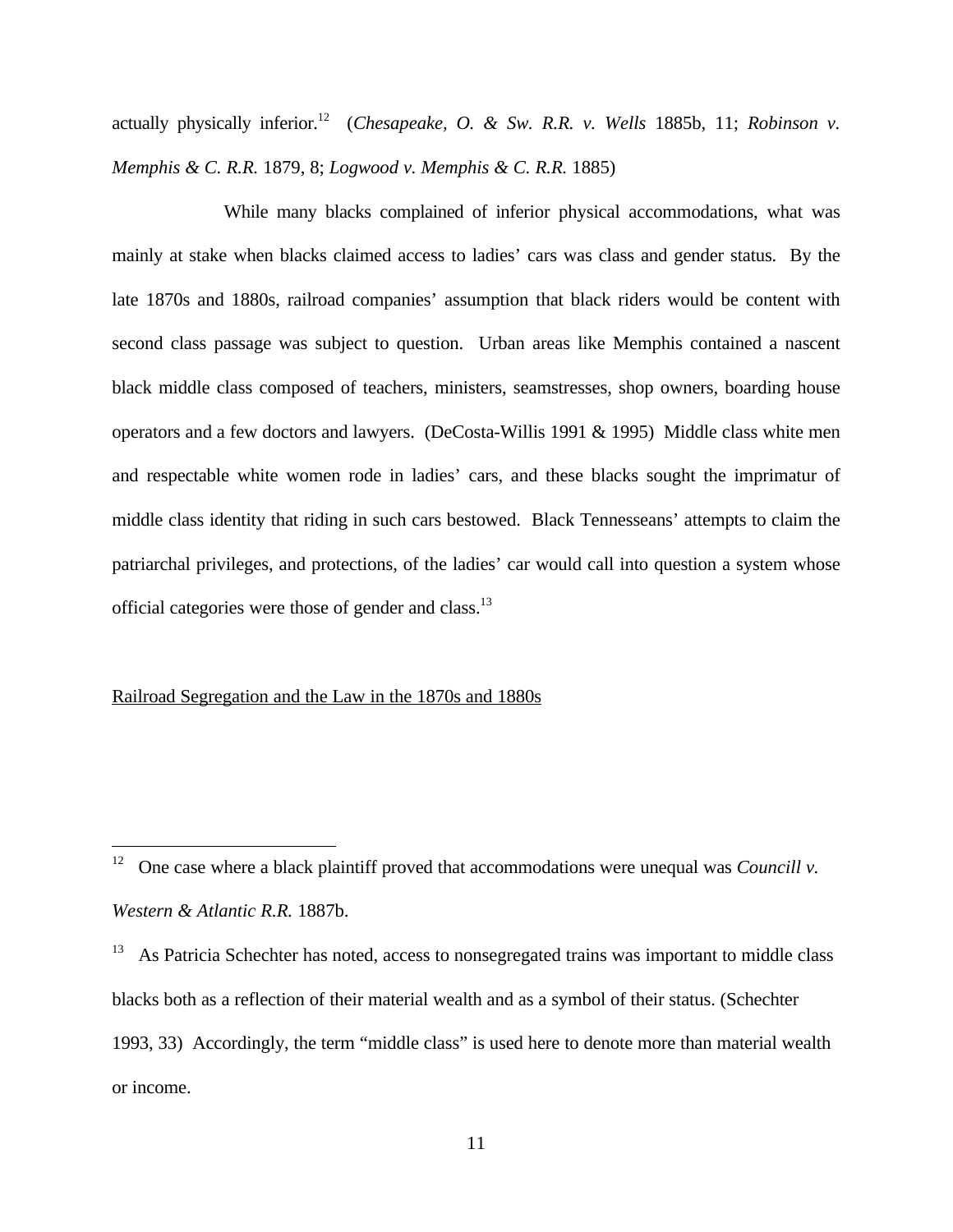In 1870s and 1880s, the battle over black access to first class Tennessee railroad cars began with the enactment of the federal Civil Rights Act of  $1875$ <sup>14</sup>. The Act, extending federal protection of civil rights to public inns, transportation, theaters and "other places of public amusement," provoked a quick response in Tennessee. Within a month of the Act's passage, the state legislature enacted its own law abolishing the state common law right of equal access to public accommodations and transportation. While the state legislature had no power to take away the rights granted by the federal act, it could remove any parallel rights that its black citizens might enjoy under state law. (*Civil Rights Act of 1875*; *1875 Tenn. Acts*, Ch 130; Cartwright 1976, 102)

In 1881, the four black Republicans serving in the state legislature began a protracted campaign to repeal the Tennessee statute. Their initial repeal effort, which even gained the support of a few Democrats, was defeated 31-29 in the state assembly. Subsequently, a black legislator began pushing a bill that would have banned racial discrimination on Tennessee railroads. Instead, the legislature adopted a substitute measure, calling it an act to "prevent discrimination" by railroads. The 1881 statute disapproved of the practice of charging blacks first class fares and relegating them to second class smoking cars. The act required that railroads instead provide "separate cars, or portions of cars" for first class black passengers. The statute is sometimes referred to as the South's first state law mandating railroad segregation, although the act was vaguely worded and seems to have required only that first class black passengers be given

<u>.</u>

In 1868, Tennessee's Radical Republicans had enacted a state statute prohibiting racial segregation in railroad travel, but the statute was soon repealed with the establishment of conservative rule in the state in 1869. (*Tennessee Act of March 12, 1868*; Cartwright 1976, 14)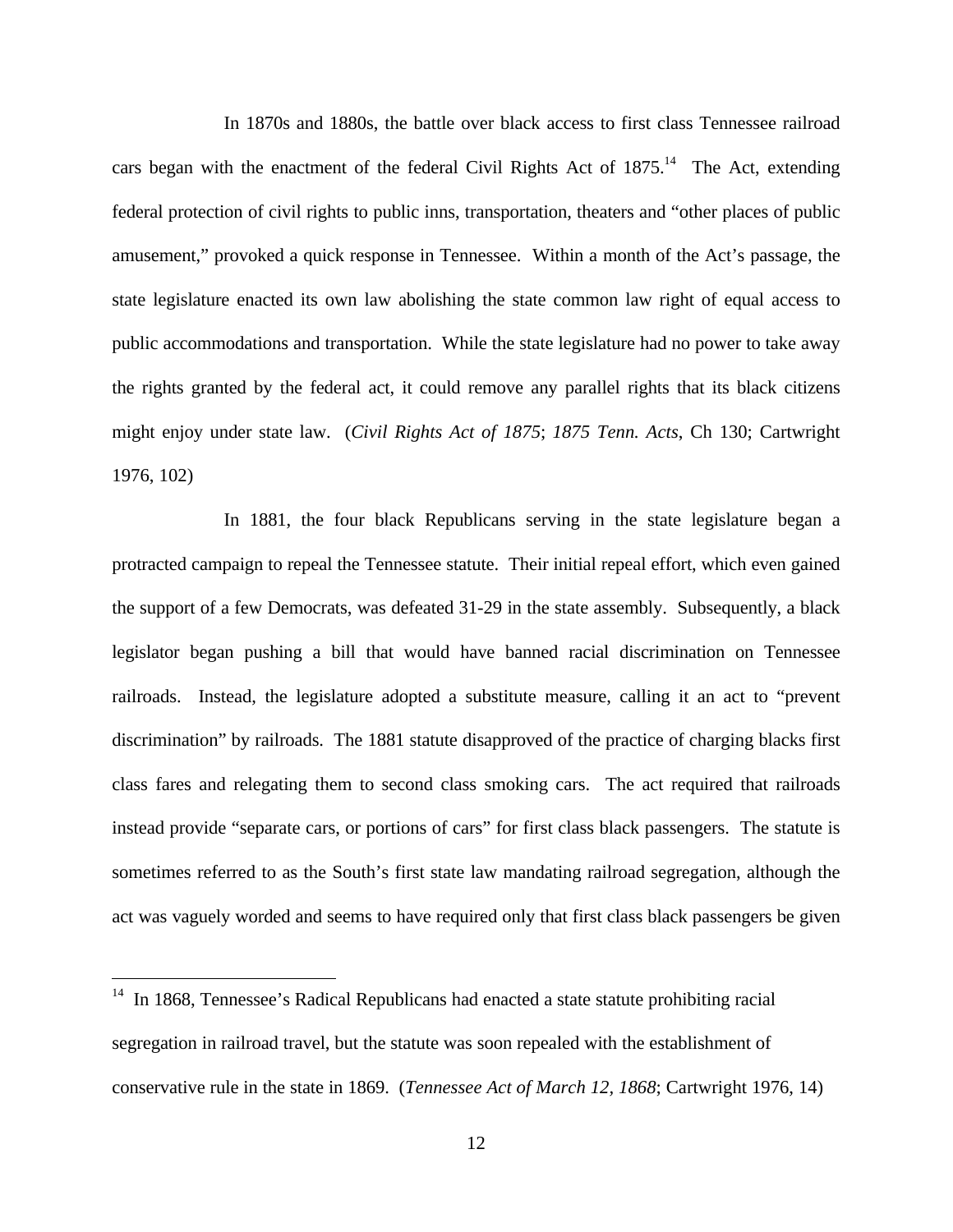access to first class, presumably segregated, passage. (*1881 Tenn. Acts*, Ch. 155, § 1; Folmsbee 1949; Cartwright 1976, 102-08; Lofgren 1987, 21) In 1882, the legislature made the situation even more indeterminate by amending the statute, requiring that railroads allow all first class passengers "to enter and occupy first-class passenger cars." The new statute did not, on its face, even require segregation. (*1882 Tenn. Acts*, 3d Extraordinary Sess., Ch. 6)

The motivations behind the enactment of the 1881/82 statutes appear to have been a combination of racial segregationist purposes and paternalistic concern for the treatment accorded middle class black passengers. In the mid-1880s, white paternalistic sentiments were such that prominent Democrats would champion enforcement of the 1881 statute in a bid to attract black voters to the party, albeit with little success. Several of the black state legislators' efforts to repeal the 1875 law received substantial support from their white colleagues, and when the 1882 measure was introduced a black legislator was responsible for raising the penalty for violation of the statutory regime from \$100 to \$300. Although black legislators continued to introduce measures to repeal the 1875 and 1881/82 laws, he was apparently swayed by both the ambiguity of the statutory regime and the need to give some protection to first class black passengers.<sup>15</sup> (Cartwright 1976, 43-47, 103-06, 168-71)

Such ambiguous sentiments concerning railroad segregation were not confined to Tennessee. In 1887, Florida followed Tennessee's lead and enacted a railroad segregation law

 $\overline{a}$ 

<sup>&</sup>lt;sup>15</sup> In 1887, the legislative compromise embodied in the  $1881/82$  statues would be eviscerated by the state supreme court in Ida B. Wells' case. There Chief Justice Peter Turney, ignoring both the statute's language and the evidence adduced at trial, held that the railroad's smoking car was a first class car for blacks as required by the statutes. (*Chesapeake, O. & Sw. R.R. v. Wells* 1887)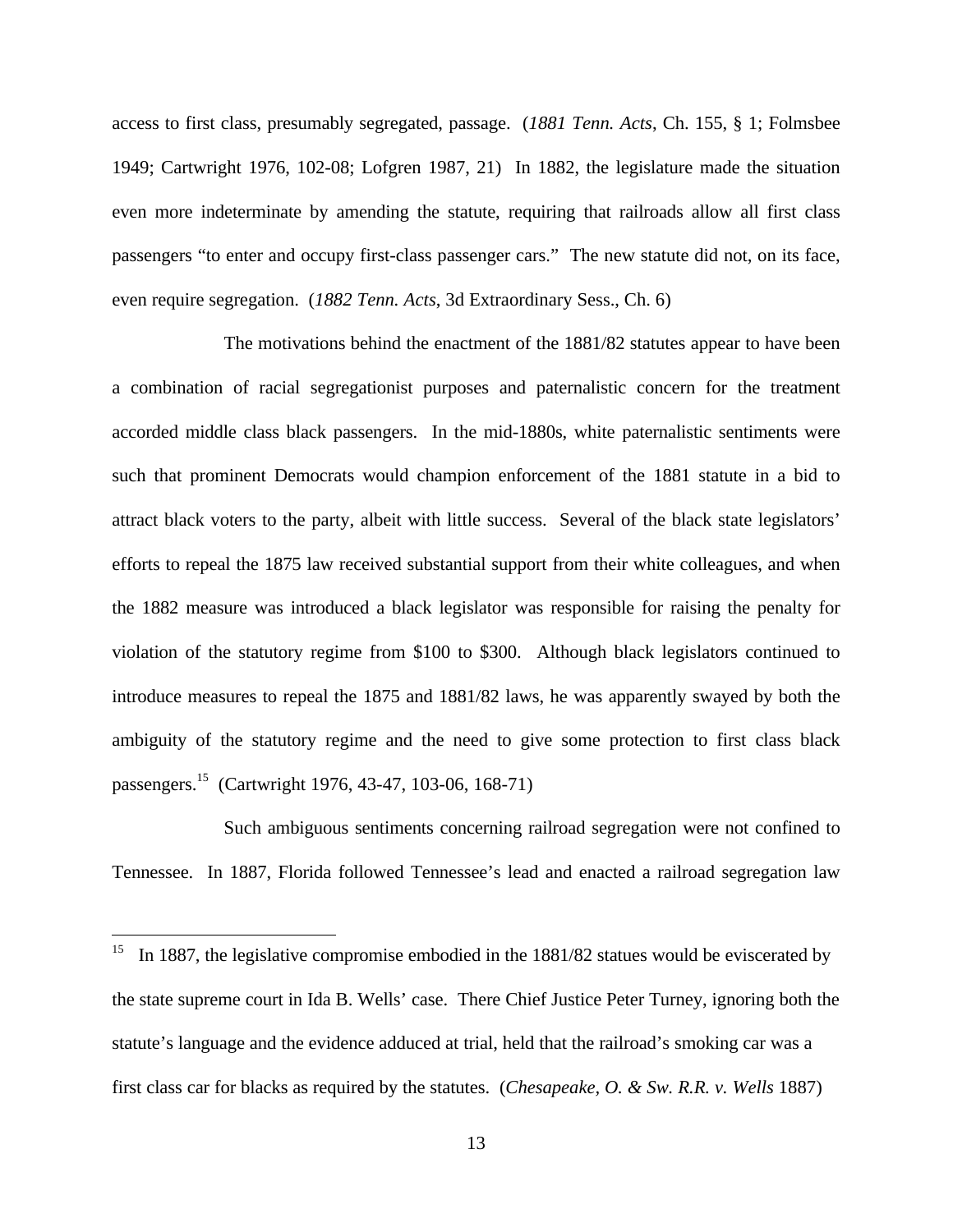that only applied to first class passengers, requiring that railroads provide "respectable" blacks with segregated first class passage, and prevent whites from riding with, "insult[ing]" or "annoy[ing]" those respectable blacks. Texas' 1889 foray into the field of railroad segregation amounted to little more than a codification of the common law, permitting, but not requiring, racial segregation in railroad travel. The statute did, however, prescribe small criminal fines for passengers who rode in the other race's coach.<sup>16</sup> (*1887 Florida Acts*, Ch. 3743; *1889 Texas Gen. Laws*, Ch. 108)

In Tennessee, most evidence indicates that new state laws, like the Civil Rights Act of 1875, had little direct effect on railroad travel. With respect to the civil rights act, many black plaintiffs avoided it and sued under the common law instead, probably because the civil rights act limited damages to \$500, while blacks could and did sue for thousands of dollars in damages under the common law.<sup>17</sup> (*Civil Rights Act of 1875*, § 2; *Brown v. Memphis & C. R.R.* 1880b;

 $\overline{a}$ 

<sup>17</sup> The civil rights act allowed plaintiffs to sue under its provisions or under state common/statutory law, but not both. (*Civil Rights Act of 1875*, § 2) One black plaintiff even cited the language of other federal civil rights laws, as well as the common law, while neglecting to sue under the provisions of the Civil Rights Act of 1875, which directly applied to public accommodations. (*Murphy v. Western & A. R.R.* 1882) The 1875 civil rights act was only

<sup>&</sup>lt;sup>16</sup> The purported quotation of this statute in Johnson, 1979, is incorrect. (Johnson 1979, 189) Although Johnson is an essential reference guide on nineteenth-century legislation concerning African-Americans, the book often paraphrases the federal and state laws that it purports to reprint. In this case, the paraphrase misleadingly implies that the Texas statute required racial segregation when it merely permitted it.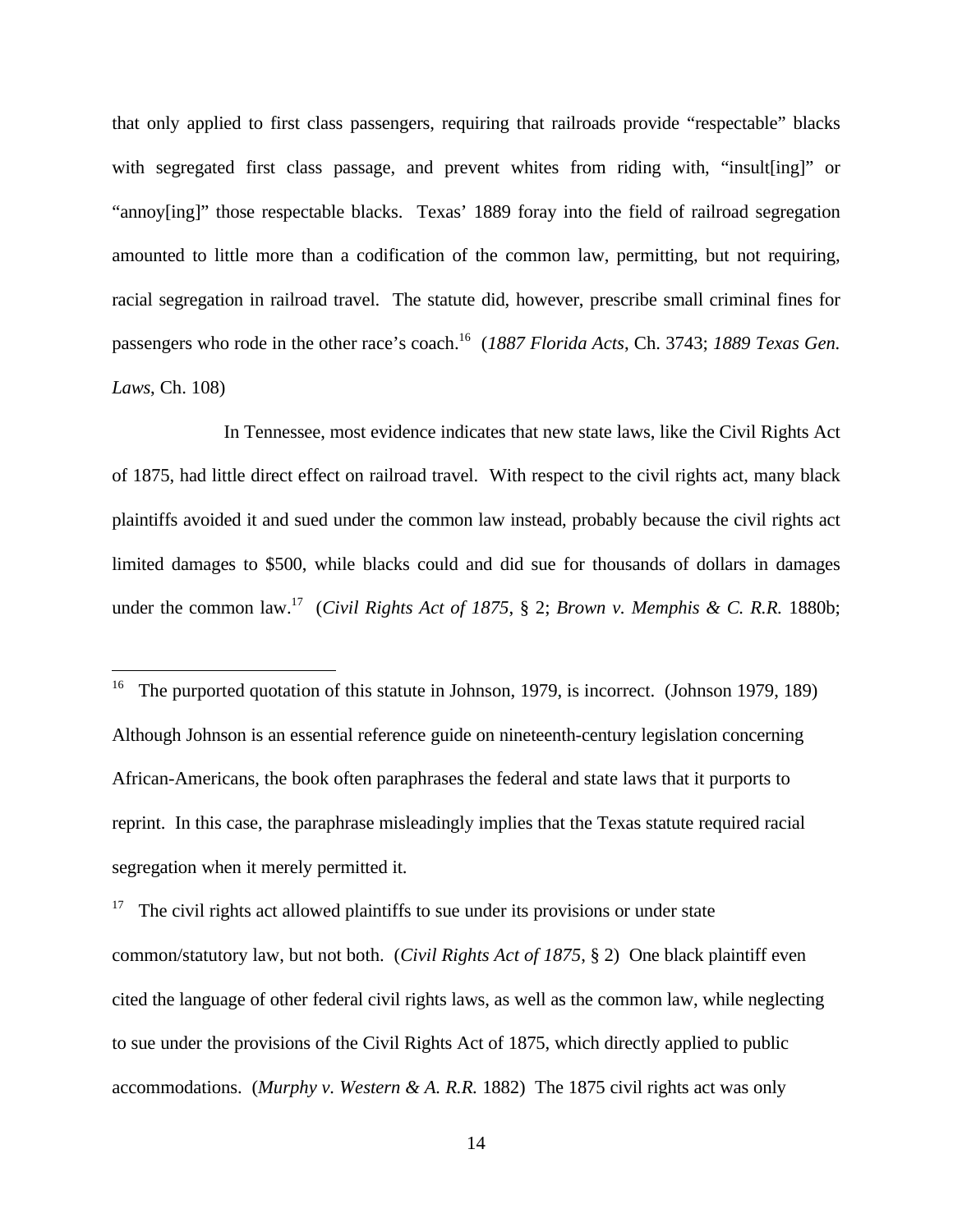*Murphy v. Western & A. R.R.* 1882; *Logwood v. Memphis & C. R.R.* 1883 & 1885) Moreover, courts interpreted the civil rights act to require no more than what the common law allowed - separate-but-equal accommodations.<sup>18</sup> (Riegel 1984; Lofgren 1987, 116-47) Tennessee's state statutes were similarly ineffective with regard to racial segregation. Until the early 1880s, Tennessee railroads' litigating position was that they drew no racial distinctions in their cars, despite the 1875 Tennessee statute's invitation that they do so. In fact, litigants in ladies' car cases largely ignored the 1875 state law's apparent abrogation of the common law right to equal access to railroad cars.<sup>19</sup> (*Chesapeake, O. & Sw. R.R. v. Wells* 1885a & 1885b; *Robinson v. Memphis & C. R.R.* 1879, 9; *Brown v. Memphis & C. R.R*., 1880a) The 1881/82 laws did not cause railroads to add a second car to accommodate first class blacks. Indeed, by the mid-1880s, railroad conductors grew more intent on confining first class black passengers to smoking cars than they had been before passage of the 1881/82 laws. (Duster 1970, 18; *Murphy v. Western & A. R.R.* 1885; *Logwood v. Memphis & C. R.R.* 1885)

available to plaintiffs until October 1883, when the Supreme Court struck down most of its provisions in the *Civil Rights Cases*.

 $\overline{a}$ 

<sup>18</sup> On the civil rights act's generally ineffective enforcement nationwide, see Franklin 1974. The litigants may have concluded that the 1881/82 laws had restored the common law regime, at least with respect to first class passengers. The trial judge in Ida B. Wells' case concluded that the 1881/82 laws had merely enacted common law rules into positive law. (*Chesapeake, O. & Sw. R.R. v. Wells* 1885a) In one case, brought before the 1881/82 laws were enacted, a federal judge charged a jury that the 1875 state law, as applied to interstate passengers, was an unconstitutional attempt to regulate interstate commerce. (*Brown v. Memphis & C. R.R.* 1880b)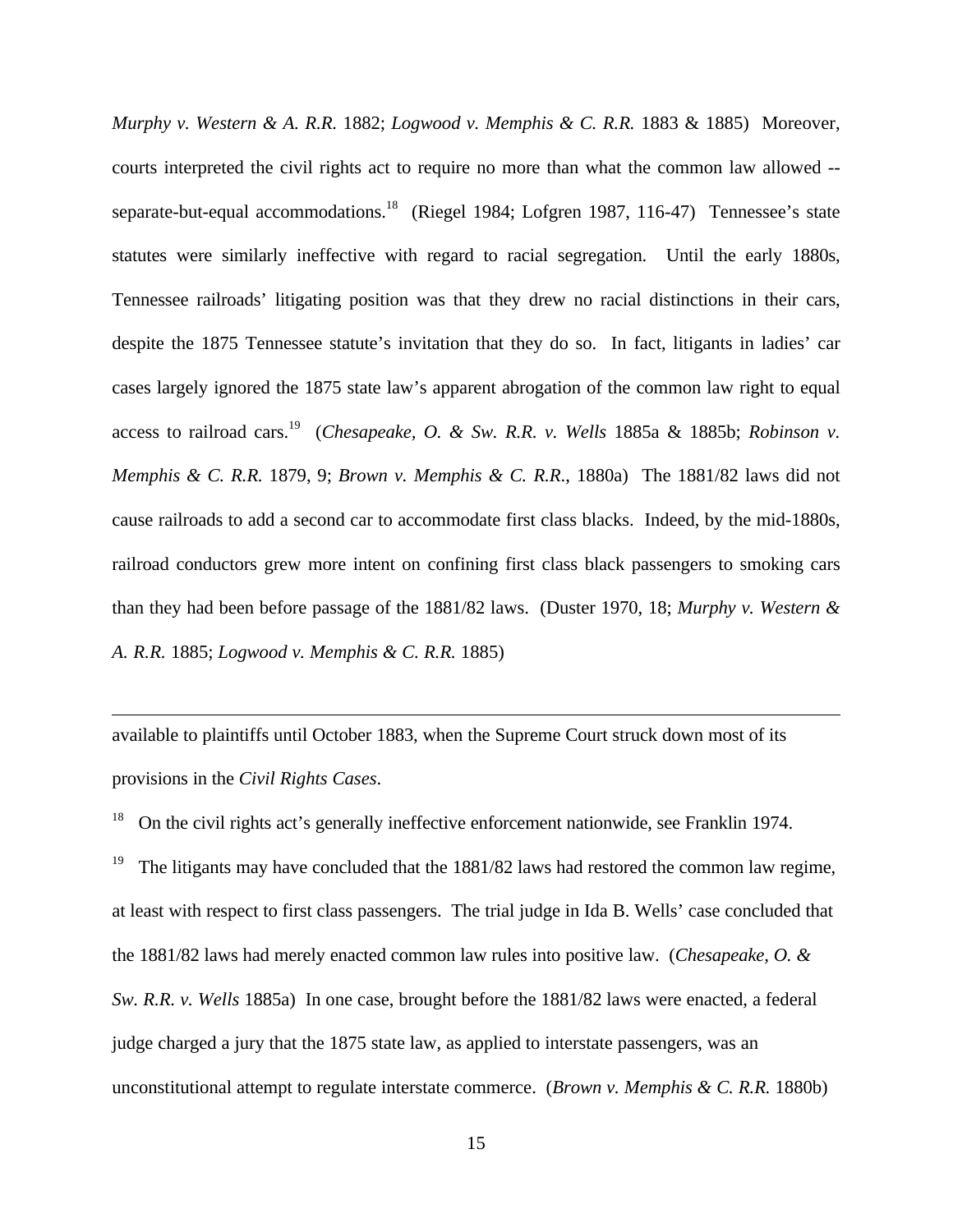These, however, are not the only measures of the laws' effectiveness. Despite its lack of direct effect on railroad segregation, the Civil Rights Act of 1875 was the focus of much attention in Tennessee. White Tennesseans' fears that the Act would dramatically change social relations prompted the state legislature's 1875 modification of the common law, which was the first step in a process that ultimately would lead to the institution of de jure railroad segregation in the 1890s. White reaction would also find justification in a federal judge's ruling handed down less than a month after the civil rights act's passage, where circuit judge Emmons took the U.S. Congress to task for enacting this "almost grotesque exercise of national authority." Judge Emmons charged a west Tennessee grand jury that the Civil Rights Act of 1875 was unconstitutional, exceeding Congress' power under the Thirteenth and Fourteenth Amendments to the United States Constitution.<sup>20</sup> (*Charge to Grand Jury -- Civil Rights Act* 1875)

Tennessee's African-Americans were equally emphatic in their reactions to the law of segregation. The postbellum civil rights acts and constitutional amendments figured prominently in black responses to segregation, despite the unwillingness of many blacks to sue under the 1875 civil rights act's provisions. One black witness from Chattanooga, testifying on behalf of a plaintiff challenging railroad segregation, stated that his reason for testifying was that "the negro race is a part and parcel of the community, and ought to be protected by the laws of this country and the constitution." Mary Church Terrell later wrote in her autobiography that

 $20\,$ Judge Emmons' grand jury charge was probably not the reason that black plaintiffs declined to sue under the civil rights act. Four years after Judge Emmons' ruling, a case was litigated in the same court under the civil rights act without either side raising the issue of the act's constitutionality. (*Robinson v. Memphis & C. R.R.* 1879; *Civil Rights Cases* 1883, 4-9)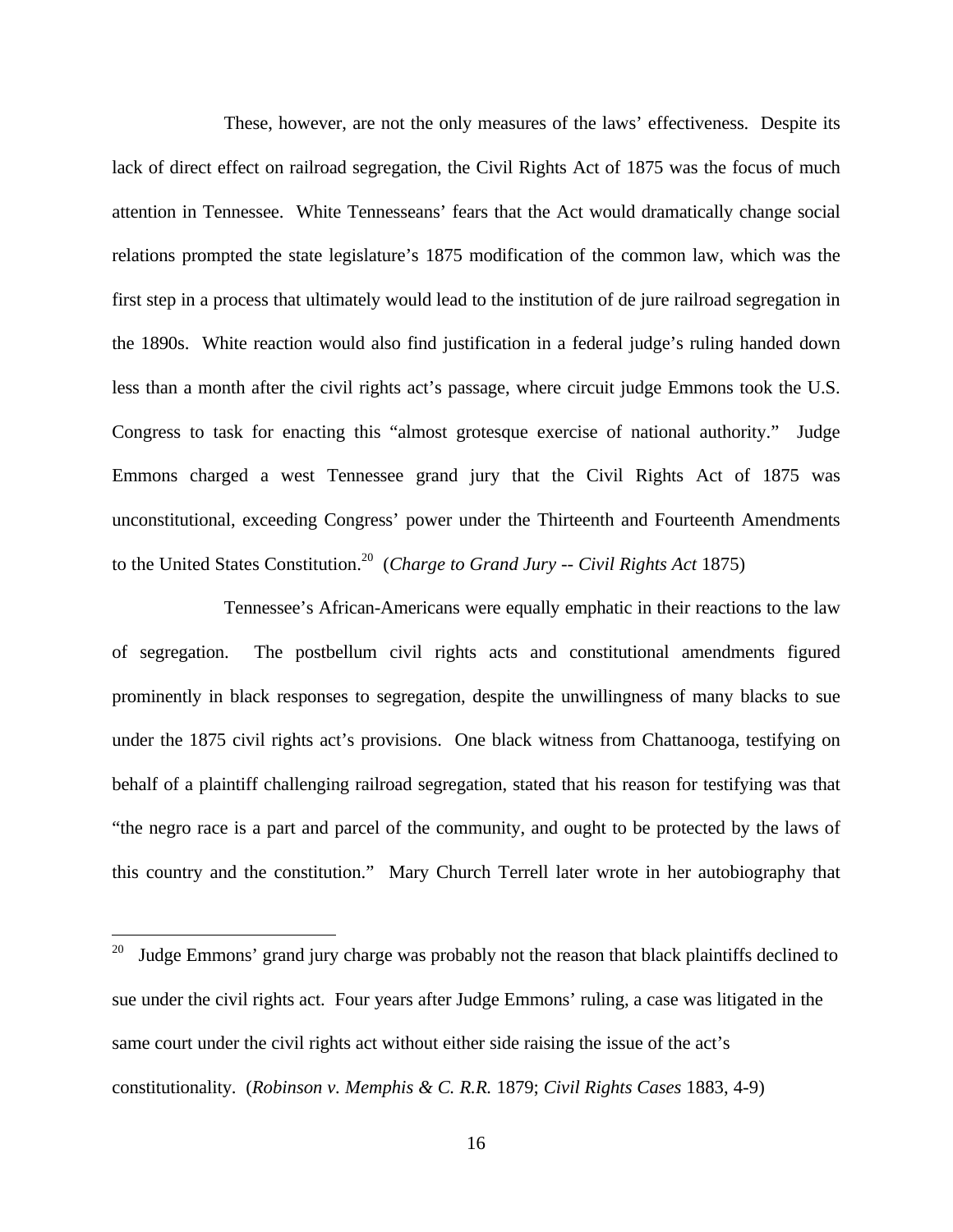getting first class accommodations in 1880s Tennessee was a matter of blacks insisting "upon their rights, without violating the State law." Segregationist laws could serve a similar catalytic function. Black Nashvilleans used the 1881 Tennessee law, as well as the Civil Rights Act of 1875, as an inducement to organize a three-day civil disobedience action against railroad segregation.<sup>21</sup> (*Councill v. Western & A. R.R.* 1887a, Grizzard Depo.; Terrell 1940, 298; Cartwright 1976, 184) Even common law judicial decisions, which justified separate-but-equal, could be a useful tool in challenging segregation. Many black plaintiffs in smoking car litigation brought suit under the common law, arguing that smoking cars were in fact unequal, that accommodations offered first class passengers were superior, and that blacks therefore should be allowed to ride first class.

While neither federal nor state law made a substantial difference in social practices on Tennessee railroads in the 1870s and 1880s, this was not obvious to Tennesseans at the time. Black and white assertiveness on the issue often manifested itself in dialogue with changes in laws and legal doctrine. Tennesseans viewed the law of railroad travel as an important element in their struggle to define the contours of race, identity and place in their changing society. Their strategic uses of law, and their often contradictory social practices, raised not only race relations issues, but important issues of class and gender politics as well.

#### Black Women, "Character," and Access to Ladies' Cars

 $\overline{a}$ 

Among Tennessee's African-American population, middle class black women could make the most compelling claims for access to ladies' cars, but conductors sometimes

<sup>&</sup>lt;sup>21</sup> On black and white reactions to the civil rights act nationwide, see Franklin 1974, 226-28.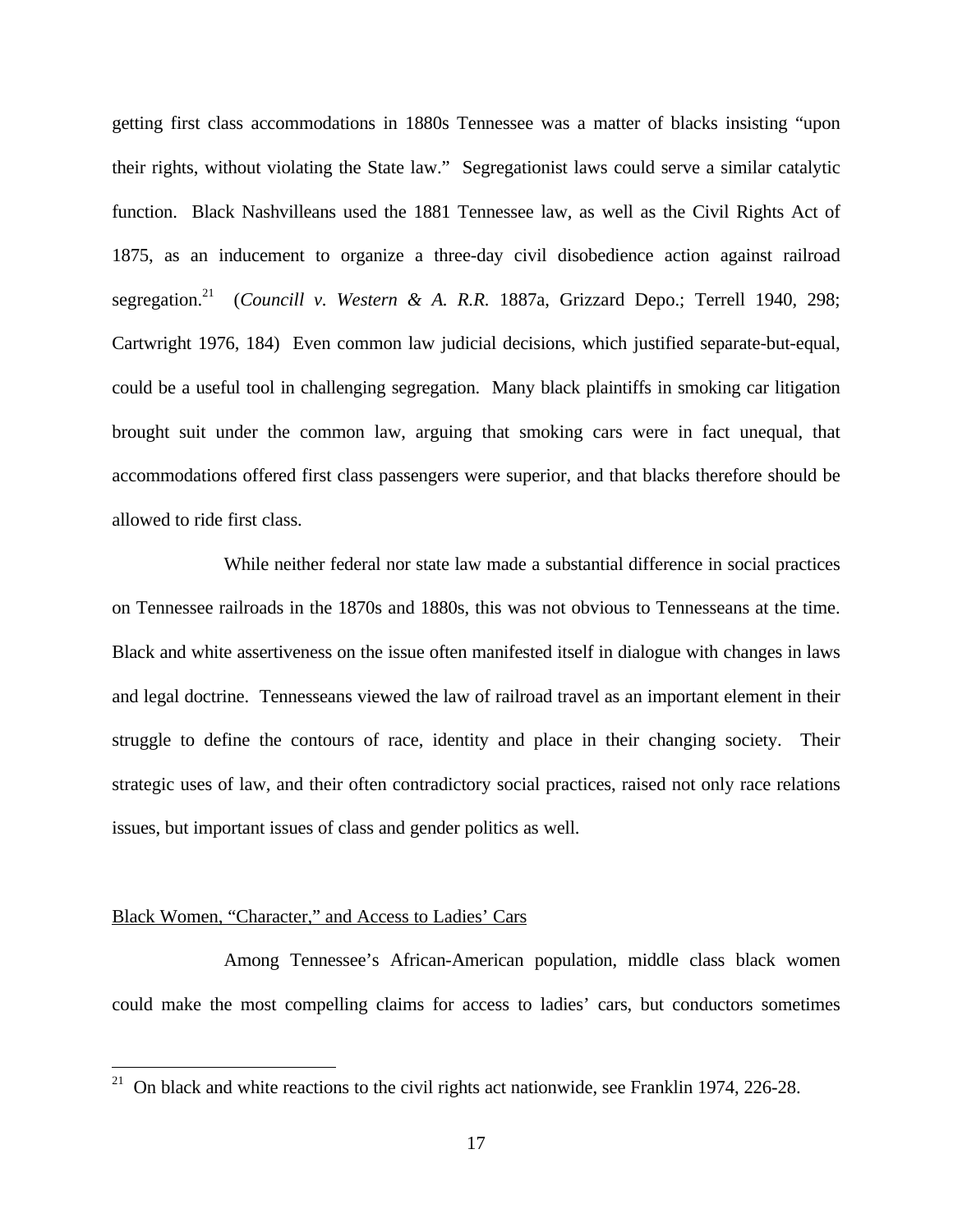excluded them because of "bad character." In the nineteenth-century South, and in Tennessee in particular, bad character was partly a euphemism for a woman's race and class status. The Southern legal system often presumed black and poor white women to have bad character when character was at issue, and courts ruled that railroads could validly exclude passengers from ladies' cars based on their character. $2^2$ 

Conductors were the main gatekeepers regulating access to ladies' cars, and thus could help determine the character, and by extension the race and class status, of the women riding the trains. The law, however, did not allow conductors to make entirely subjective judgments about character, or to use character merely as a stand-in for race. Conductors had to have objective reasons for thinking that a woman excluded from a ladies' car would act in a way that was offensive to other passengers. (*Murphy v. Western & A. R.R.* 1882 & 1885; *Brown v. Memphis & C. R.R.* 1881, 57-62; *Brown v. Memphis & C. R.R.* 1880b, 502; *Robinson v. Memphis & C. R.R.* 1879, 13) Black women took advantage of these limits on conductors' powers to gain access to ladies' cars, although they still had to negotiate nineteenth-century images of black womanhood that seemingly justified their exclusion.

 $22\,$ <sup>22</sup> On character, similar euphemisms, and access to ladies' cars in Tennessee, see *Murphy v. Western & A. R.R.* 1885, 640; *Murphy v. Western & A. R.R.* 1882, Jury Charge, 9-11; *Logwood v. Memphis & C. R.R.* 1885, 319; *Brown v. Memphis & C. R.R.* 1881, 57-62; *Brown v. Memphis & C. R.R.* 1880b, 502; *Robinson v. Memphis & C. R.R.* 1879, 13. Similar observations concerning nineteenth-century Southern society can be found in Edwards 1997, 200-05; Gilmore 1996, 72; Hodes 1997, 65-66, 161-65; Bardaglio 1995, 74-75; Somerville 1995, 481-518.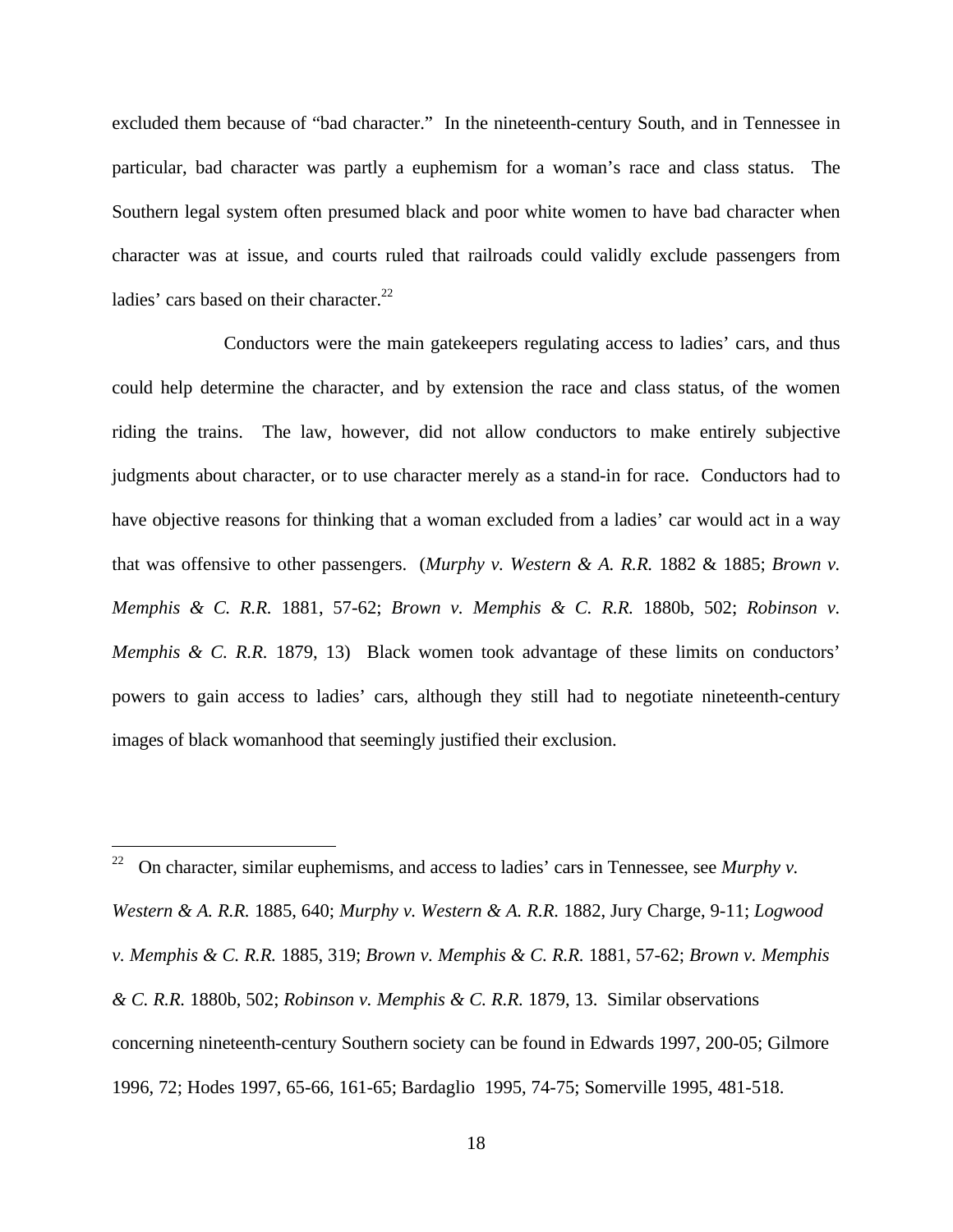Sallie Robinson, for instance, had remarkable difficulty getting into a ladies' car when she boarded the Memphis and Charleston Railroad at Grand Junction in 1879. Sometime after midnight, Sallie, "a young, good-looking mulatto woman about 28 years old," boarded with her nephew Joseph Robinson, "a young man of light complexion, light hair, and light blue eyes." The conductor barred their entry to the ladies' car, grabbing Sallie so roughly that her arm was bruised for a week. Later, when Joseph explained that Sallie was his aunt, the conductor realized that they were both black and let them into the ladies' car. Initially believing that they were an interracial couple, the conductor thought that they were traveling together for "illicit purposes." In his experience, an attractive black woman traveling with a young white man was "an improper character." (*Robinson v. Memphis & C. R.R.* 1879, 7-9)

Jane Brown encountered similar difficulties traveling on the Memphis and Charleston from Corinth, just across the Mississippi border, to Memphis. Alleging that Brown was "a notorious courtesan, addicted to lascivious and profane conversation and immodest deportment in public places, and well known to the defendant's conductor as such," the railroad claimed that she had violated its regulation setting aside the ladies' car for persons of "good character." Brown had tangled with this same conductor twice before, and she resisted her removal from the ladies' car. The conductor ejected her with violence, causing a dislocated thumb and injuries from "severe choking." (*Brown v. Memphis & C. R.R.* 1880a, 38; *Brown v. Memphis C. R.R.* 1881, 58, 67)

One thing seems fairly certain: if any women were to be excluded from ladies' cars, it would be the Jezebels. The image of the Jezebel, the sexually promiscuous black woman, helped solidify the class status of the white women riding in ladies' cars, and possibly that of the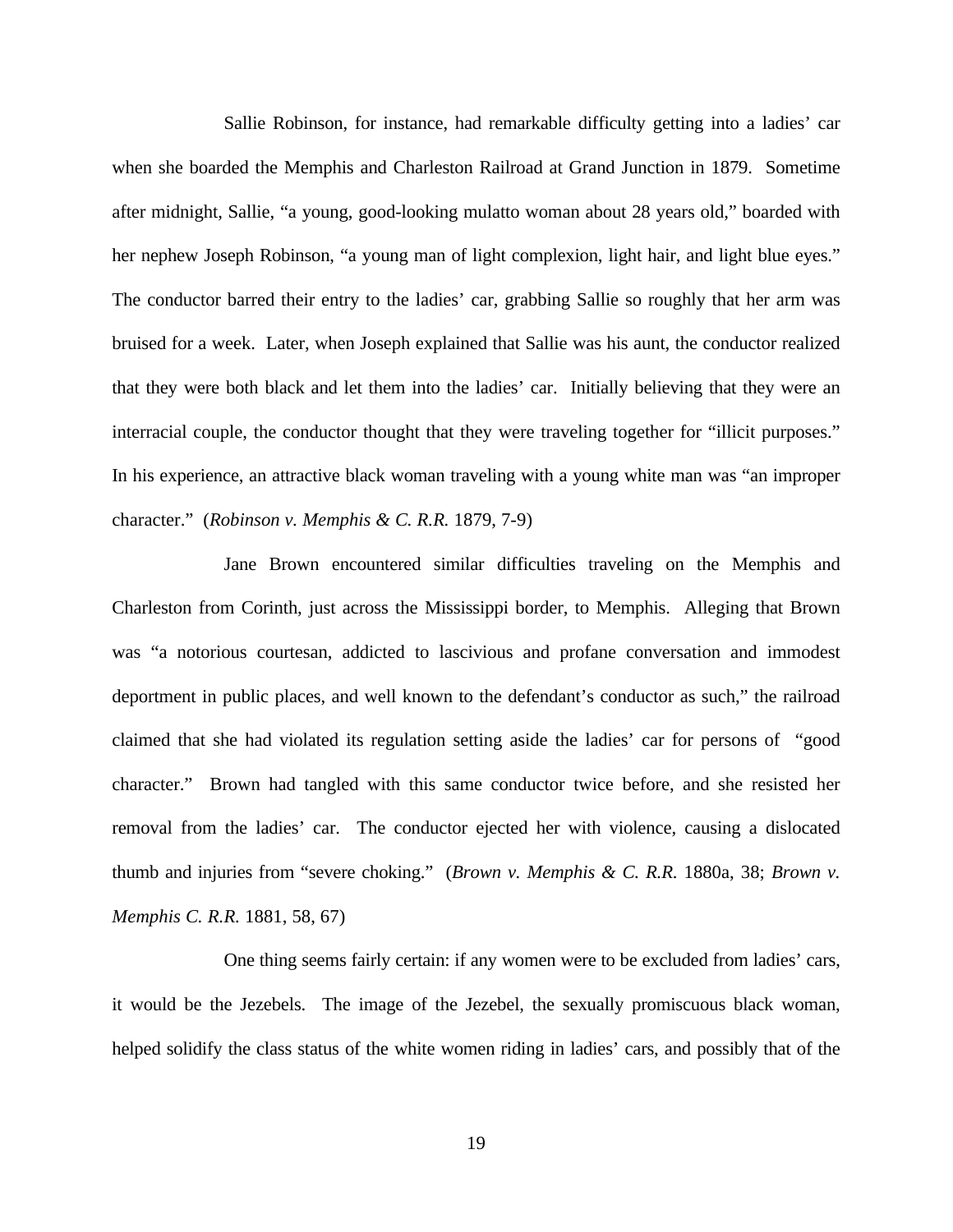white men as well.<sup>23</sup> The idea of the Jezebel played on the image of sexual immorality that was often associated with black and poor white women in the New South. No ladylike treatment was necessary for presumed Jezebels like Robinson and Brown. If they resisted ejectment, conductors sometimes used abundant force. The delicate female constitutions that justified the creation of ladies' cars would not be presumed for such women..

While railroad conductors excluded Jezebels from ladies' cars, at least some black women did gain admittance. The easiest class of black women to admit were those that the legislature chose not to segregate when it finally imposed strict railroad segregation in 1891 - black nurses. Nurses were the only class of persons whom the 1891 statute exempted from the segregation requirement.<sup>24</sup> (*1891 Tenn. Acts*, Ch. 52) The nurse exception relied on an image of nineteenth-century black womanhood that was the opposite in many ways of the Jezebel -- the mammy. As asexual, subservient women, presumed mammies could gain admittance to ladies' cars without disturbing either prevailing notions of ladylike chastity or the dominant class relations.<sup>25</sup>

Black nurses were welcomed into Tennessee ladies' cars throughout the 1880s. In Ida B. Wells' case for instance, the same conductor who ejected Wells testified that he would

<u>.</u>

<sup>&</sup>lt;sup>23</sup> On the idea of the Jezebel, see Collins 1991, 77-78; Painter 1988, 58; White 1985, 27-46; hooks 1981, 33.

Although worded in race-neutral terms, the provision seems to have been written solely for the benefit of whites accompanied by black nurses. Many Southern railroad segregation laws contained nurse exceptions. (Lofgren 1987, 22, 214 n. 36)

<sup>25</sup> On the idea of the mammy, see Collins 1991, 71-73; White 1985, 46-61; hooks 1981, 84-85.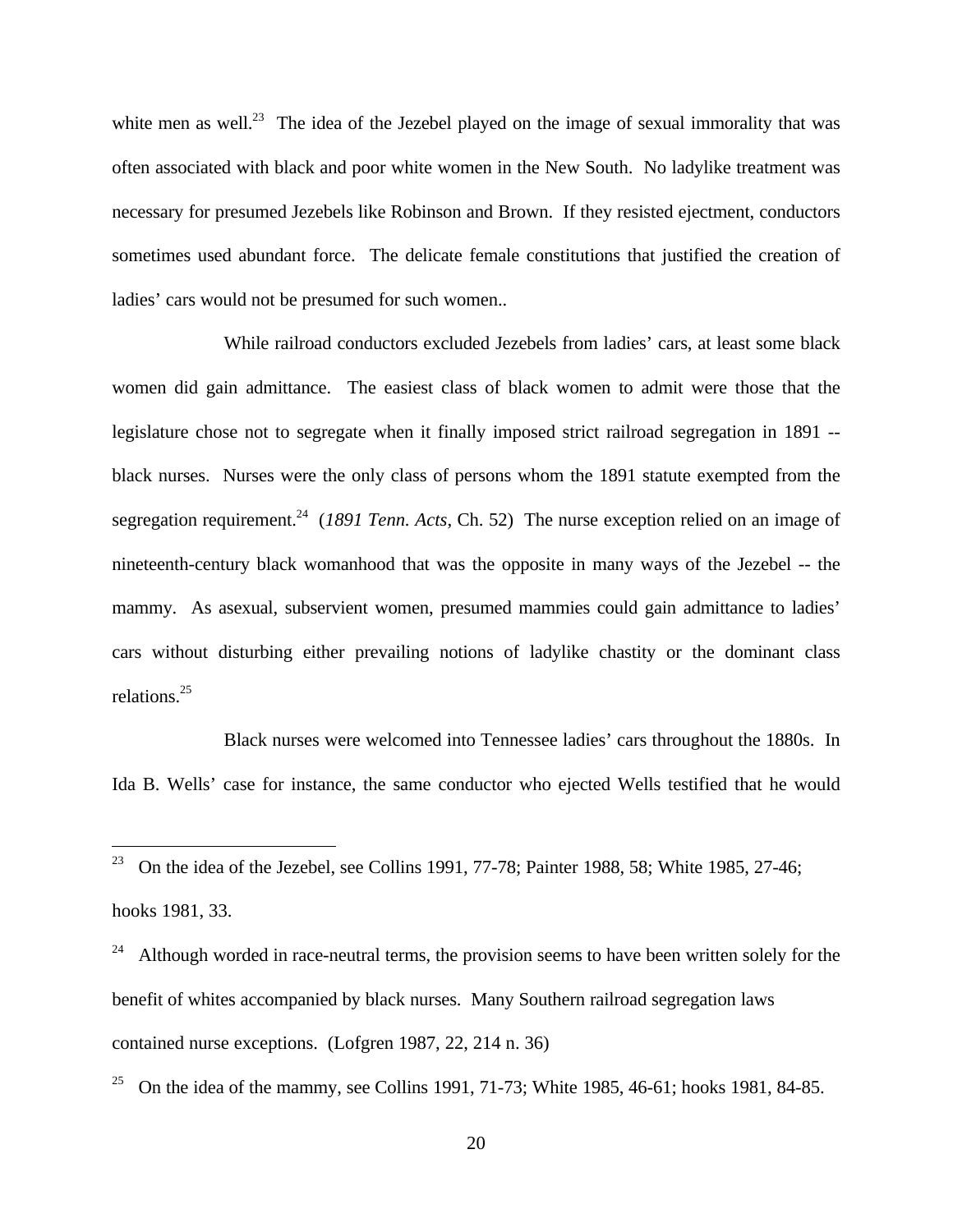never object to black nurses riding first class. Virginius Kimbrough, a white passenger traveling on the train, testified that his initial conclusion upon seeing Wells in the first class coach was that she was a nurse. Kimbrough stated that no passenger would have objected to her presence had she conducted herself "in a proper manner." (*Chesapeake, O. & Sw. R.R. v. Wells* 1885a, 34, 49, 50)

Wells' encounter with Kimbrough, like Robinson's troubles on the Memphis and Charleston, reveals a degree of instability in the dominant images of black womanhood. Black women could escape from these images and refashion themselves as respectable ladies depending on how they acted, what they wore and who they accompanied. Middle class black women played on the intersection of class and gender assumptions that justified ladies' cars - assumptions that admitted respectable women, their male escorts and their servants, and worked against those with markers of lower class status. Making themselves respectable, however, was not a complete solution, because respectability cut in two different directions. Proper character and ladylike demeanor was their key to admission to the ladies' car, since few of them would be content to ride as servants. At the same time, the respectability that was a prerequisite for such access could be seen as a threat to the status of whites.

Anna Logwood's trouble getting her usual sear in the ladies' car of an Alabama-to-Memphis line in 1882 seems perplexing, except for the testimony of a white passenger, a salesman, who noticed what he took to be her conspicuous arrival at the station accompanied by "her colored friends." According to him, "[s]he was putting on considerable style and from all I saw I felt certain that it was a fixed up arrangement to have some fuss or trouble with a R.R. Co." Logwood was ill and arrived at the depot accompanied by friends. A white doctor who had treated her was also present. Such an entourage certainly made her respectable, but perhaps too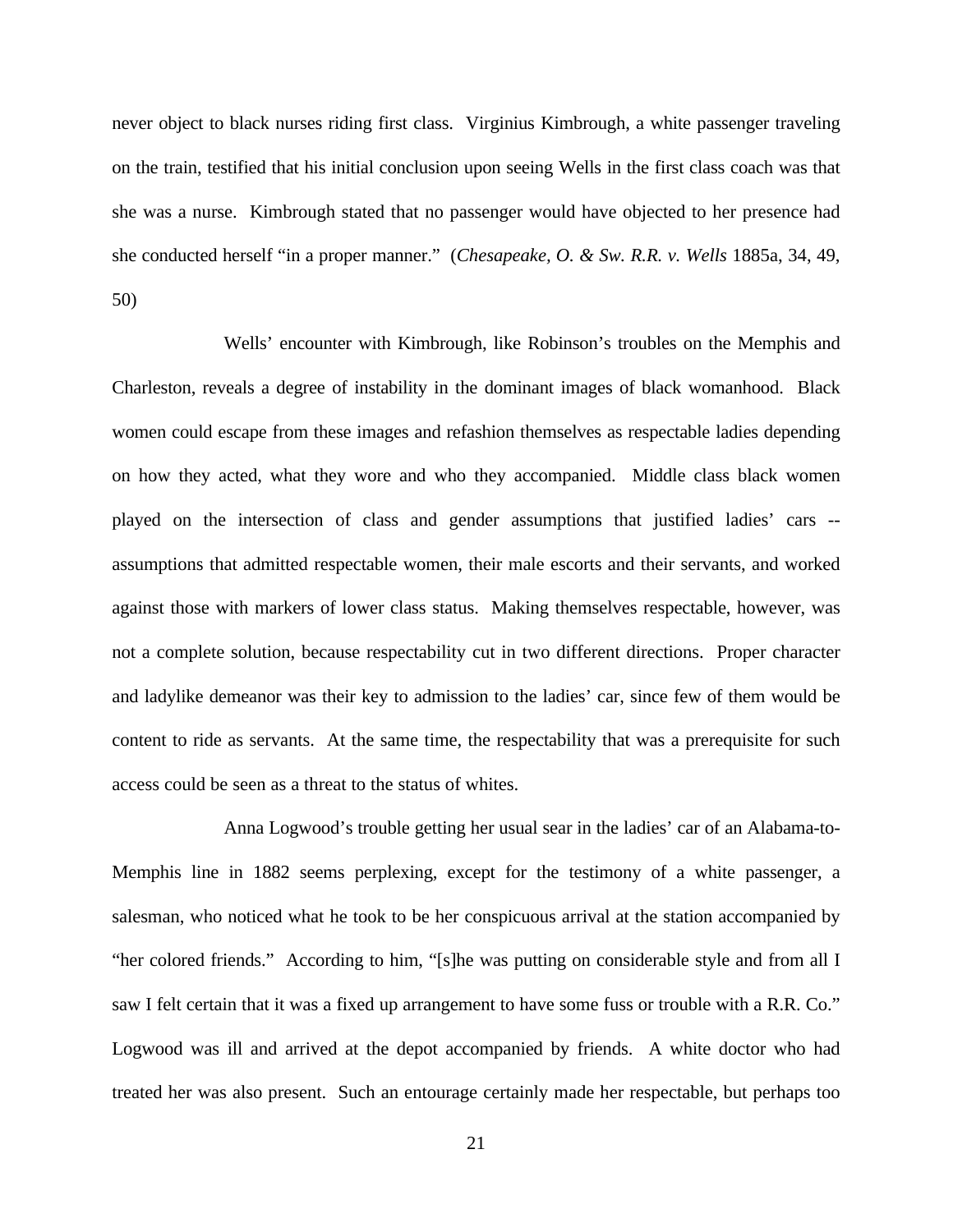respectable in the eyes of a white salesman whose own class status may have been uncertain, and those of other white passengers on the train. Similarly, in Ida B. Wells' case, Virginius Kimbrough stated that he had no problem with her presence initially, believing her to be a nurse. Wells' sin, apparently, was that she got into a dispute with Kimbrough's wife and forced Mrs. Kimbrough to give up her seat. Angered by the incident, Kimbrough complained to the conductor, who himself remembered getting into a dispute with Wells a week earlier. Wells, apparently having taken her notions of respectability too far, was ejected.<sup>26</sup> (*Logwood v. Memphis & C. R.R.* 1883; *Chesapeake, O. & Sw. R.R. v. Wells* 1885a, 29-30, 48-50)

Middle class black women, therefore, faced a paradox. To gain access to ladies' cars and claim the mantle of respectability, they often had to appear subservient and deny that very respectability. As federal judge David Key summed up the situation in an 1885 speech to the Tennessee Bar Association:

[s]o long as a colored passenger occupies a servile position, he may ride anywhere. Let a woman black as midnight be the nurse of a white child, or a man equally as dark be the servant of a white man [and] there is never the slightest objection to their having seats in the ladies car or any other. All the scents of Africa or from it are inoffensive; but let these same two persons by saving the wages earned in such service become the owners of

<u>.</u>

<sup>26</sup> On Wells' use of anger and her continuing difficulties with conventional ideas of respectability, see Schechter 1998.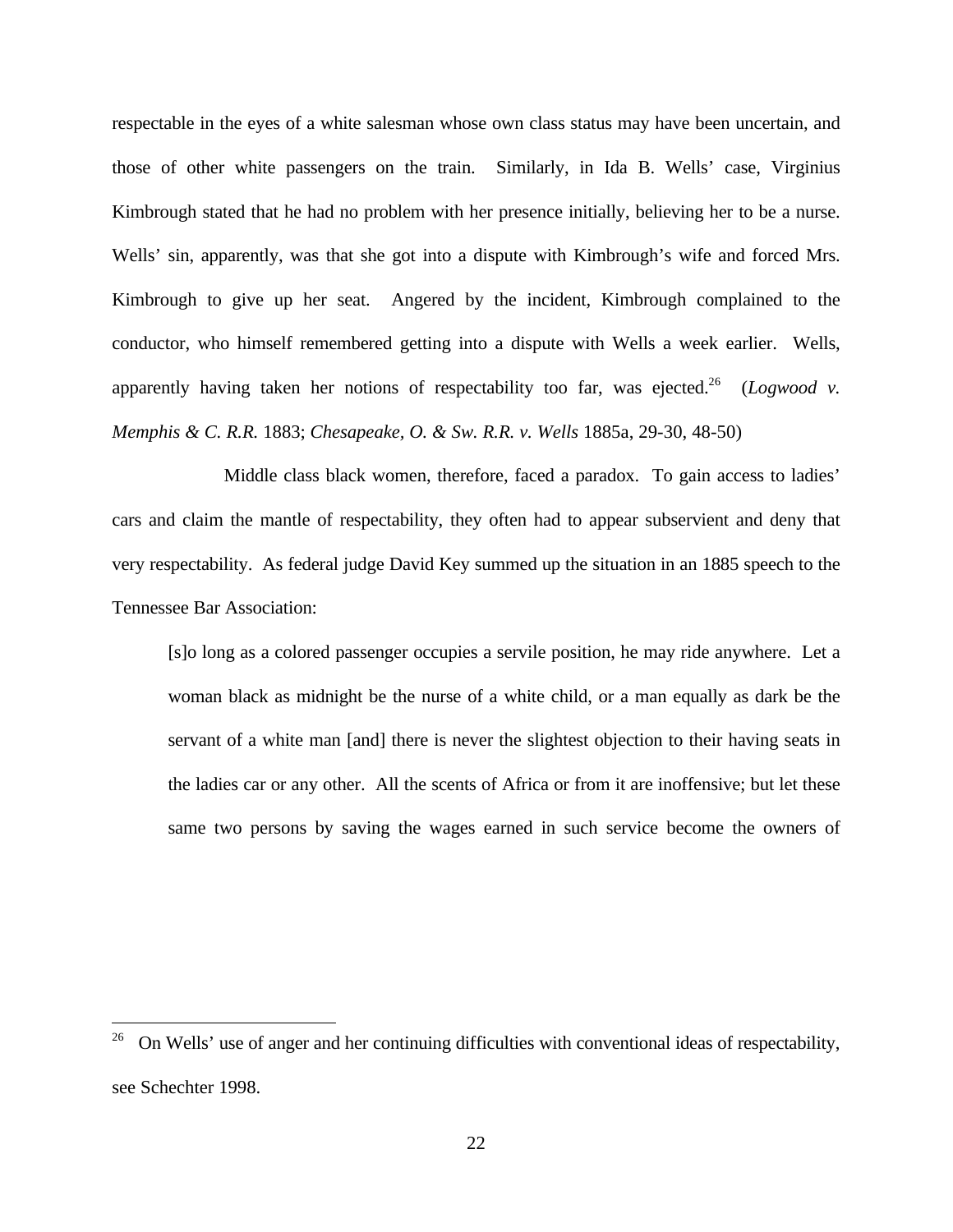property and undertake to travel upon their own business, and they will in many lines be turned out of the ladies car into the smoker as repulsive to those aboard the better car.<sup>27</sup>

(Key 1885) For the black middle class, respectability was an ambiguous asset.

Moreover, the form that this respectability took is important for understanding why access to ladies' cars was so important to middle class black women. The story of Mary Church (later Mary Church Terrell), one of Wells' Memphis acquaintances, is a useful example. By age five, she had already learned the relation between ladylike demeanor and access to first class railroad cars. Traveling in a first class car with her father, she was temporarily separated from him and was almost forced to ride second class by the white conductor. Upon returning home she assured her mother that her hands and face had been clean, her clothes neat and her comportment proper. Since she was "behaving like a little lady," she could not understand why the conductor wanted to put her in the second class car. After all, explained Church, "selfrespecting colored people" would never go into such coaches. An older Mary Church later learned what lurked in the second class cars when returning from college, nearly exiting the train in a strange town rather than remain alone in the car "at the mercy of the conductor or any man who entered." (Terrell 1940, 15-16, 297) Both the real threat of sexual assault and the aura of immorality associated with smoking cars made riding first class imperative.

<sup>27</sup> <sup>27</sup> A slightly different version of Key's speech may be found in: *Proceedings* 1885, 138-45. Black Tennesseans mounted similar critiques of the differing treatment received by respectable and subservient blacks aboard the trains and in public life. (Cartwright 1976, 186-87, 194)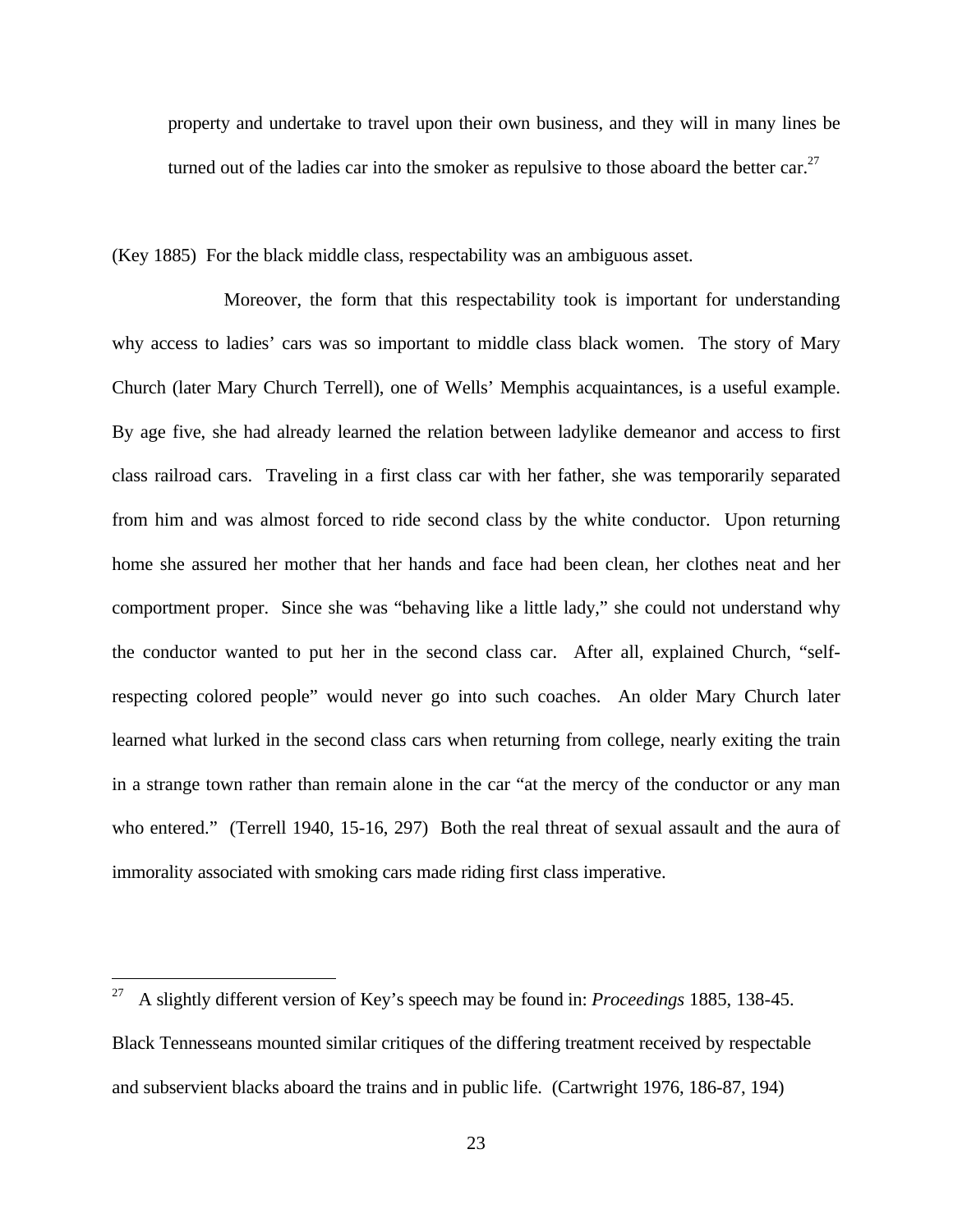Many middle class black women of Church's generation and later adhered to forms of bourgeois respectability described in the work of Evelyn Brooks Higginbotham and others. Respectability of this sort demanded that black women give lie to dominant images of black female immorality with their unblemished conduct. Respectability emphasized that "[f]rom the public spaces of trains and streets to the private spaces of their individual homes, the behavior of blacks was perceived as ever visible to the white gaze." (Higginbotham 1993, 196)<sup>28</sup> Such evident respectability provided a platform that enabled middle class black women to work for civil rights and the improvement of the circumstances of the black poor. Respectability, however, also reinscribed a morality tinged with racism and class consciousness, causing these respectable women to emphasize their distance from lower class blacks, whom they sometimes viewed as slothful and licentious.<sup>29</sup> (Higginbotham 1993; McCluskey 1997; Knupfer 1995; White 1993)

By the 1880s, the Southern black middle class in particular began turning to discourses of respectability for models of decorum. Calling themselves the "best people," the "better classes" and similar names, these black Southerners began to emphasize Christian morality, reform and respectable manhood and womanhood as qualifications for participation in Southern public life. The prohibition movement provided a vehicle through which some of these black women and men found political expression in the late nineteenth-century. In Tennessee and elsewhere, black chapters of the Women's Christian Temperance Union supplied an opportunity

<u>.</u>

 $28$  For similar observations regarding black women riding Tennessee trains, see Schechter 1993,

<sup>33.</sup>

<sup>29</sup> For a general discussion of the tension between middle class African-Americans' desire to both uplift and distance themselves from lower class blacks, see Gaines 1996.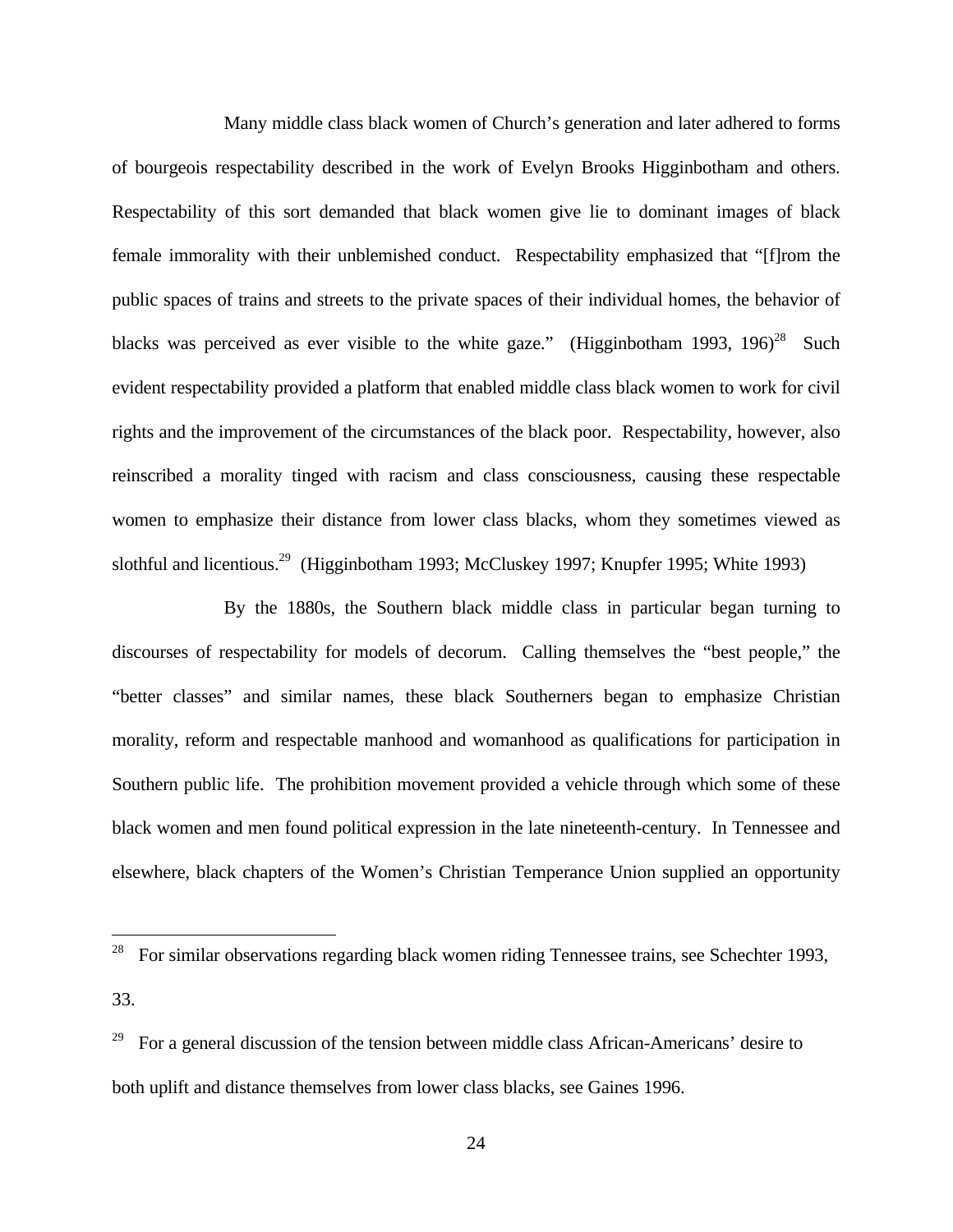for black women to bring their emphasis on bourgeois respectability into the public sphere, where they expected to be met as equals by the white better classes. (Cartwright 1976; Edwards 1997; Gilmore 1996; Greenwood 1994)

Like her acquaintance Mary Church, Ida B. Wells was firmly ensconced in the respectable black world of 1880s Memphis, participating in its socials, recital readings and church activities. Wells published a series of articles around the time that her case was on appeal, in which she focused on the status and duties of respectable black women. In what was probably an autobiographical account entitled "A Story of 1900," Wells told the fictional story of a black schoolteacher in the 1880s. The teacher discovered that blacks' "moral and temporal status had not kept pace with [their] intellectual." After hearing about a black youth recently send to prison, she found her mission -- "to mould high moral characters" by "instilling elevated thoughts, race pride and ambition" in her students. Thus she discovered her life's work, which even extended to visiting her students' homes, "those where squalor and moral uncleannes [sic] walked hand in hand with poverty, as well as the better ones." Wells' prescription for moral uplift had special components for black women. In other contemporaneous articles she stressed black women's special duty to guard their virtue, in order to rebut charges of immorality attributed to the race.<sup>30</sup> (Schechter 1998; DeCosta-Willis 1991 & 1995; Iola 1886; Iola 1885; Iola 1887; Iola 1888)

<u>.</u>

 $30$  Wells, however, did struggle with notions of respectable womanhood that hemmed in a single, independent, ambitious woman such as herself. (DeCosta-Willis 1991, passim; Schechter 1993, 63) The turning point in Wells' struggle came when three black Memphians, including one of her closest friends, were lynched in 1892. Afterward, she launched her famous anti-lynching crusade,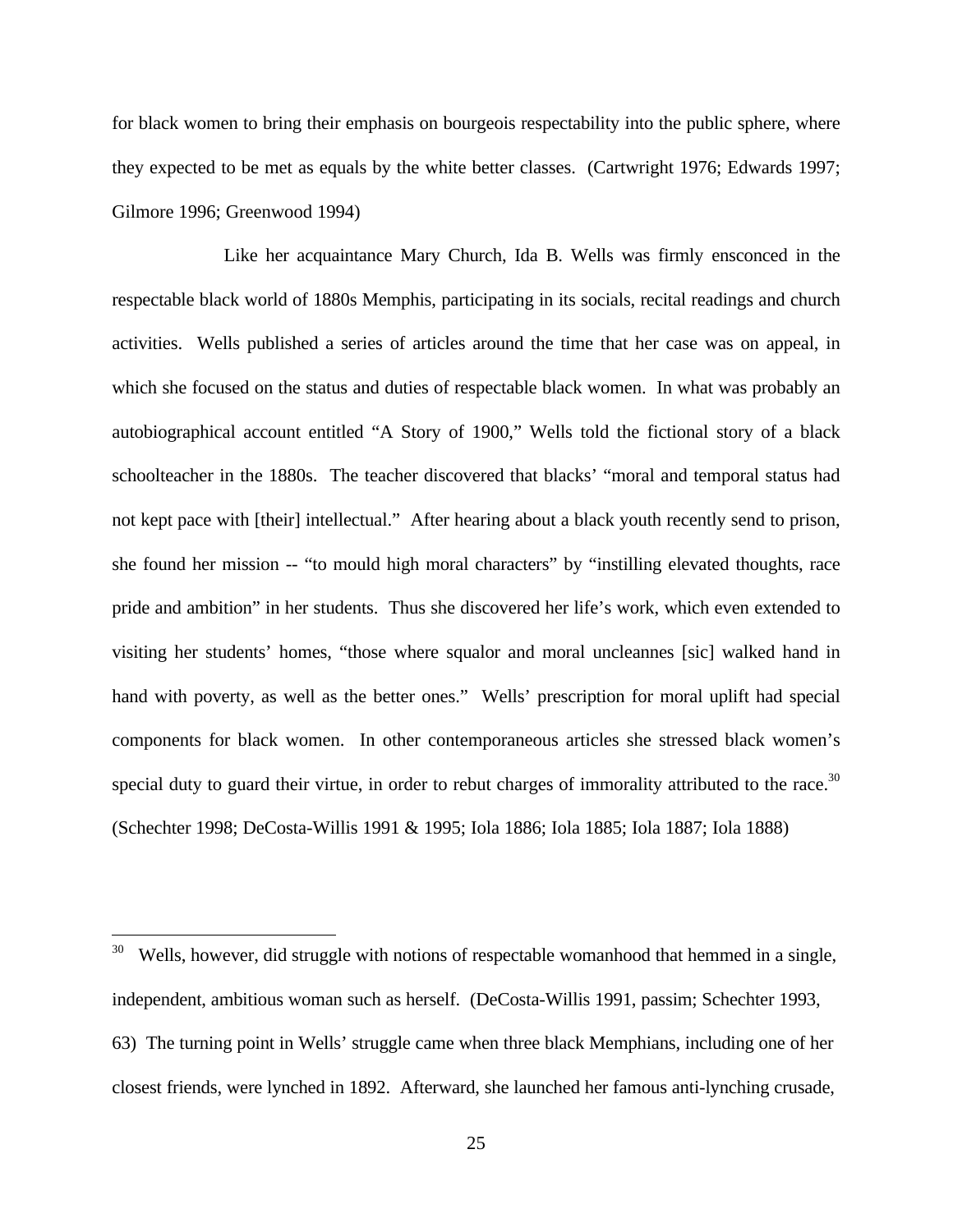Such an emphasis on respectability partly explains Wells' determination to ride in a ladies' car. In her lawsuit, she testified that "[r]ougher people" rode second class, and that a "drunken white man" was riding in the smoker on the day of her trip. According to the conductor, she protested that she "would not ride with negroes." Other black women bringing suit also cited drinking and swearing as well as smoking in the second class cars as reasons for avoiding them. (*Chesapeake, O. & Sw. R.R. v. Wells* 1885a, 20, 33; *Logwood v. Memphis & C. R.R.* 1883 & 1885) Such practices were the source of tangible discomfort, to be sure, but lurking behind this explanation is a vision of the lower class, particularly the black lower class, held by respectable black women such as Wells. While they demanded admission to ladies' cars for the sake of uplifting the lower class and countering negative images of blacks (by being respectable), they also needed admission to know themselves as different from the Jezebels and immoral men who rode second class. $31$ 

which included a powerful critique of Southern discourses of race, class and gender. (Duster 1970, 47; Schechter 1993, 83, 136-54)

 $\overline{a}$ 

Two groups who were noticeably absent from ladies' car cases were poor white women and lower class blacks. Lower class blacks lacked both obvious claim to seats in ladies' cars and the material wealth to incur the hundreds of dollars in court costs that Wells spent prosecuting her suit. Moreover, as Robin Kelley has argued, black lower class resistance to Southern racial oppression often took different forms from that of the black middle class. (Kelley 1994, 1-75) Although at least some poor white women rode second class, they seem to have obtained seats in ladies' cars when they wanted them. (*Brown v. Memphis & C. R.R.* 1881, 59) The only group of white women who might be excluded from ladies' cars were white prostitutes, although the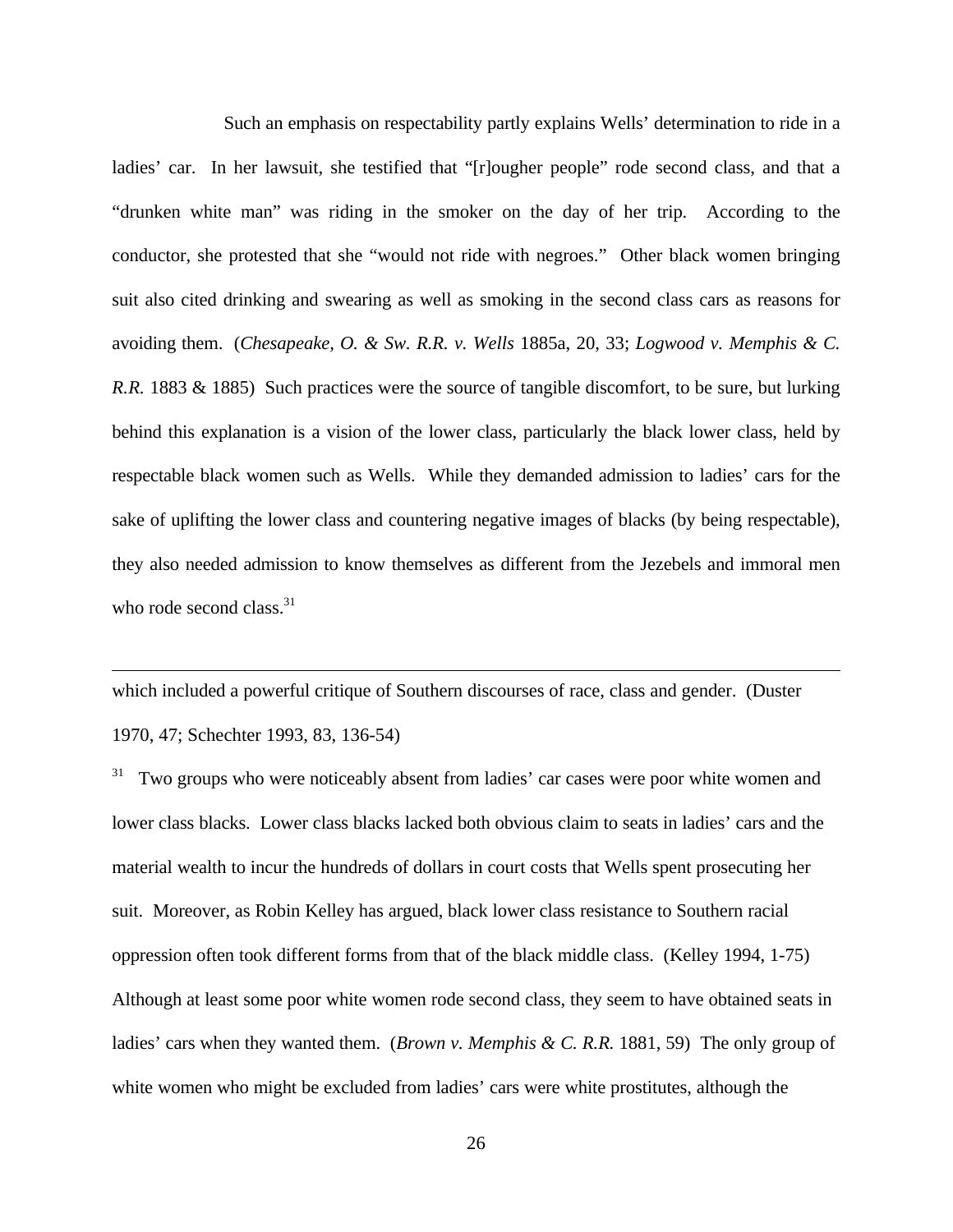#### Black Men, "Social Equality," and Access to Ladies' Cars

While adherence to the forms of middle class respectability helped black women attack Tennessee's race, class and gender hierarchies, black men faced a more difficult set of obstacles in their encounters with ladies' and first class cars. By some accounts, in the 1870s and early 1880s certain black men commanded enough respect to ride first class with regularity. (Terrell 1940, 15-16, 295-96; *Murphy v. Western & A. R.R.* 1882, Murphy Test.) Railroad segregation became a central drama in black and white politics in the 1880s, however, exposing the particular barriers limiting black men's access to ladies' cars. When it came to black men's access, railroad conductors were joined by white male passengers themselves in regulating admission to ladies' cars. If the conductor failed to prevent black men from riding first class, white male passengers sometimes took things into their own hands.

In 1882, Abe Murphy, a black schoolteacher from just across the Georgia border, provoked such a response when he boarded a train to Chattanooga and took a seat in the ladies' car, which at the time was occupied solely by white men. The conductor advised him that the railroad barred all blacks from riding in that car, but Murphy refused to give up his seat. Charles Carney, a vendor who sold newspapers and fruit on the train, wanted to eject Murphy but the other white men in the car refused to assist him, claiming that Murphy was entitled to his seat in the car. All this changed when a pair of white couples subsequently boarded the train. The two white men, with the aid and encouragement of Carney, seized Murphy and dragged him to the

evidence on this point is conflicting. For instance, compare *Robinson v. Memphis & C. R.R.* 1879, 9, with *Brown v. Memphis & C. R.R.*, 1881, 58-59.

 $\overline{a}$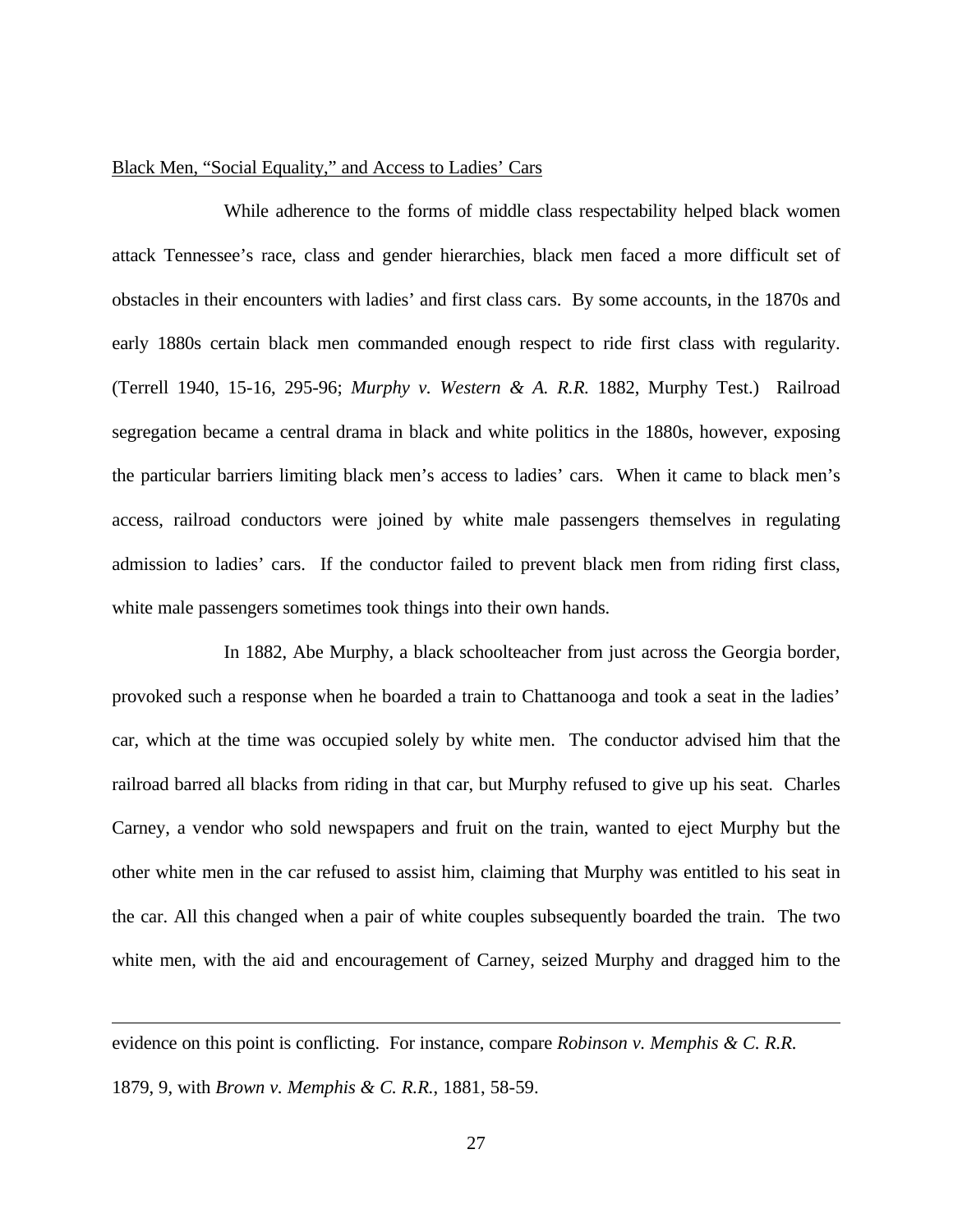smoker. Murphy suffered injuries that incapacitated him for days. (*Murphy v. Western & A. R.R.* 1882 & 1885)

W.A. Brinkley, a Memphis minister, also seems to have provoked a violent confrontation, this time with a white passenger and a railroad brakeman, when he boarded a ladies' car on a Brownsville, Tennessee-to-Memphis run in 1885. Brinkley alleged that the passenger forced him out of the car at gunpoint. The passenger testified that he "took a hold" of Brinkley as the minister tried to enter the ladies' car, got into a "scuffle" with him, tore his clothes and forced him out of the car. In response to his ejection, Brinkley brought a state court suit in 1885 and a federal action thirteen years later, both unsuccessful. According to Brinkley, in his state suit the defendant's attorney warned the jury "against the danger to which they would subject their wives and daughters" if they decided in his favor.<sup>32</sup> (*Brinkley v. Louisville & N. R.R.*) 1898 & 1899)

William Hooper Councill, a minister and principal of a black normal and industrial school, was met with an even more violent response in 1887 when he boarded a southbound ladies' car in Chattanooga. Councill boarded sometime between 9:00 PM and midnight and refused one or two requests by railroad officials that he vacate the coach. Several white men then took the initiative, grabbing him and beating him in the head with a lantern before removing him to another car. Several factors motivated the whites to beat and eject him: (1) the objections of

 $32\,$ <sup>32</sup> After the 1892 triple lynching that galvanized Ida B. Wells, Brinkley grew so discouraged by the state of race relations in Memphis that he moved his entire congregation to California. He was admitted to the bar in California, subsequently returned to Tennessee, and then brought his federal suit. (Tucker 1975, 47; *Brinkley v. Louisville & N. R.R.* 1899)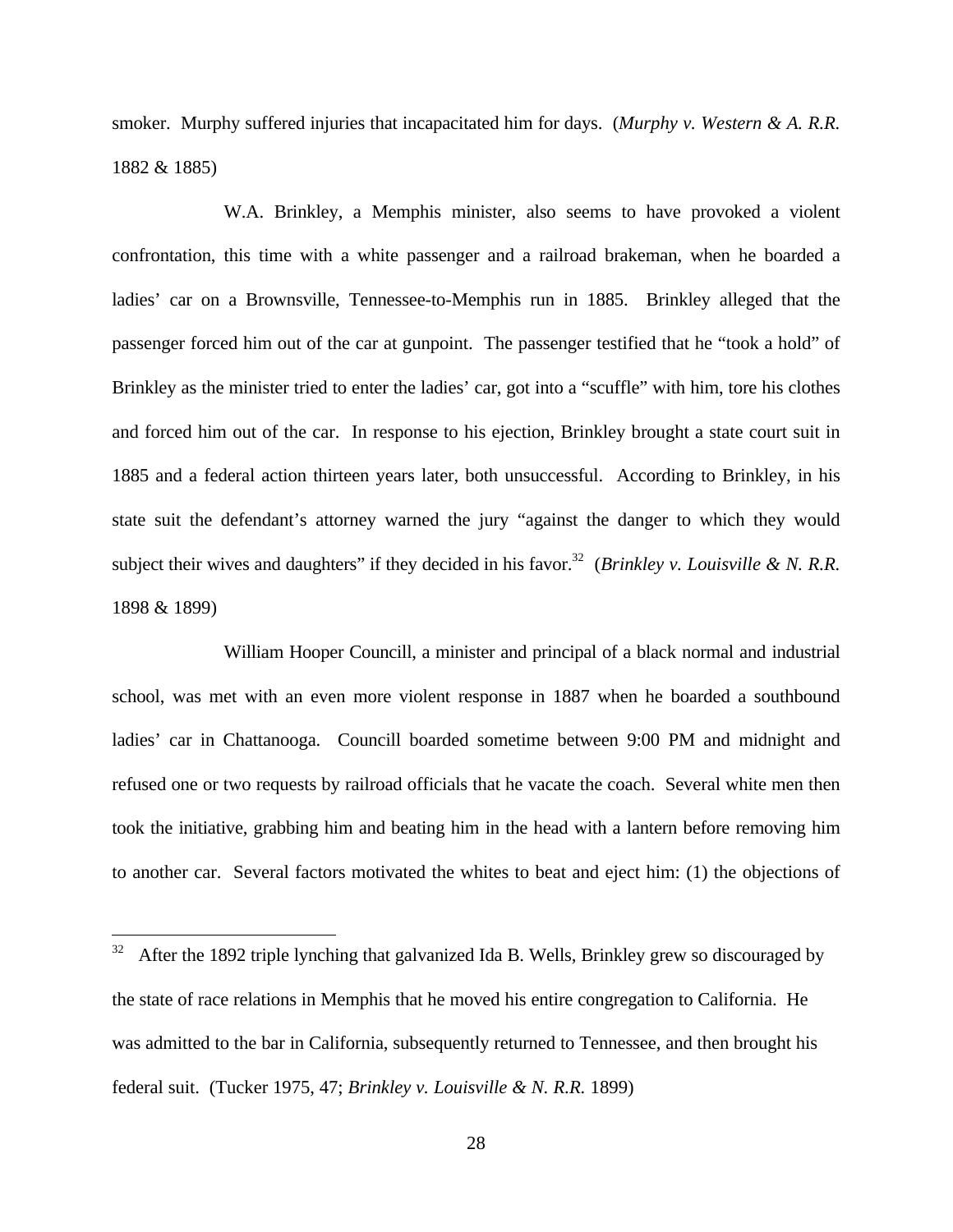white women riding in the car to his presence; (2) his "insolence" in refusing both their and the railroad officials' requests to leave the car; and (3) Councill's casual seating posture, in which he threw one of his legs over the seat in front of him. The white passengers also testified that Councill was "exceedingly well dressed for a darkey" and that he was wearing "a high silk hat."<sup>33</sup> (*Councill v. Western & A. R.R.* 1887a & 1887b)

The presence of white women, real or potential, made riding first class particularly hazardous for black men like Councill, Brinkley and Murphy.<sup>34</sup> Councill made matters worse by boarding at night, assuming a relaxed posture, and being unexpectedly well dressed and forceful in his refusal to move. Even when seemingly respectable, black men ran up against an impediment that black women faced in only attenuated form -- the need to stave off social equality.

"Social equality" was an ill-defined term in the New South, but it drew upon contemporary discourses that distinguished among political, civil and social equality between blacks and whites. In the 1880s, the first two were accepted by many as the result of the Constitutional revolution effected by Reconstruction, but social equality was not.<sup>35</sup> In the rhetoric

<sup>33</sup> <sup>33</sup> Councill, however, denied that he was wearing a silk hat. For more on Councill's life and career, see Brown 1963.

The record in Brinkley's case does not indicate whether or not white women were actually in the ladies' car when he was ejected.

<sup>35</sup> The always-fuzzy distinction between political, civil and social equality had structured the Congressional debates over Reconstruction-era legislation and Constitutional Amendments. The core political right was the right to vote, while the core civil right was the right to sue and testify.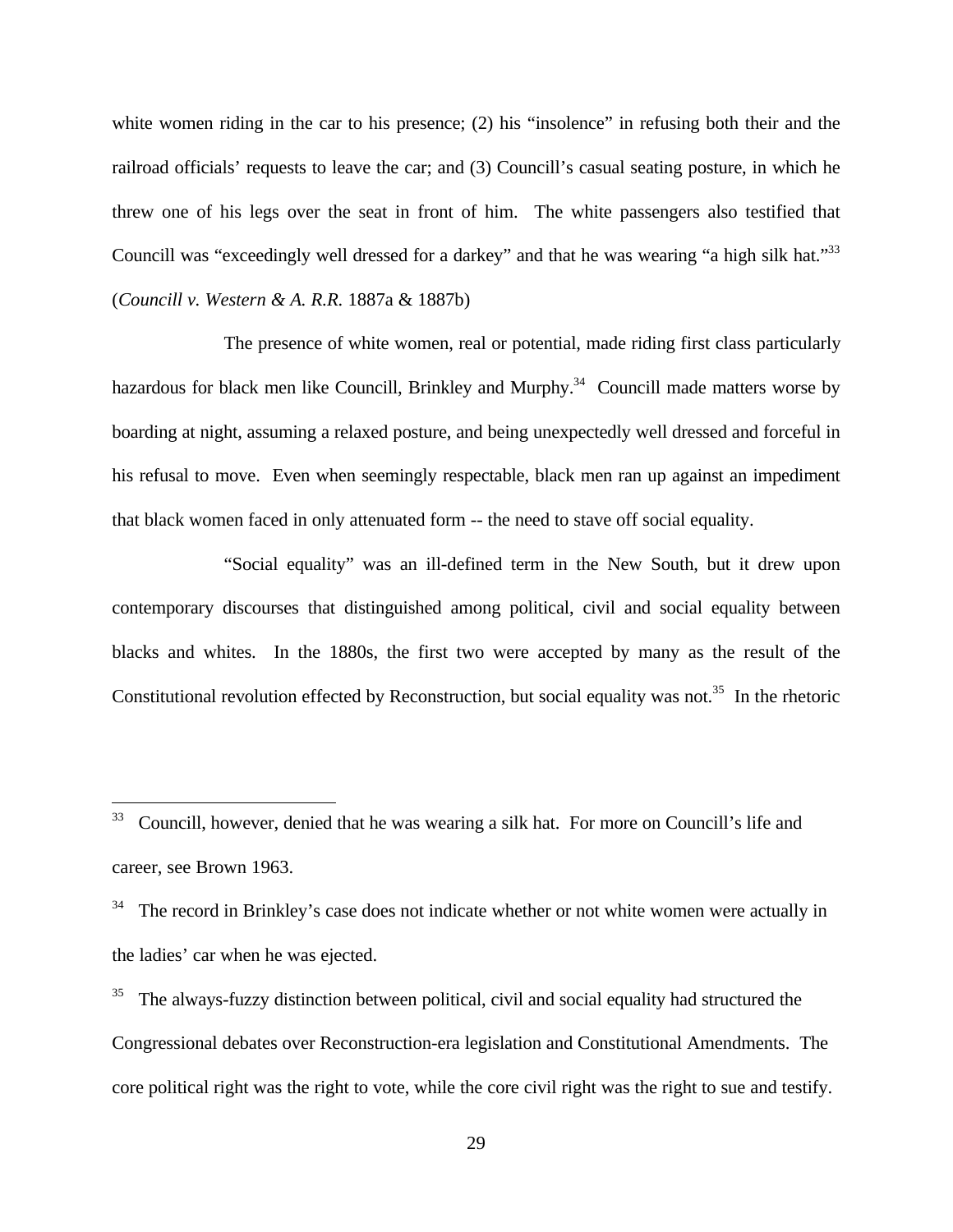of white New Southerners, social equality between blacks and whites was to be avoided at all costs. In practice this meant that in all interracial contexts -- theaters and trains for instance - blacks had to be subservient or separate. The Southern rhetoric of social equality went beyond this and also demanded that white men of differing classes and interests unify behind a program of keeping blacks politically and economically subservient, because social equality would lead to miscegenation, rape of white women by black men, and, in some versions, the amalgamation of the black and white races. As the Memphis *Avalanche* editor argued: "[e]very kind of social intercourse is a step in the direction of breaking down the barriers of race -- in other words towards miscegenation." (Painter 1988, 47-67; Letwin 1998, 82, 154-55; Gaines 1996, 59; Hall 1979, 145-49; Fredrickson 1971, 282; Cartwright 1976, 178)

In William Councill's case, a substantial part of the railroad's effort was devoted to proving that he advocated social equality. The railroad's attorneys tried to introduce evidence that Councill had raped one of his former students, and that he desired "social equality" because he had been associated with a local protest against railroad segregation. During the deposition of E.F. Grizzard, a black man who was the most forceful witness on Councill's behalf, the sexual tension was so great that Councill's attorneys noted, on the record, that Grizzard had risen and offered his seat to a white lady who had entered the room during the deposition. They felt the need to draw the line between Grizzard's forceful opposition to segregation and any irreverence

The core social right was the right to select one's associates. The boundaries between them would be worked out by social struggles that have continued to this day. (Tushnet 1987, 885-90)

 $\overline{a}$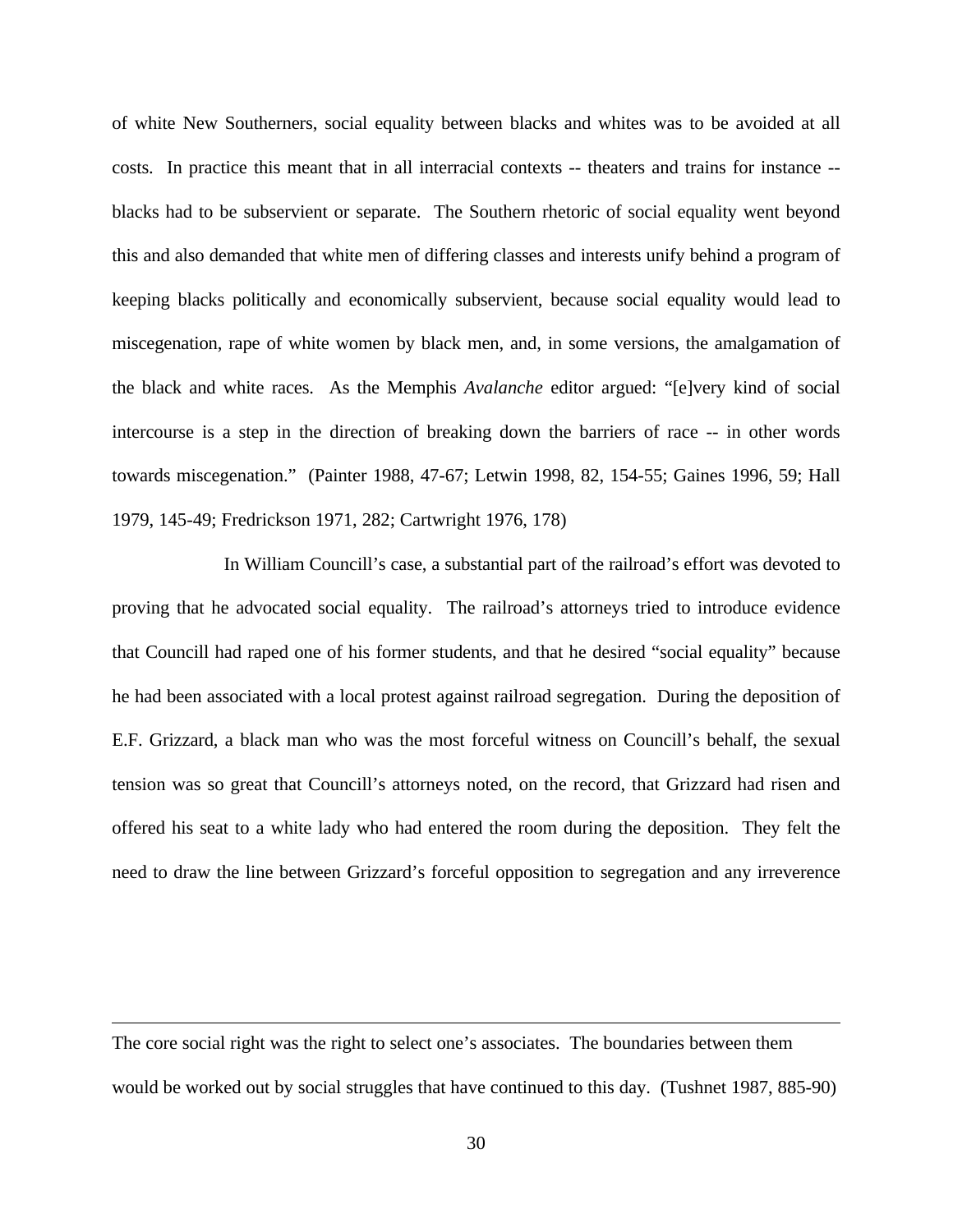for white women.<sup>36</sup> (*Councill v. Western & A. R.R.* 1887a, Wise, Blakemore, Hall, Rand, Grizzard Depos.)

Even the racial language in black men's cases manifested a degree of animosity not present in black women's cases. Charles Whitsitt, William Councill's assailant, casually referred to him as a "darkey" several times in his testimony. Federal judge David Key, presiding in Murphy's case and an otherwise insightful critic of the rhetoric of social equality, also used this term several times to refer to blacks in a folksy address to the all-white jury sitting in that case. The word "nigger" also appears in Judge Key's summation of the trial testimony, although Key appears to have used it as part of a verbatim summary of Carney's testimony rather than of his own accord.<sup>37</sup> (*Councill v. Western & A. R.R.* 1887a; *Murphy v. Western & A. R.R.* 1882)

Ladies' cars stood at a crossroads of race, class and gender currents in Southern society, and were an important arena in the debate over social equality. The rhetoric of social

The Interstate Commerce Commission, however, ruled that this evidence was inadmissible. (*Councill v. Western & A. R.R.* 1887a)

 $\overline{a}$ 

<sup>37</sup> Although the written trial record of Judge Key's jury charge contains this language, it appears to have been excised from the somewhat different version of his charge that was published in the federal reporter. (*Murphy v. Western & A. R.R.* 1885) Whitsitt, testifying for the railroad in Councill's case, seems to have realized that "darkey" was a term of opprobrium. He originally testified that railroad officials used this term, but after prodding by the railroad's attorneys, changed his testimony and reported that they used the word "colored." Whitsitt, however, not being a defendant in the case, continued to use the term "darkey" in his own testimony. (*Councill v. Western & A. R.R.* 1887a)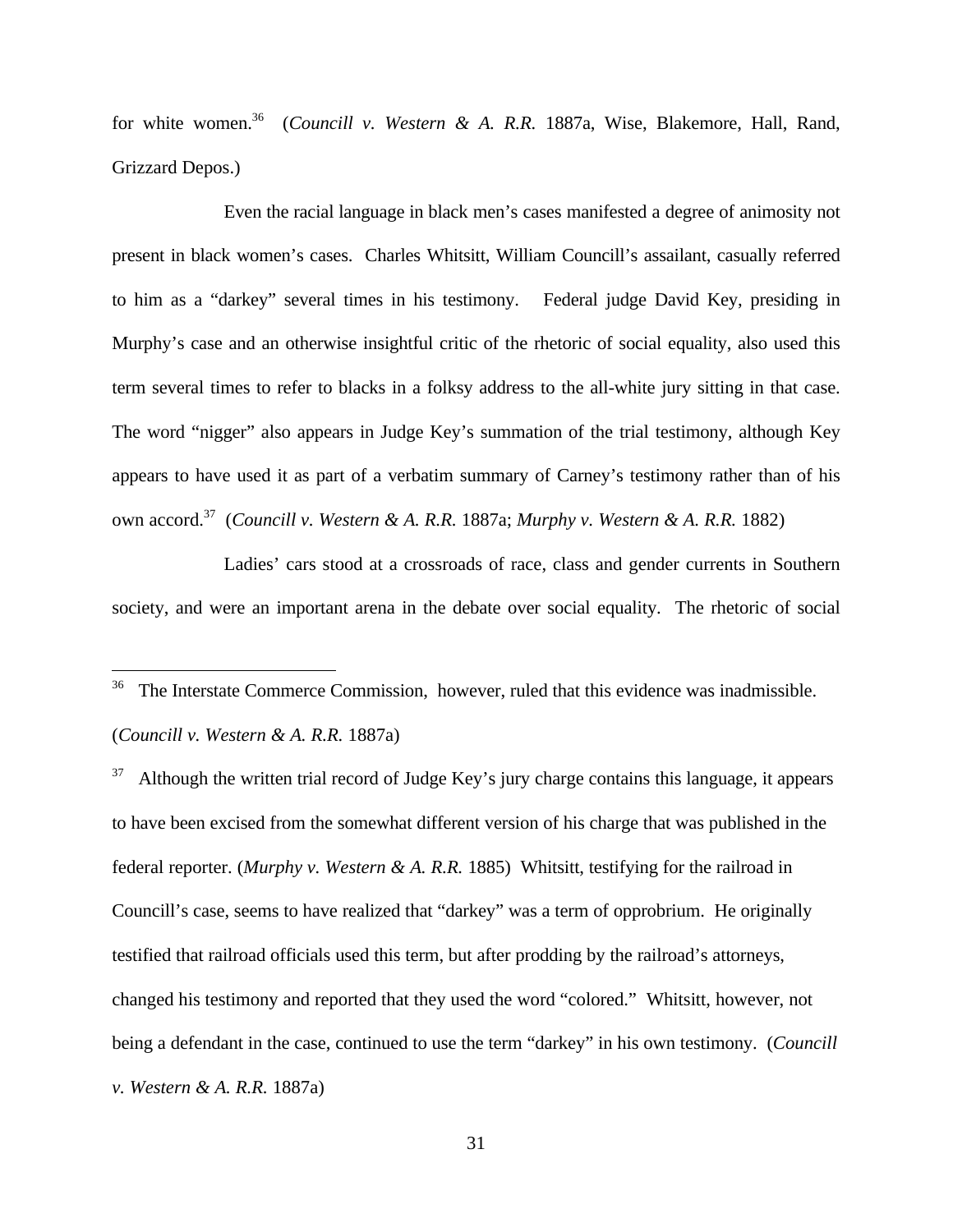equality was a call for white men to reassert a partially-imagined antebellum patriarchal role in the face of the political, economic and social changes overtaking the New South. The discourse of social equality also represented an effort to maintain the privileges of whiteness when white skin could no longer confidently be associated with superior social position. Ladies' cars inscribed railroad travel with the language of patriarchy and class privilege, and the presence of black men in these cars raised explosive questions. Could black men also claim the privileges of respectable white patriarchs? Would those privileges extend beyond the boundaries that separated white from black households, giving black men authority over, and possibly sexual access to, white women? The rape accusation against Councill signaled the emergence of the familiar "black beast rapist" image of black men. Black men's exclusion from ladies' cars could be justified if black men were not patriarchs, but instead the opposite -- lustful, predatory creatures who could not control their desire for white women.

The discourse of social equality did have its white detractors. Judge Key, for instance, rejected the more extreme dictates of social equality's rhetoric, asserting in his 1885 Tennessee Bar Association speech that he would "prefer to sit by a genteel well bred negro than by a dirty, filthy disgusting white man." In Murphy's case, Key expressed particular concern that blacks of "genteel appearance, good repute, and good behavior" were being relegated to smoking cars. For Key, the proper division of social space was not by race, but by class -- respectable blacks could have some social contact with respectable whites, so long as both groups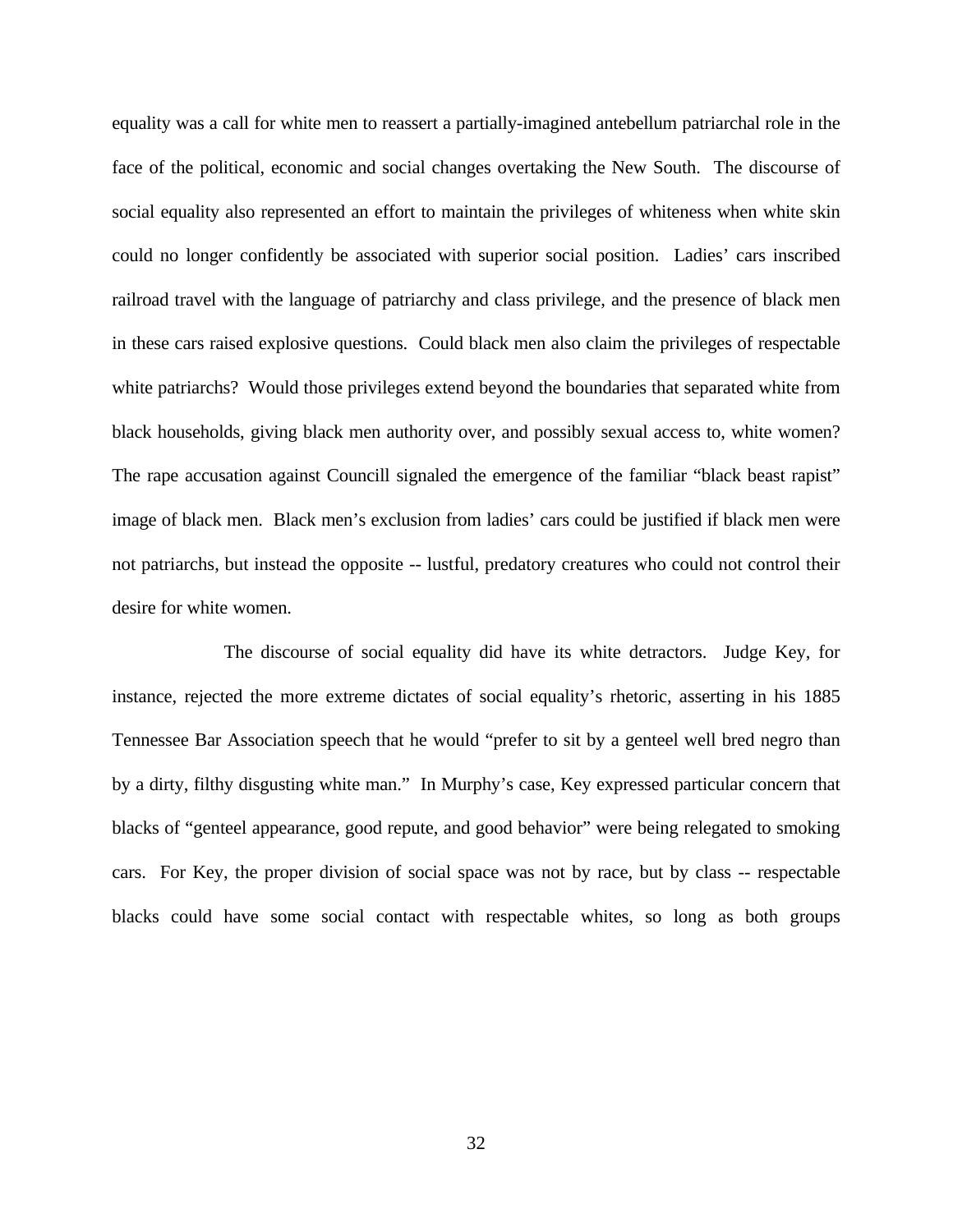disassociated themselves from the lower classes.<sup>38</sup> (Key 1885, 292; *Murphy v. Western & A. R.R.*) 1885, 640)

The depth of white paternalistic sentiment in the mid-1880s was such that Key's sentiments could be echoed by fellow Democrats. In the mid-1880s, certain factions within the state Democratic party courted black voters, and prominent Democratic newspaper editors began expressing concern over the relegation of middle class blacks to the smoking cars, where they were forced to ride with the disreputable elements of both races. Some Democrats called for enforcement of the 1881 law to provide first class, albeit segregated, passage to respectable blacks, while others argued that blacks could ride first class if they presented themselves properly. The debate, however, continually strayed into the incendiary territory of social equality, as when one editor asserted that if paternalistic sentiments prevailed within the Democratic party, white men "who don't want their wives and daughters to mix up in the same car, board at the same hotel and tend the same theater with the negro, will desert that party." Social equality arguments soon made the paternalistic position untenable, and by the end of the decade editors in both Democratic factions had moved to racial segregationist positions. (Cartwright 1976, 43-47, 168- 71)

If whites could not debate the question of racial segregation without worrying about social equality, black Tennesseans did the opposite. Black critics of segregation asserted that the only issue was legal, or civil, equality between blacks and whites, and that enforcement of

 $\overline{a}$ 

Key was already notable as the maverick Southern Democrat who had served in President Hayes' cabinet. For a fuller, although romantic, account of Key's political life, see Abshire 1967.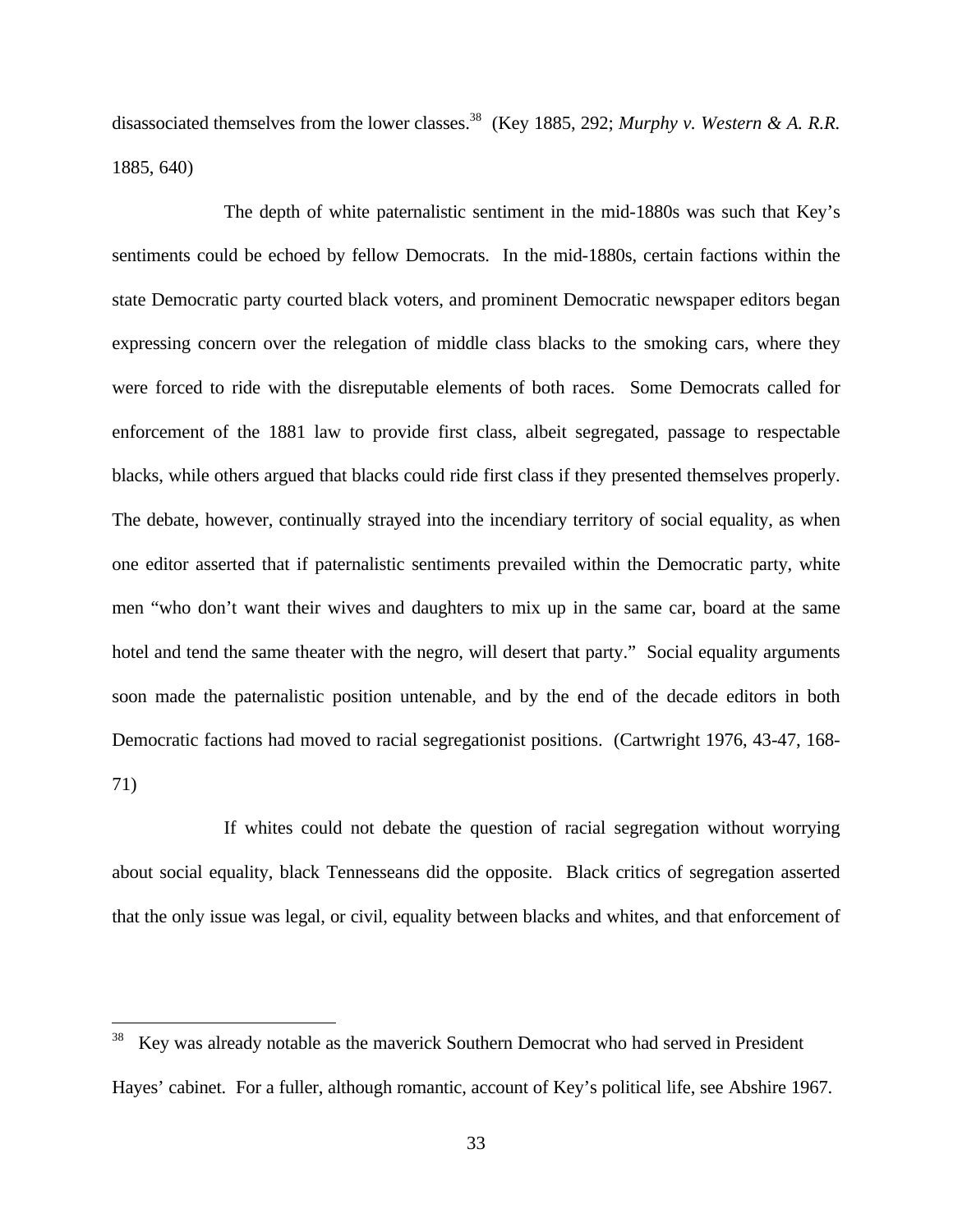blacks' civil rights would leave the social distinctions between blacks and whites intact.<sup>39</sup> Nonetheless, Tennessee's African-Americans recognized the link between riding first class and respectable manhood and womanhood, as when a group of Nashville black businessmen explained their desire for equal access to public conveyances by arguing that "we want to be treated as men." Respectable black Tennesseans acknowledged and approved of the class and gender distinctions that ladies' cars symbolized. They simply wanted to be included in the better classes. By the late 1880s, however, they found their endorsement of class and gender privilege turned back on them, as whites began to justify segregation based on the idea that respectable whites needed to be protected from dissolute blacks. One well-known white newspaper editor, for instance, initially argued for class distinctions on common carriers in order to protect blacks from the vulgar conduct of lower class whites, but soon turned to justifying racial segregation based on "[t]he disagreeable conduct and filth of the great majority" of African-Americans. (Lamon 1977, 20; Rabinowitz 1978, 194; Cartwright 1976, 168-71, 186-93)

Even white paternalism's most particulate defender, Judge Key, seems to have realized that his aristocratic vision was a losing one in the 1880s. Describing a recent train trip in

<u>.</u>

Paternalistic white judges like David Key and John Marshall Harlan sometimes echoed this rhetorical move, arguing that blacks and whites could mix in public spaces without altering their social positions, or calling into question the superiority of the white race. (*Plessy v. Ferguson* 1896, 558-62; *Civil Rights Cases* 1883, 59-61; Key 1885, 292) Judges who were more comfortable with segregationist laws and practices made the opposite argument -- that challenges to segregation were attempts to force social, rather than civil equality between blacks and whites. (*Plessy v. Ferguson* 1896, 551-52; *Civil Rights Cases* 1883, 24-25; Riegel 1984, 33-35)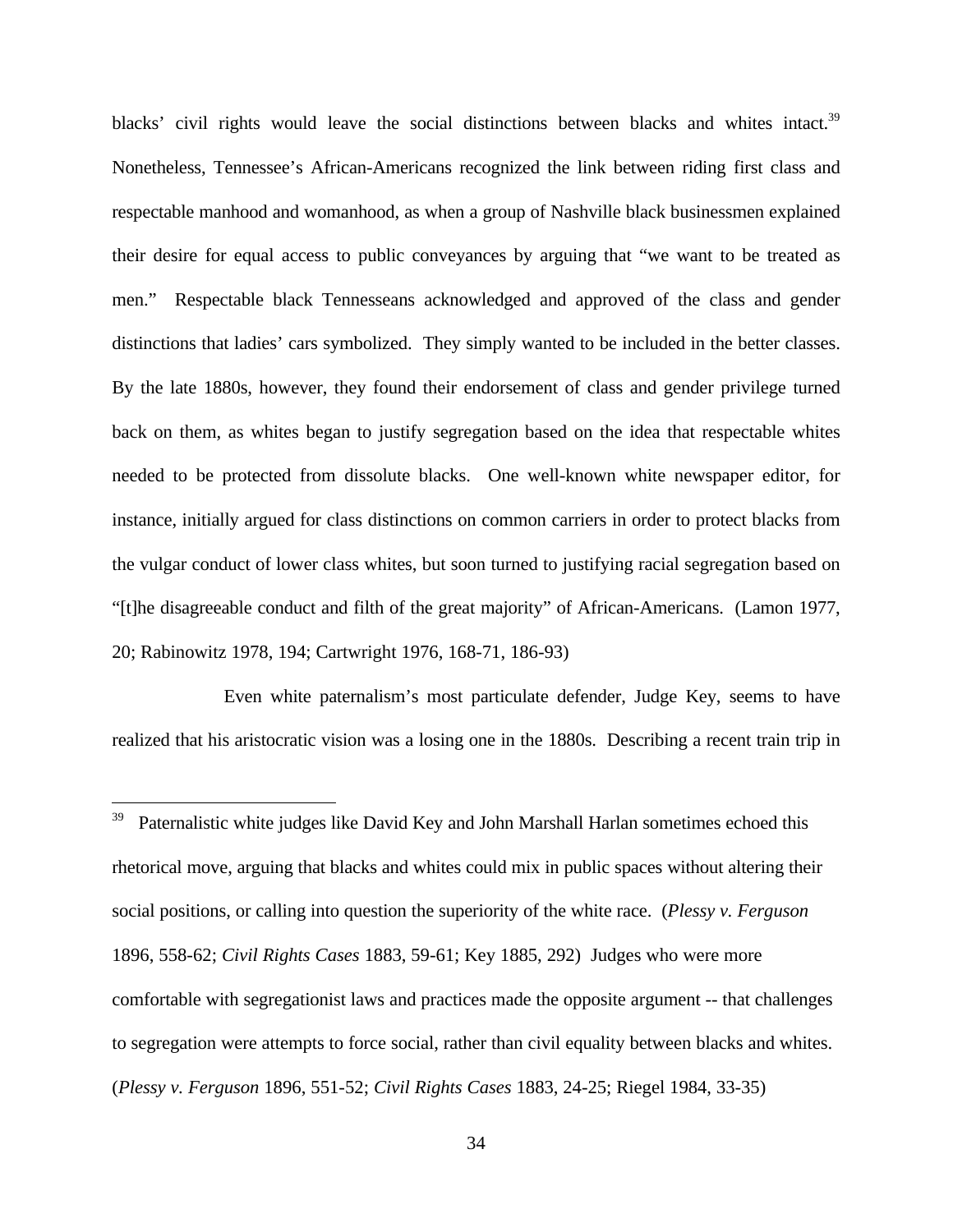his charge to the jury in Murphy's case, he noted that a "gentleman" had entered the ladies' car drinking whisky and been tolerated, but that if he had been poor or black he would have been ejected. (*Murphy v. Western & A. R.R.* 1882) Whatever class divisions that ladies' cars still inscribed, as the 1880s wore on those divisions began to have difficulty crossing racial boundaries. Symbolic of the changed climate, and of the increased power of the rhetoric of social equality, were the legal positions taken by the railroads themselves. In 1879 and 1880, for instance, the Memphis and Charleston Railroad's litigating position was that it made no racial distinctions in its cars. By the mid-1880s, however, the M  $&$  C freely admitted that it tried to confine most of its black passengers to the smoking car. Another sign of changing attitudes was the introduction of a separate car for black passengers on the Cleveland, Tennessee-to-Nashville railroad line in 1888. (Cartwright 1976, 169-71, 187; *Robinson v. Memphis & C. R.R.* 1879, 9; *Brown v. Memphis & C. R.R.* 1880a; *Logwood v. Memphis & C. R.R.* 1885)

#### The Coming of De Jure Railroad Segregation in Tennessee

White Tennesseans' segregationist impulses were augmented by the erosion of the state's two-party system. The rhetoric of social equality had often been a political argument, mobilized by white Democrats as a bid for the loyalty of white male voters, but in Tennessee that loyalty had been suspect. The Republican party remained potent in the state, drawing its strength from both the black belt and poor white counties and sending a number of black Republicans to the state legislature. By the late 1880s, however, arguments for black degeneracy began to be extended from public accommodations to other areas of public life. For instance, whites of various political persuasions started to unify in their criticism of black voters as irresponsible in their exercise of the franchise, arguing that only those of "intelligence and property" (now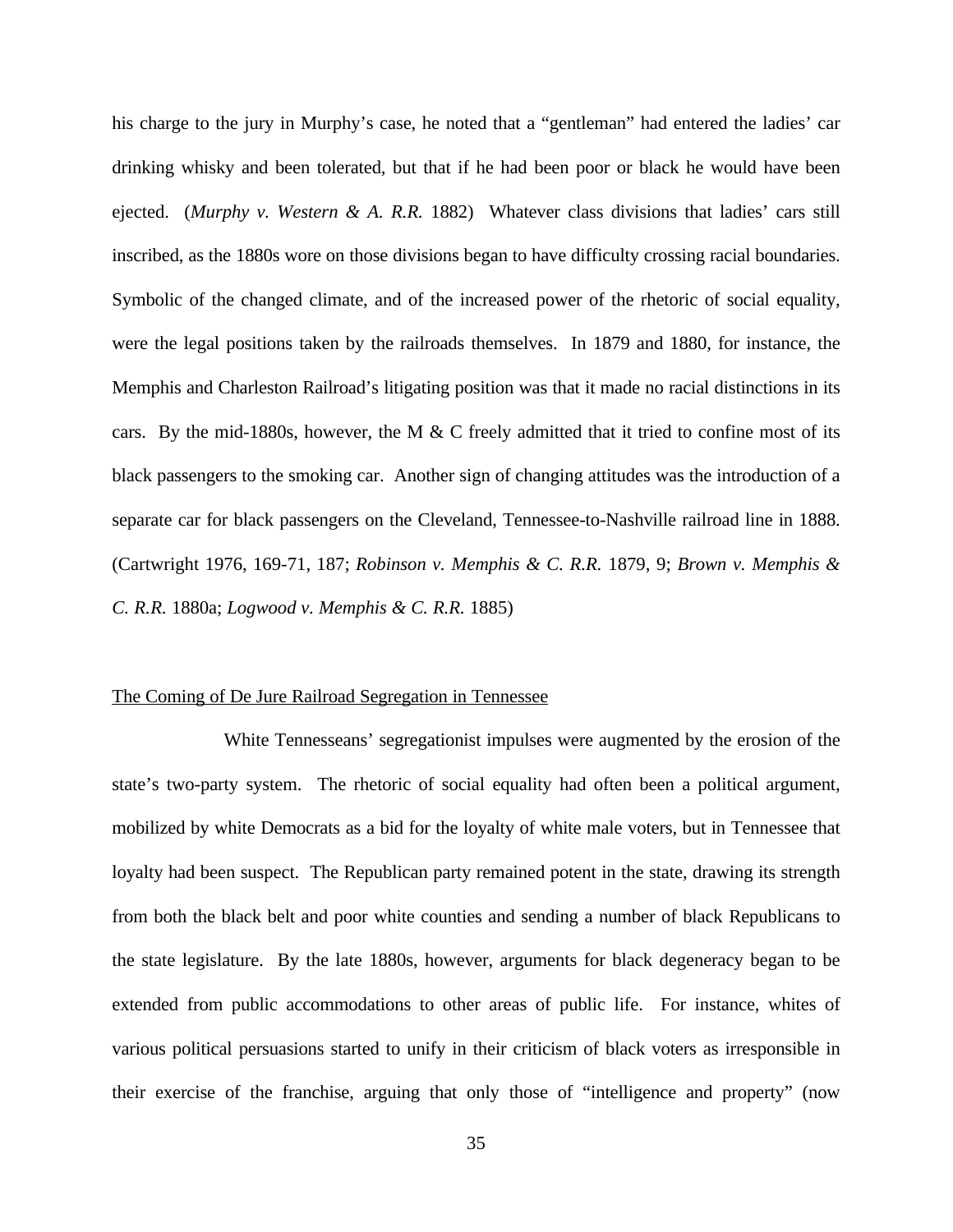assumed to be white men) should govern. $40$  Even the endorsement by some blacks of prohibition came back to haunt them, as prohibitionists blamed black voters for the failure of a statewide prohibition referendum. Beginning in 1886, Democrats began to carry previously Republican districts, often through the use of both intimidation and fraud. In January 1889, the convening of a state legislature in which Democrats held two-thirds majorities in both houses paved the way for the enactment, during the next two calendar years, of secret ballot, voter registration, and poll tax laws that largely eliminated blacks as a counterweight to Democratic strength. (Cartwright 1976, 199-253; Hart 1975, 266-73; Kousser 1974, 104-23; Rabinowitz 1978, 325-27)

In this political climate the state legislature enacted a full-fledged railroad segregation law. Reflecting the increased political strength of the Democratic party and the appeal of white unity, the 1891 statute abolished all the ambiguities that had been present in the 1880s railroad legislation. Unlike the 1880s legislation, the new statute was drafted in clear terms

-

Arguments that African-Americans lacked the capacity for responsible exercise of the franchise were of long vintage. When, in the early nineteenth century, suffrage began to be based on capacity rather than property ownership, capacity arguments were mobilized to exclude blacks as well as women from the franchise. In the antebellum period, Tennessee had disfranchised those blacks who were eligible to vote in its 1834 constitution. Both proponents and opponents of the Fifteenth Amendment relied on capacity arguments, as did opponents of black suffrage at Tennessee's 1870 state constitutional convention. (Cogan 1997; Cartwright 1976, 4, 15-16) After losing in the Fifteenth Amendment and 1870 Tennessee constitutional debates, capacitybased arguments for restricting black suffrage acquired greater force in the racial climate of the late 1880s and 1890s.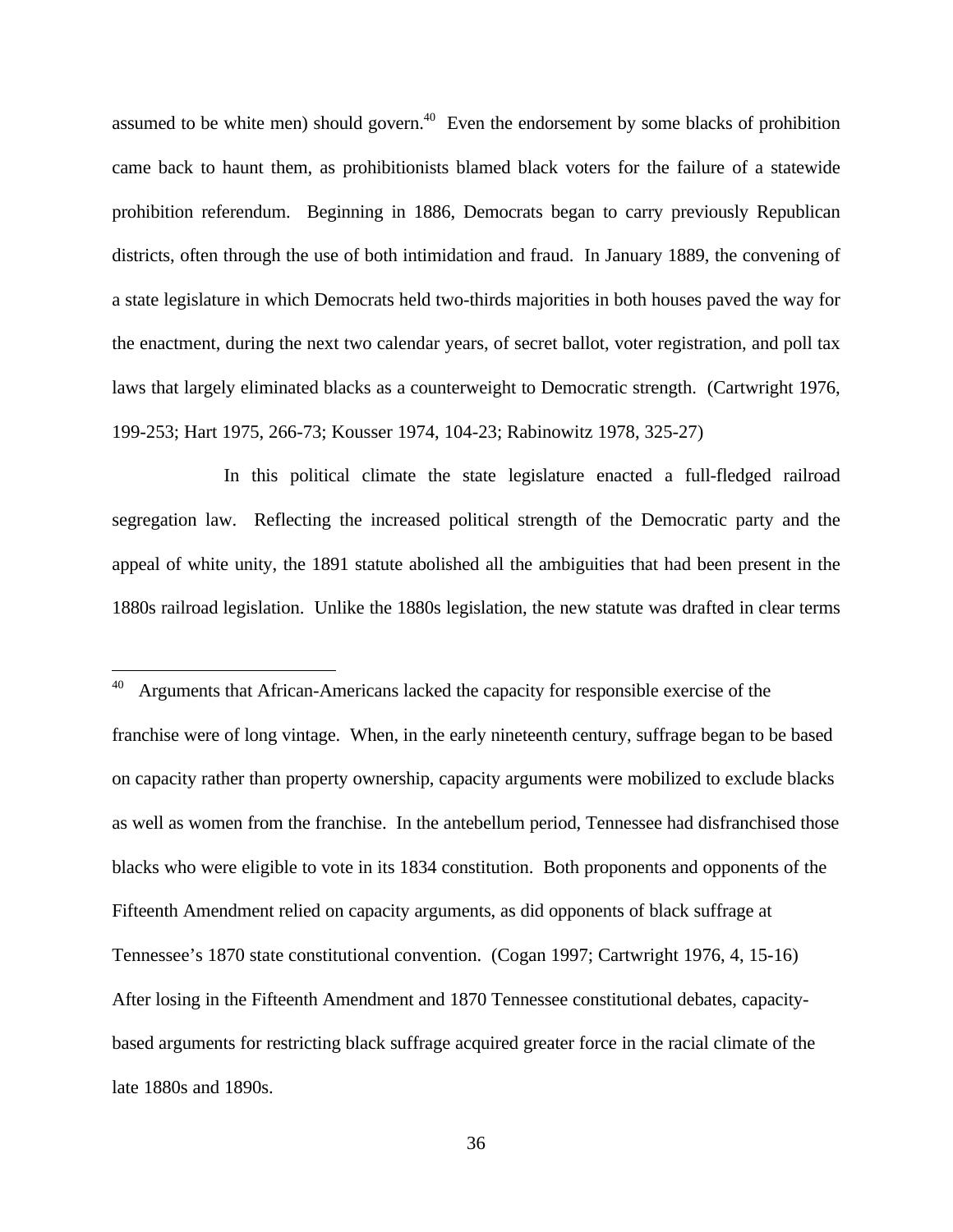that required almost complete separation of passengers by race, and the new statute contained no language asserting that it protected the rights of black passengers.<sup>41</sup> The new law explicitly empowered conductors to eject passengers seated in the other race's coach, and prohibited such passengers from challenging the conductor's decision in any Tennessee court.<sup>42</sup> After several unsuccessful attempts, in 1905 the state legislature supplemented this law with a statute requiring racial segregation on streetcars.<sup>43</sup> (*1891 Tenn. Acts*, Ch. 52; *1905 Tenn. Acts*, Ch. 150; Lamon 1977; Meier & Rudwick, 1969)

These changes in Tennessee's racial climate were indicative of attitudes across the region. Fear of the "cruder classes" fueled disfranchising sentiments throughout the South, as the Republican party, as well as independents, continued to challenge the Democrats even in states without as robust a two-party system as Tennessee's. Tennessee newspapers began to carry suggestions that other states follow their lead in restricting the franchise, and whites in other Southern states took notice. In 1890 Mississippi followed in Tennessee's footsteps, adding additional disfranchising provisions to Tennessee's registration and poll tax requirements. Over

 $\overline{a}$ 

 $41$  For most purposes, the 1891 law required complete segregation. As noted earlier, the statutory language did contain an exception for nurses.

As discussed earlier, under the old statutory regime, black passengers could and did sue under the common law to challenge conductors' decisions. They could even bring actions under the provisions of the statutory regime itself. (*1881 Tenn. Acts*, Ch. 155, § 2; *1882 Tenn. Acts*, 3d Extraordinary Sess., Ch. 6, § 2)

In the late nineteenth century, streetcars had been among the least segregated social spaces in Tennessee. (Rabinowitz 1978, 192-94; Rabinowitz 1976, 343-45)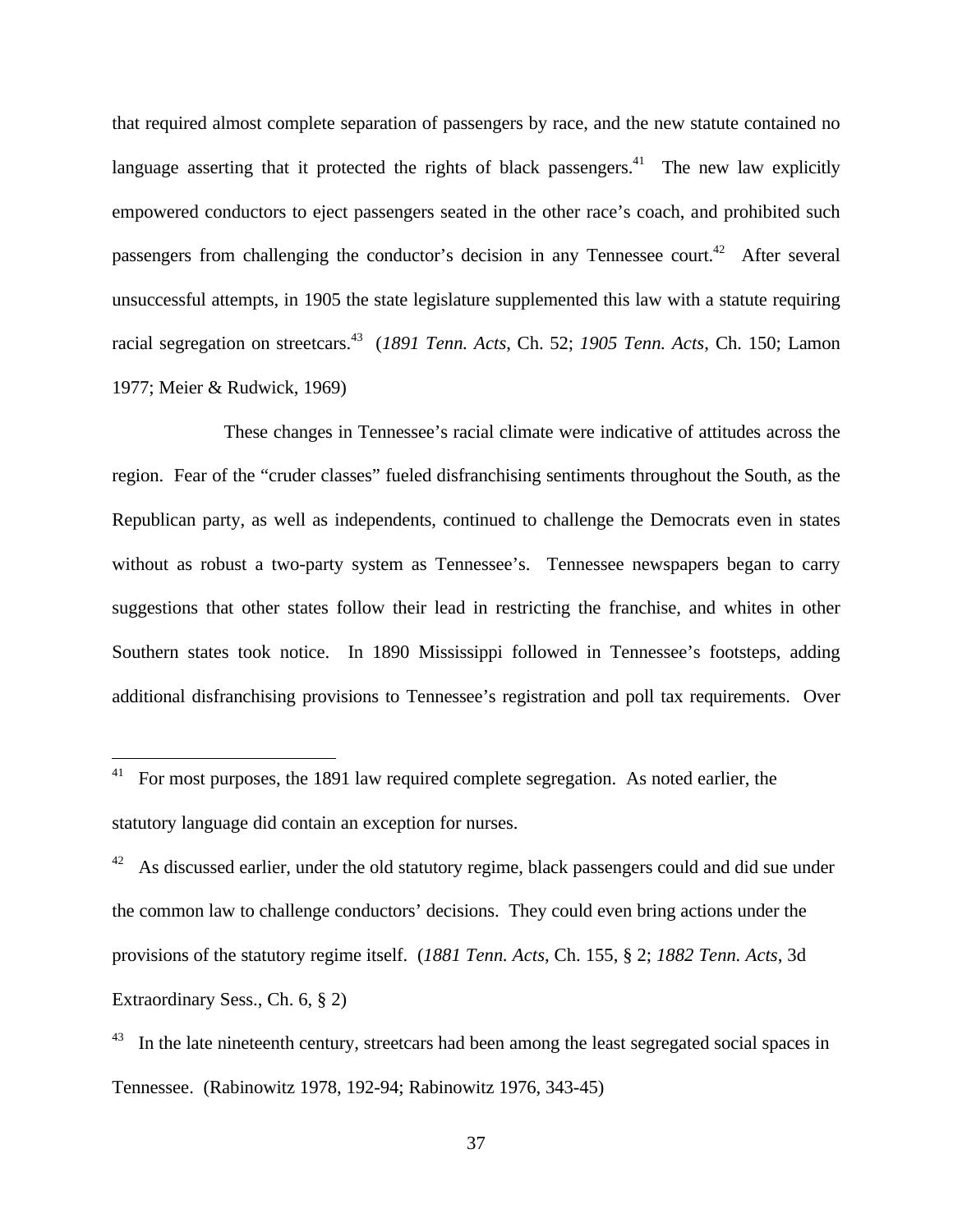the next two decades, every former Confederate state would institute a poll tax requirement, and many supplemented these with more circuitous disfranchising measures. Similar sentiments began to come to the fore on the subject of railroad segregation, as relatively lenient early railroad segregation laws such as those of Tennessee, Texas and Florida were succeeded by harsher enactments. In 1891 Texas joined Tennessee in strengthening its 1880s-era railroad segregation law, and three additional states enacted railroad segregation laws that year. Between 1888 and 1892, three other Southern state passed railroad segregation laws, followed by five more states between 1898 and 1907. (Hart 1975, 272-73; Rabinowitz 1978, 327; Kousser 1973, 682-83; Ayers 1992, 148-49, 309; *1891 Texas Gen. Laws*, Chs. 41, 103; Lofgren 1987, 22)

The new statutory enactments alone, however, did not change railroads' practices. Each enactment would be accompanied by continued social struggles and further hardening of white attitudes before racial segregation would be standard practice. Two years after the enactment of Tennessee's 1891 law, for instance, a black North Carolina man riding through the South reported that Tennessee railroads were inconsistent in their attempts to enforce racial segregation. By the late 1890s, however, the Louisville and Nashville Railroad had signs posted on its St. Louis-to-Nashville run designating black and white compartments, and by the first decade of the twentieth century its conductors were forcing black passengers on its Cincinnati-to-Nashville line to ride in a colored compartment for the Tennessee and Kentucky portions of the trip. The Memphis Street Railway Company refused to comply with the state legislature's initial foray into the area of streetcar segregation, but the company would later begin dividing up its cars up into black and white sections as required by the 1905 streetcar segregation law. (Gilmore 1996, 28; *State v. Smith* 1896; *Mayfield v. Louisville & N. R.R.* 1906; *Memphis St. Ry. v. State* 1903a & 1903b; *Morrison v. State* 1905 & 1906)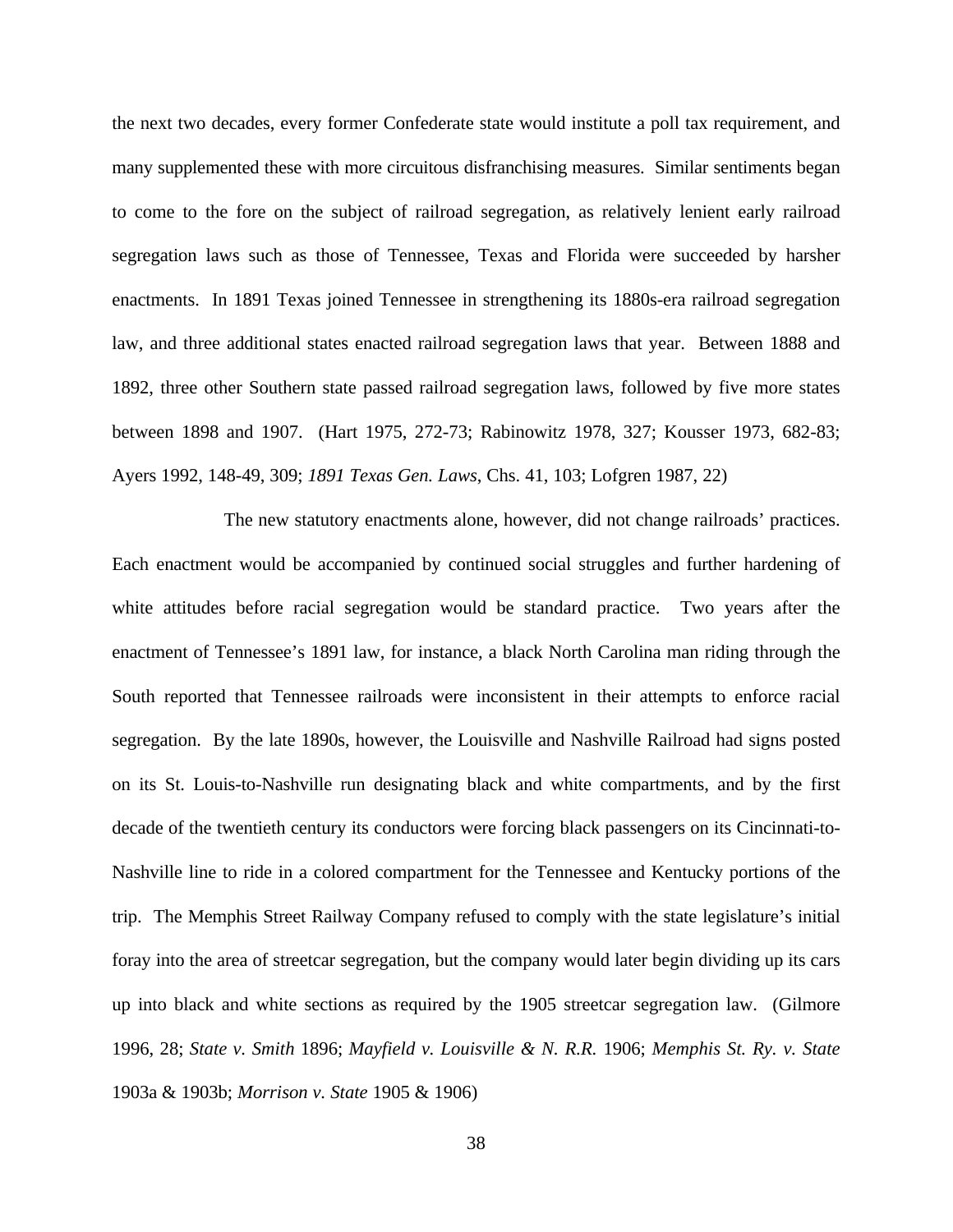These changes in the law and in the railroads' practices also affected social relations. For instance, railroad travel no longer gave middle class black women an obvious claim to the mantle of white womanhood, since African-Americans were now grouped together regardless of gender or class. De jure segregation, however, did not eliminate all similarities between notions of black and white womanhood. Some railroads now banned smoking in black cars to prevent the dignity of black women from being offended, just as they banned the practice in white first class cars. (*Mayfield v. Louisville & N. R.R.* 1906; *Edwards v. Nashville, C. & St. L. Ry.* 1907) The shift to de jure segregation also signaled changes in the rhetoric of social equality. Prior conceptions of social equality had focused on contact between black men and white women in the ladies' car, but had paid little attention to the indiscriminate mixing of passengers in the smoking/second class cars. By the early 1890s, however, a new idea of race relations had emerged that mandated complete separation between blacks and whites regardless of gender or class.

Tennessee's African-Americans fashioned their own responses to the onset of de jure segregation. The 1905 streetcar segregation law provoked perhaps the most vigorous response of black Tennesseans to any legal enactment of the postbellum era, as they recognized the stakes behind the creation of the new segregationist regime. The Nashville *Clarion*, a local black newspaper, justified resistance to the 1905 streetcar law based on African-Americans' "manhood and culture, sobriety and self-respect" as well as "womanhood." The editor understood that the new approach to segregation challenged black aspirations to middle class identity. Tennessee's African-American communities organized streetcar boycotts in most of the state's major cities, and Memphis' black community raised \$5,000 for the appeal of a case challenging the constitutionality of the streetcar law. Spurred on by chapters of Booker T.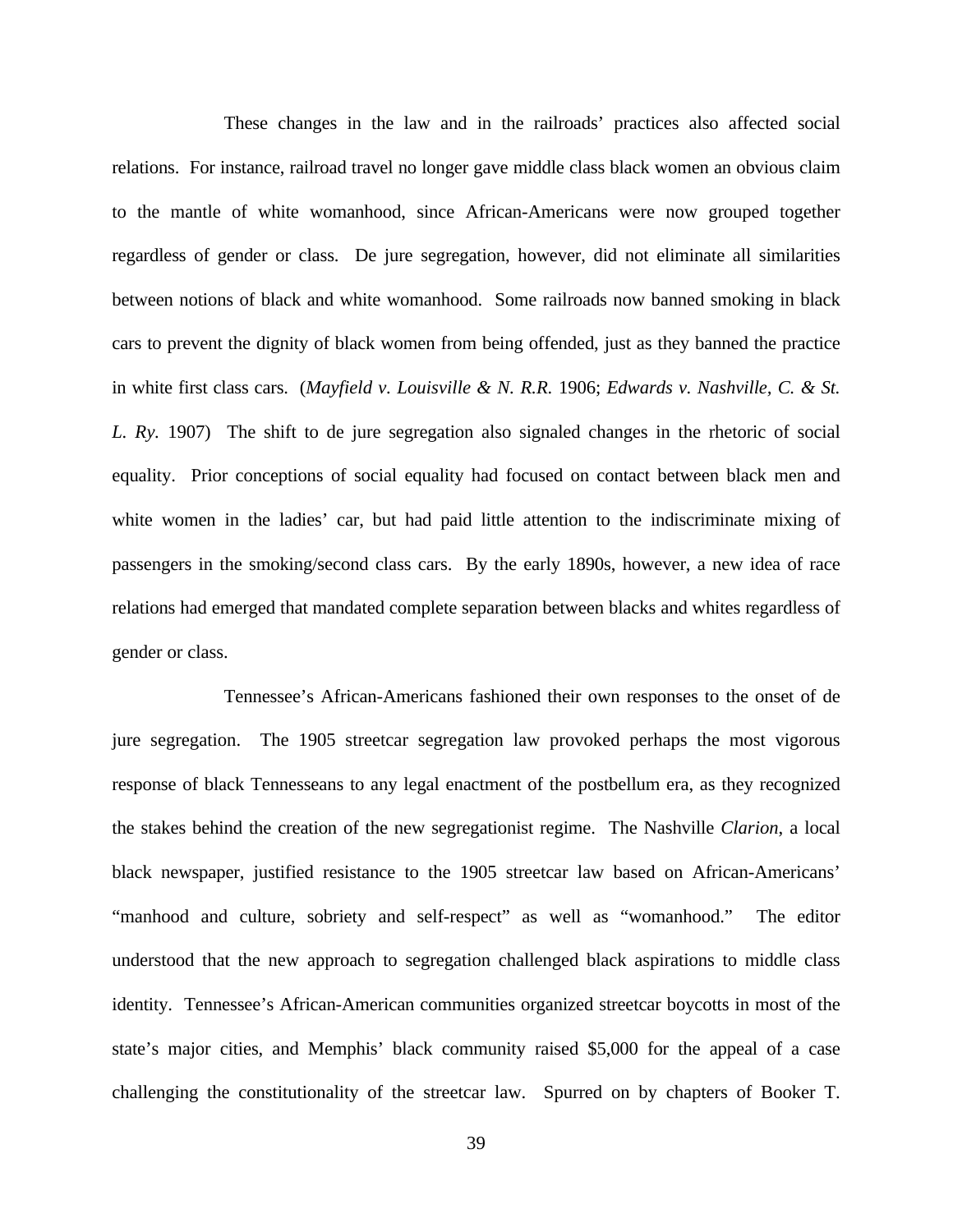Washington's National Negro Business League (NNBL), Nashville and Chattanooga blacks formed short-lived alternative transportation companies. The Nashville company was by far the most successful, raising thousands of dollars in investments by issuing stock and eventually purchasing a fleet of autobuses to transport black Nashvilleans. (Meier & Rudwick 1969, 760; Meier & Rudwick 1969, 755-63; Lamon 1977, 20-36)

As early as 1890, black Tennesseans had begun calling for self-help and the formation of black businesses as a response to segregation, and the new statutes reinforced these tendencies. In 1903 the annual meeting of the NNBL was held in Nashville, and NNBL-affiliated black businessmen provided support for Nashville's boycott, its black transit company, and a new black newspaper, the Nashville *Globe*, founded to promote boycott efforts. The *Globe* staked out an independent position among the black press, eschewing any endorsement of white paternalism and emphasizing black self-sufficiency and black racial purity instead. While endorsing black opposition to racial discrimination, the paper also promoted black business development and pride in separate black institutions. While the boycott and transportation company efforts would prove to be short-lived, the *Globe* would continue to promote its own brand of black independence for decades. (Cartwright 1976, 195; Lamon 1977, 1-36)

Black Tennesseans' varied responses to the new segregation laws signaled the strengthening of alternate bases for middle class African-American identity. The ambiguous railroad segregation of the 1870s and 1880s had left room for an idea of middle class black identity based, in part, on white middle class respectability, and had even induced white paternalists to adopt class-based ideas of social organization. The coming of de jure segregation, however, muted these impulses and strengthened competing ideas. While African-Americans continued to push for access to white cars, black ownership and black patronage of separate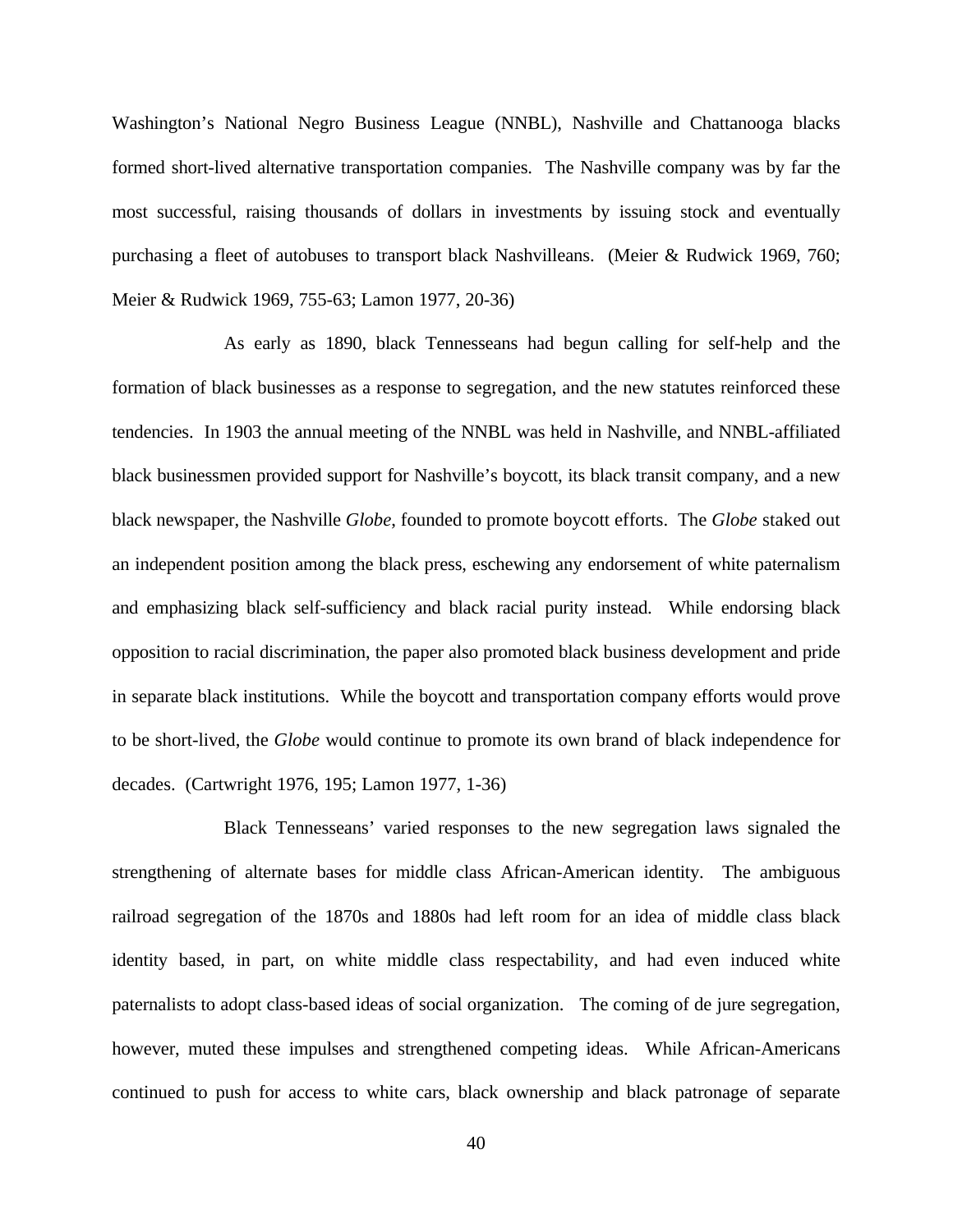transportation companies now emerged as alternate sources of respectability. Another alternative was exemplified by a series of cases brought by black women in neighboring Kentucky, who instead of bringing suit to gain access to white railroad cars, sued to keep drunken or insulting white men from riding in black railroad cars. (*Conley v. Central Ky. Traction Co.* 1913; *Bailey v. Louisville & N. R.R.* 1898; *Wood v. Louisville & N. R.R.* 1897; *Quinn v. Louisville & N. R.R.* 1895) Such responses to the emergence of de jure segregation ensured that the world of Jim Crow would be more complicated than its creators had intended. While the emergence of de jure segregation placed limits on black middle class aspirations, at the same time it forced African-Americans to construct new narratives of respectability and freedom.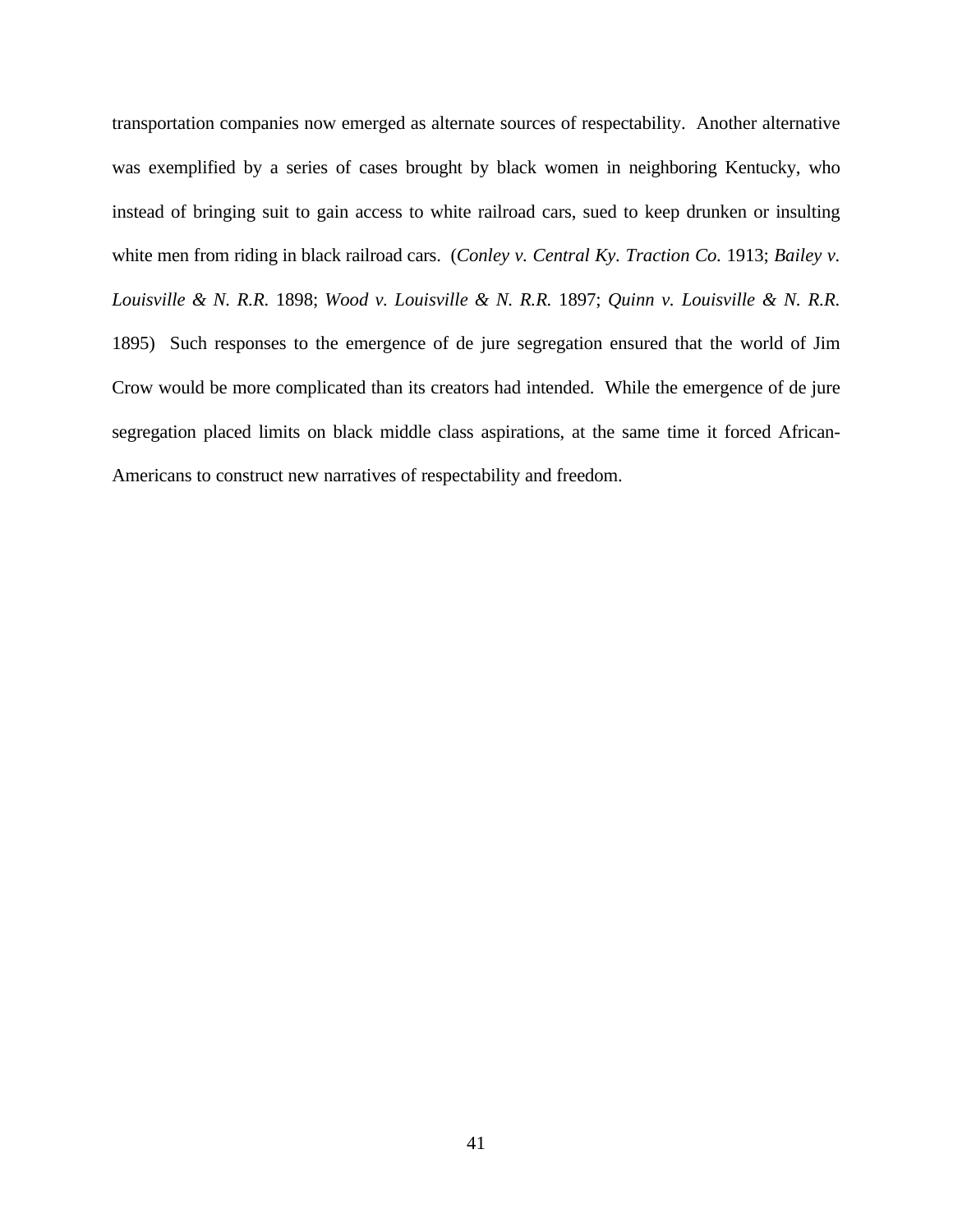#### **CONCLUSION**

The debate over C. Vann Woodward's *The Strange Career of Jim Crow* mobilized arguments for sociolegal change that remain powerful in the writing of American legal history: (1) Woodward's idea of law as a potent agent for social change, or at the very least as a marker of contemporaneous social changes, and (2) Woodward's critics' notion of a less active role for law, with legal changes lagging behind, and passively reflecting, social changes taking place elsewhere in American society. The advent of de jure and de facto railroad segregation in late nineteenthcentury Tennessee challenges both these conventional ways of imagining sociolegal change. The coming of racial segregation on Tennessee railroads was a thirty-year process involving compromises, contradictions, retreats, and false starts. The language that the participants used in these sociolegal conflicts constantly slipped from their grasp, as arguments about class, gender and race segregation blended into one another. Laws, social relations, party politics and identity were all interdependent areas of conflict that both helped and impeded Tennesseans in their struggle to define place and identity in the New South.

Railroad cars confronted postbellum Tennesseans with unfamiliar social terrain and new social challenges. Their first response, drawing on common nineteenth-century conventions, was to construct railroad travel as a patriarchal experience, with gender and class separation reinforced by the sanction of the judicial decisions. That solution, however, was overtaken by the revolution in Southern polities brought about by emancipation, black citizenship, the post-Civil War constitutional amendments and civil rights laws, and the assertiveness of middle class blacks in claiming access to social spaces occupied by respectable whites. Where did black men and women, particularly the middle class, fit within a system whose only ostensible categories were those of gender and class? The seemingly obvious solution from a twentieth-century perspective -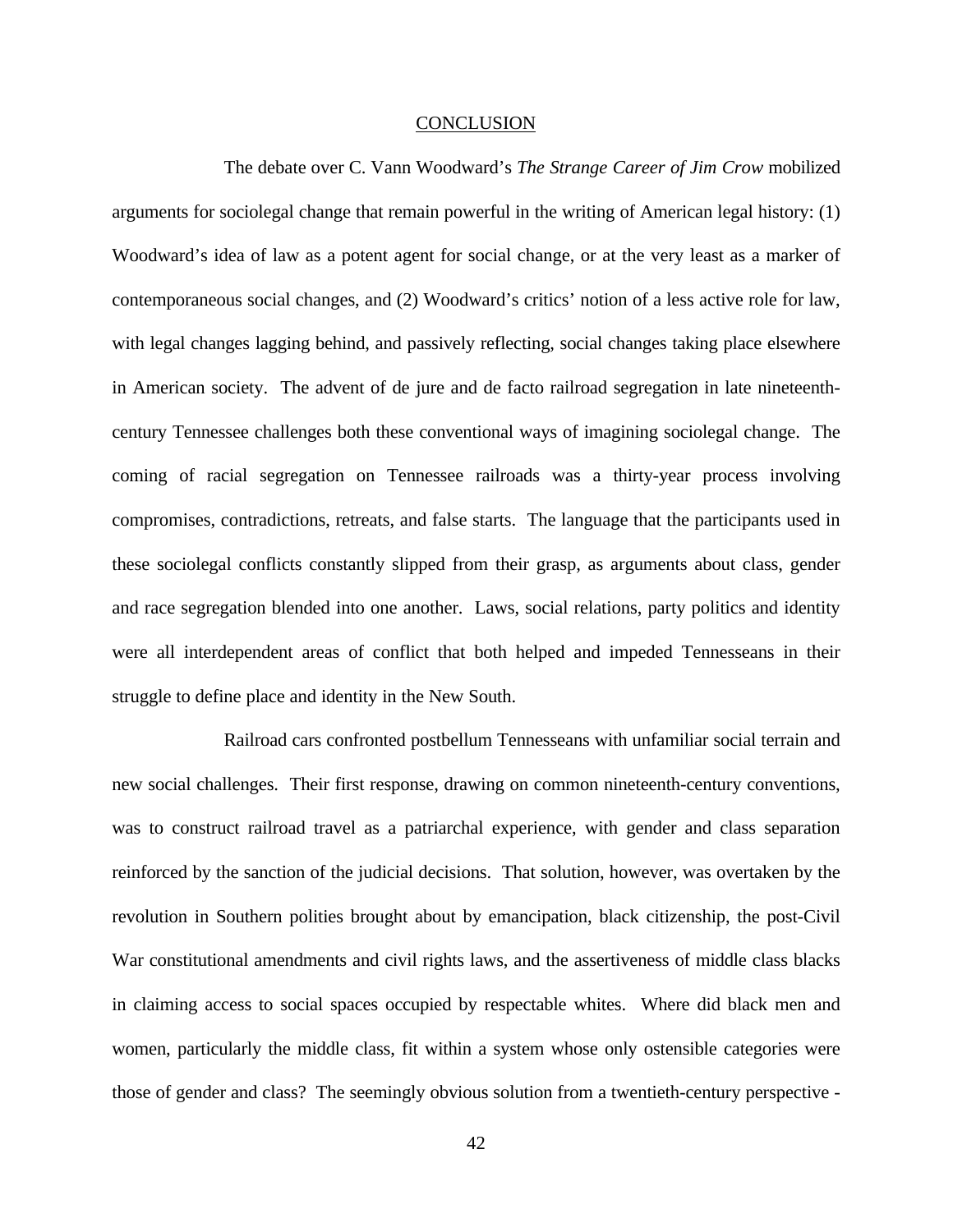- complete racial separation -- did not seem obvious at all at the time. Respectable white patriarchs sometimes found more in common with black middle class riders than with lower class whites. The modern terms of the Woodward debate have often obscured the fact that even those blacks who rode second class traveled in the same coaches as poor whites. Gender, a category largely absent from the Woodward debate, was often the most explosive element in this mix, as both black men and black women raised the question of whether the norms of patriarchy crossed racial lines.

The law intersected with identity and social structures to inhibit as well as aid the participants in this process. Throughout the 1870s and 1880s, black and white Tennesseans made strategic use of the law, invoking state common and statutory law as well as federal civil rights law to bolster their claims on social space. The law, however, could also exert a disciplining function, cabining claims and narrowing identities. Black Tennesseans often found themselves constrained by the separate-but-equal categories of common carrier law. Most black plaintiffs' true complaint was not that the ladies' and smoking cars provided unequal comforts, since, for the most part, they endorsed such class and gender-based distinctions. Rather, they thought that their respectable status entitled them to admission to the ladies' car regardless of the condition of the smoker. However, they kept falling back on the claim that the two cars were unequal -- their only available claim since courts consistently ruled that separating out black passengers was permissible so long as the blacks were given the same quality of accommodations as those given to the whites riding first class. When the Republican party finally collapsed and the fragile equilibrium of the 1870s and 1880s began to unravel, black plaintiffs' unwitting endorsement of separate-but-equal appeared to justify and even invite the move to strictly racial, but putatively equal, segregation. Tennessee's "solution" to the problem of black participation in public life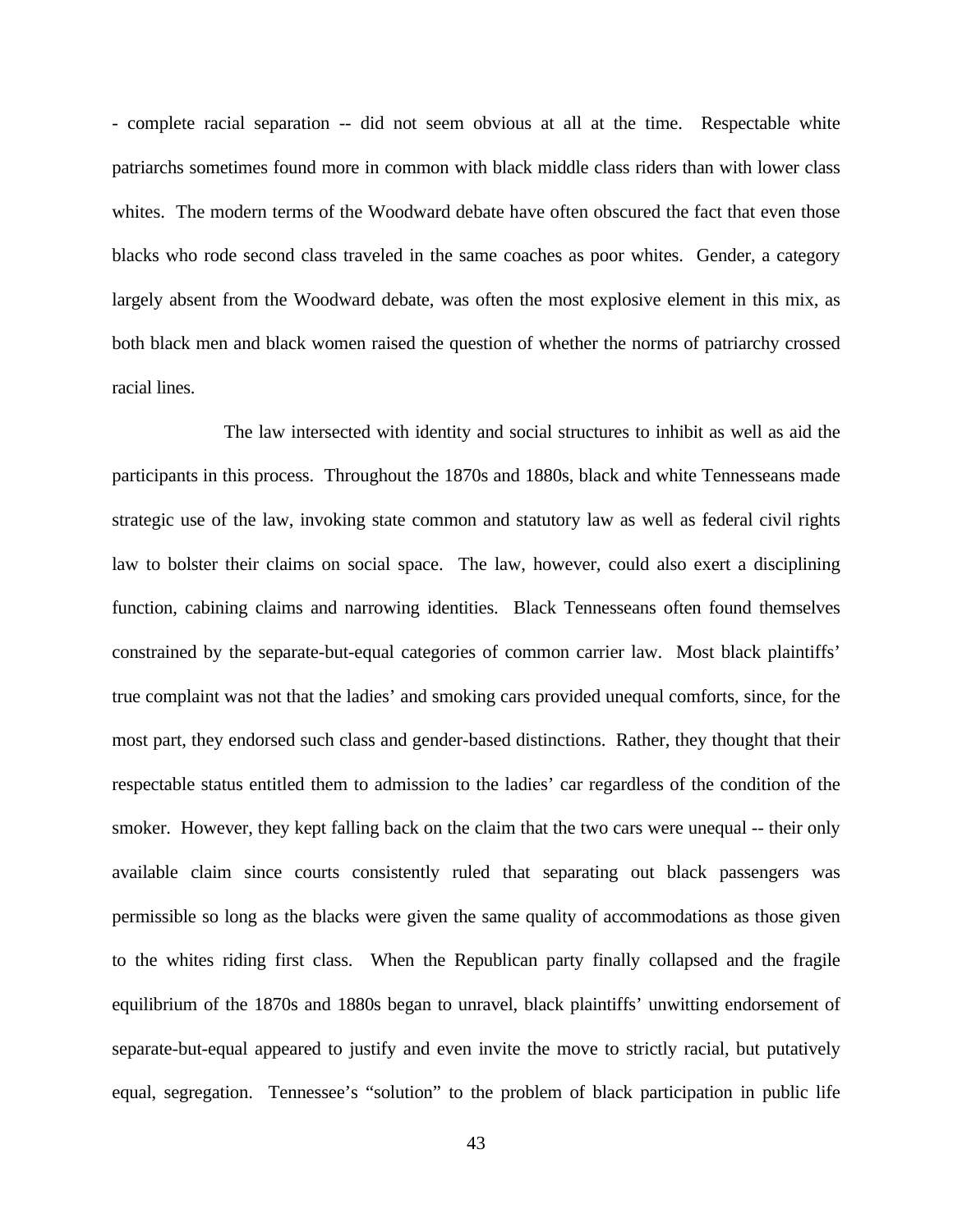would be mirrored by legislative enactments across the South, as one state after another enacted disfranchising and railroad segregation measures. In 1896, the United States Supreme Court would reinforce the emerging segregationist order with its decision in *Plessy v. Ferguson*.

The world of de jure segregation, however, would never be the stable regime of white-over-black that its architects envisioned. From its beginnings, cracks appeared in the segregationist regime as the law, as always, failed to control social practices and identity formation. Tennessee's African-Americans responded to the turn-of-the-century segregation laws with at least two different strategies for middle class identity creation -- one emphasizing black ownership of separate facilities and the other continuing to imagine the law as prohibiting segregation. In everyday life and in organized groups, blacks in Tennessee and across the South continued to both work within and oppose the world of Jim Crow. In 1920 for instance, Charlotte Hawkins Brown, a prominent black educator, used her ejection from a Memphis-bound railroad car to galvanize a biracial meeting of Southern women into interracial cooperation. The validity of the interracialist approach seemed to be borne out in the succeeding decades when NAACP-affiliated attorneys began to mount new challenges to segregation in Tennessee, and when the NAACP subsequently had the separate-but-equal principle struck down in *Brown v. Board of Education*. White Southerners also continued their struggle with the law, using *Brown* as a rallying point for a backlash against desegregation that, ironically, produced its own counterbacklash of further civil rights initiatives. (Hall 1979, 90-95; Gilmore 1996, 200-01; *State ex rel. Michael v. Witham* 1942; Klarman 1994)

Perhaps the most eloquent statement of the constitutive power of law in forming identity, and of the close relationship between legal and social change, was that made by Martin Luther King, Jr. in his 1963 "Letter from Birmingham Jail." King, jailed under the force of a state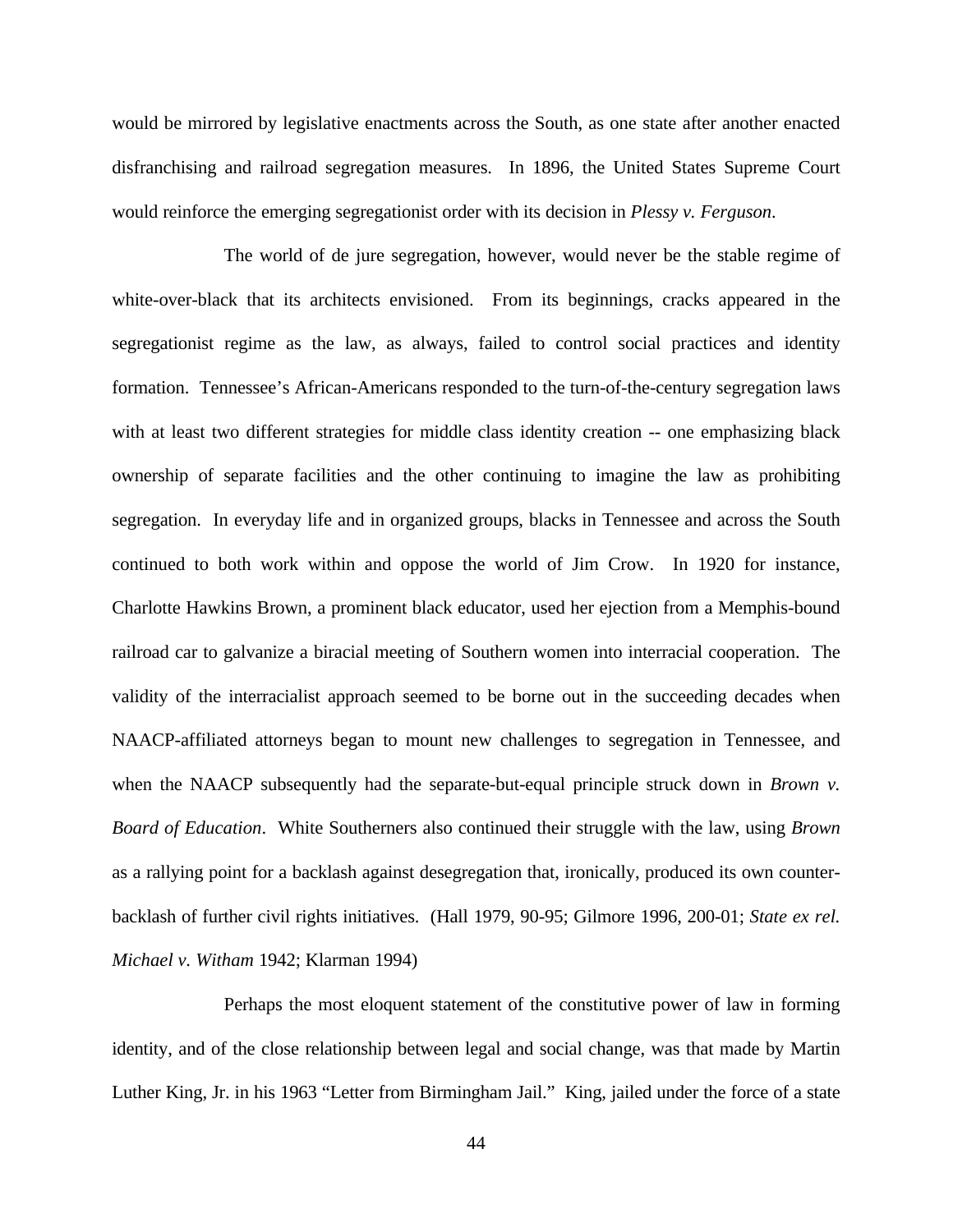court injunction that had been issued to defend racial segregation in Birmingham, was forced to respond to those who said he had gone too far in defying the law. King justified his defiance in both moral and practical terms. Segregationist laws were immoral, but also important was the fact that the practice of racial segregation, and its justification in law, marked black identity as inferior and white as superior. For King it was not enough to wait for the laws to change, because legal change only came about through concerted social effort and moral betterment. Likewise, social and moral movements needed legal sanction. Those, like him, who defied the law had to generously accept the penalty of imprisonment. (King 1964, 82-87) This mutual dependence of legal change and social change, of legal authority, social authority and identity, was something that black and white Southerners had been struggling with for at least ninety years, since they began their first, halting steps toward the system of racial segregation that King sought to eradicate.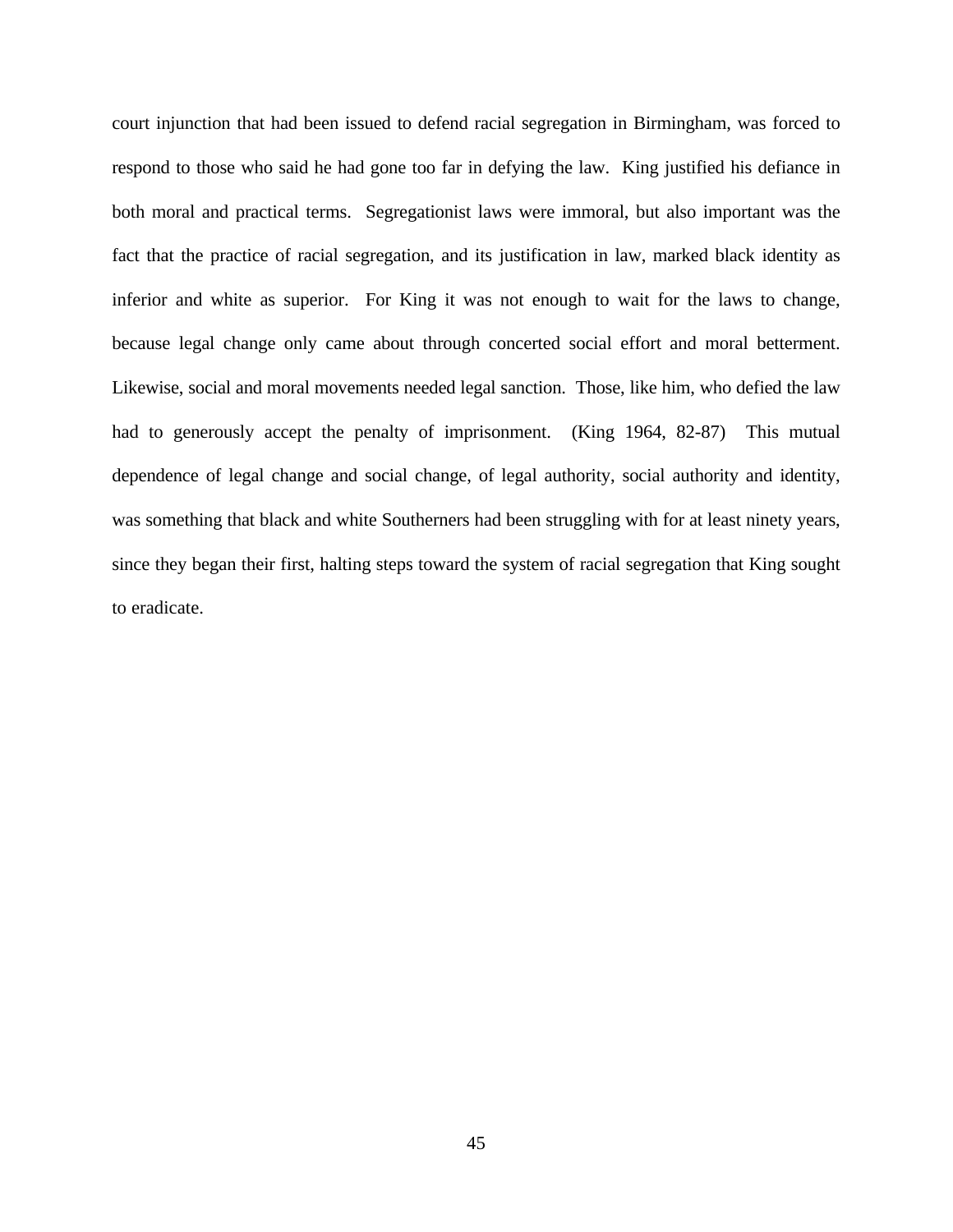#### **REFERENCES**

Abshire, David M. 1967. *The South Rejects a Prophet: The Life of Senator D.M. Key, 1824- 1900*. New York: Frederick A. Praeger.

Ayers, Edward L. 1992. *The Promise of the New South: Life After Reconstruction*. New York: Oxford University Press.

Bardaglio, Peter W. 1995. *Reconstructing the Household: Families, Sex, and the Law in the Nineteenth-Century South*. Chapel Hill: University of North Carolina Press.

Bates, Beth Tompkins. 1997. A New Crowd Challenges the Agenda of the Old Guard in the NAACP, 1933-41. *American Historical Review* 102: 340-77.

Blassingame, John W. 1973. *Black New Orleans, 1860-1880*. Chicago: University of Chicago Press.

Brown, Charles A. 1963. William Hooper Councill: Alabama Legislator, Editor and Lawyer. *Negro History Bulletin*. 26: 171-73.

Brown, Elsa Barkley. 1994. Negotiating and Transforming the Public Sphere: African-American Political Life in the Transition from Slavery to Freedom. *Public Culture*. 7: 107-46.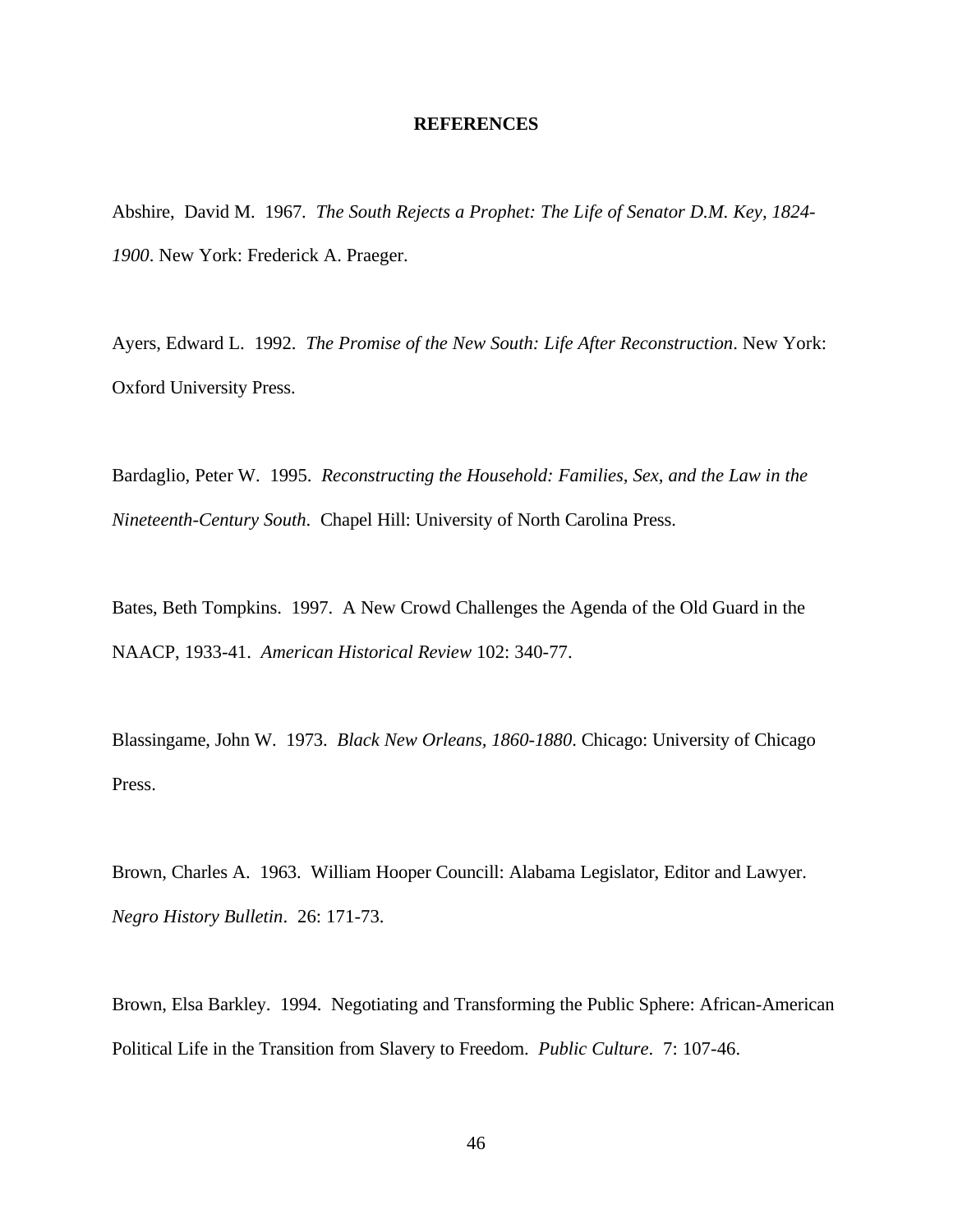Cartwright, Joseph H. 1976. *The Triumph of Jim Crow: Tennessee Race Relations in the 1880s*. Knoxville: University of Tennessee Press.

Cell, John W. 1982. *The Highest Stage of White Supremacy: The Origins of Segregation in South Africa and the American South*. New York: Cambridge University Press.

Clark, Elizabeth B. 1990. Matrimonial Bonds: Slavery and Divorce in Nineteenth-Century America. *Law and History Review* 8: 25-54.

Cogan, Jacob Katz. 1997. The Look Within: Property, Capacity, and Suffrage in Nineteenth-Century America. *Yale Law Journal*. 107:473-98.

Collins, Patricia Hill. 1991. Mammies, Matriarchs, and Other Controlling Images. In Patricia Hill Collins. *Black Feminist Thought: Knowledge, Consciousness, and the Politics of Empowerment*. New York: Routledge.

Crenshaw, Kimberlé, Neil Gotanda, Gary Peller and Kendall Thomas, eds. 1995. *Critical Race Theory: The Key Writings that Formed the Movement*. New York: New Press.

DeCosta-Willis, Miriam. 1991. Ida B. Wells's Diary: A Narrative of the Black Community of Memphis in the 1880s. *West Tennessee Historical Society Papers* 45: 35.

------, ed. 1995. *The Memphis Diary of Ida B. Wells*. Boston: Beacon Press.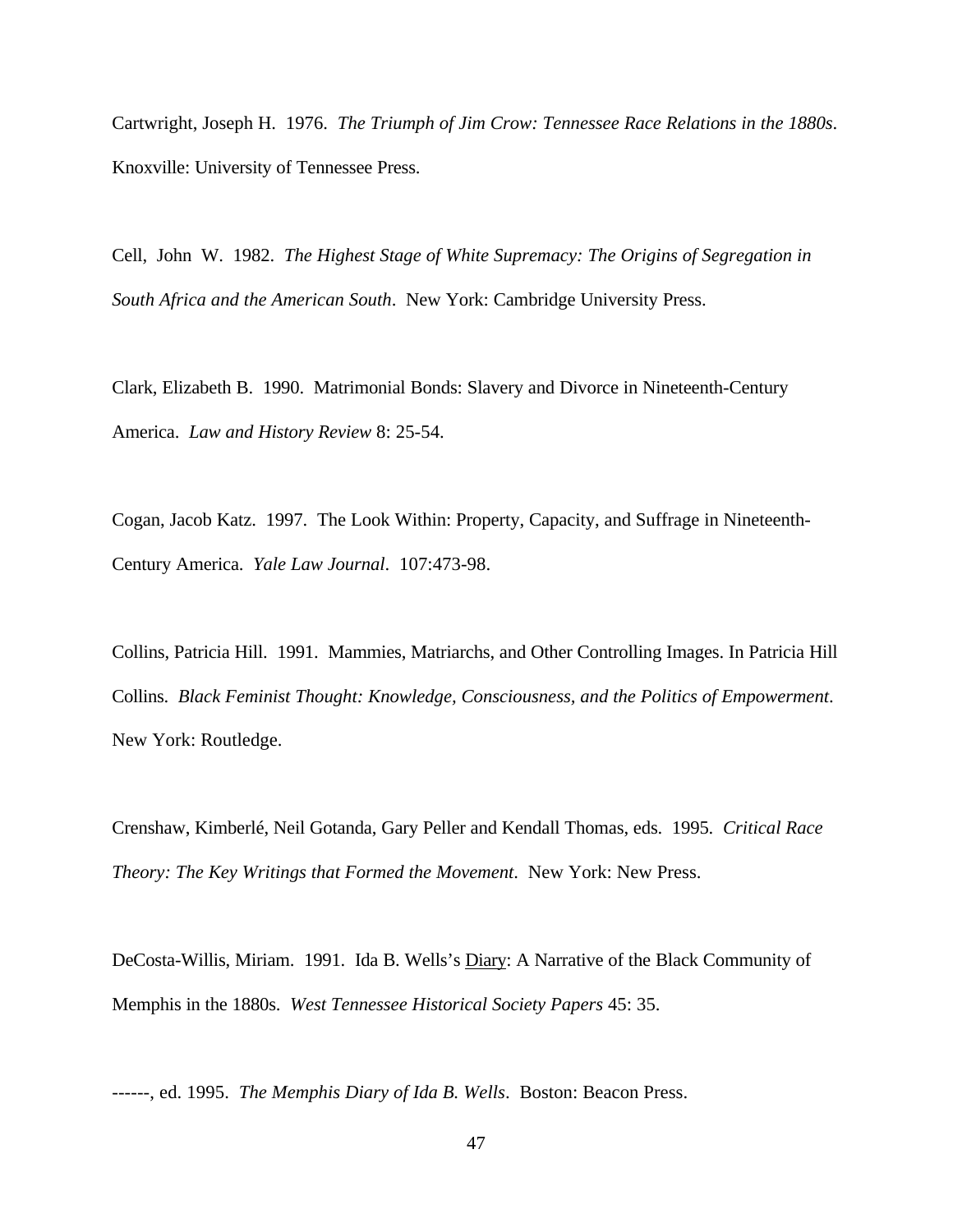Dale, Elizabeth. 1997. "Social Equality Does Not Exist among Themselves, nor among Us": *Baylies vs. Curry* and Civil Rights in Chicago, 1888. *American Historical Review* 102: 311-39.

Davis, Peggy Cooper. 1994. Contested Images of Family Values: The Role of the State. *Harvard Law Review* 107: 1348-73.

Delgado, Richard, ed. 1995. *Critical Race Theory: The Cutting Edge*. Philadelphia: Temple University Press.

Duster, Alfreda M., ed. 1970. *Crusade for Justice: The Autobiography of Ida B. Wells*. Chicago: University of Chicago Press.

Edwards, Laura F. 1997. *Gendered Strife and Confusion: The Political Culture of Reconstruction*. Urbana: University of Illinois Press.

Folmsbee, Stanley J. 1949. The Origin of the First "Jim Crow" Law. *Journal of Southern History* 15: 235. Reprinted in Donald G. Nieman, ed. *African-American Life in the Post-Emancipation South, 1861-1900*. Vol. 11: *African-Americans and the Emergence of Segregation, 1865-1900*. New York: Garland Publishing. 1994.

Forbath, William, Hendrik Hartog, and Martha Minow. 1985. Introduction: Legal Histories From Below. *Wisconsin Law Review* 1985: 759-66.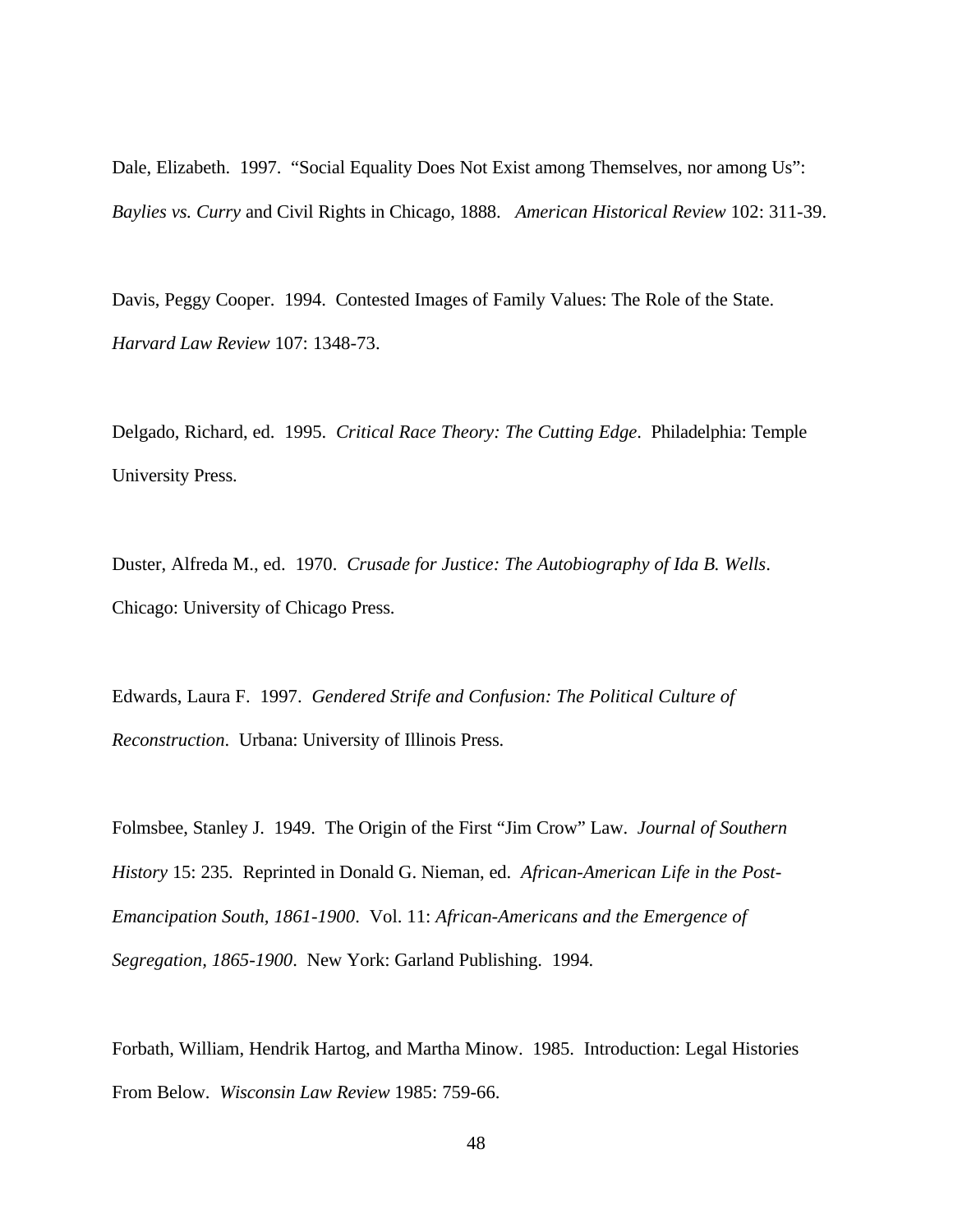Forbath, William E.. 1991. *Law and the Shaping of the American Labor Movement*. Cambridge: Harvard University Press.

Franklin, John Hope. 1974. The Enforcement of the Civil Rights Act of 1875. *Prologue* 6: 225- 35.

Fredrickson, George M. 1971. *The Black Image in the White Mind: The Debate on Afro-American Character and Destiny, 1817-1914*. New York: Harper & Row.

Gaines, Kevin K. 1996. *Uplifting the Race: Black Leadership, Politics, and Culture in the Twentieth Century*. Chapel Hill: University of North Carolina Press.

------. 1997. Rethinking Race and Class in African-American Struggles for Equality, 1885-1941. *American Historical Review* 102: 378-87.

Gilmore, Glenda Elizabeth. 1996. *Gender and Jim Crow: Women and the Politics of White Supremacy in North Carolina, 1896-1920*. Chapel Hill: University of North Carolina Press.

Gordon, Sarah Barringer. 1996. "The Liberty of Self-Degradation": Polygamy, Woman Suffrage, and Consent in Nineteenth-Century America. *Journal of American History*. 83: 815- 47.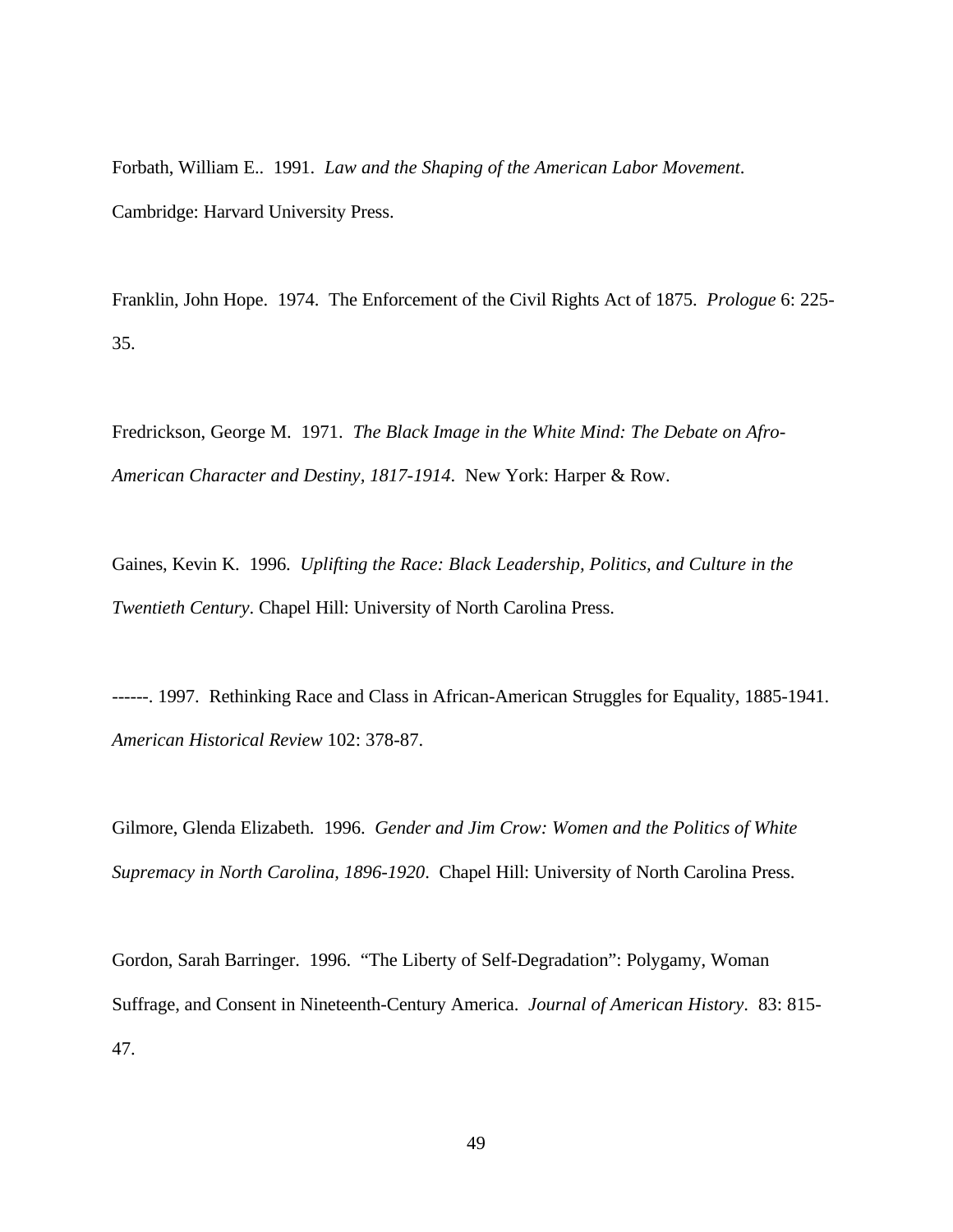Greenwood, Janette Thomas. 1994. *Bittersweet Legacy: The Black and White "Better Classes" in Charlotte, 1850-1910*. Chapel Hill: University of North Carolina Press.

Hall, Jacquelyn Dowd. 1979. *Revolt Against Chivalry: Jessie Daniel Ames and the Women's Campaign Against Lynching*. New York: Columbia University Press.

------. 1983. "The Mind that Burns in Each Body": Women, Rape, and Racial Violence. In Ann Snitow, Christine Stansell, and Sharon Thompson, eds. *Powers of Desire: The Politics of Sexuality*. New York: Monthly Review Press.

Harris, Cheryl I. 1993. Whiteness as Property. *Harvard Law Review* 106: 1707-91.

Hart, Roger L. 1975. *Redeemers Bourbons and Populists: Tennessee 1870-1896*. Baton Rouge: Louisiana State University Press.

Hartog, Hendrik. 1987. The Constitution of Aspiration and "The Rights that Belong to Us All." *Journal of American History* 74: 1013-34.

------. 1997. Lawyering, Husbands' Rights, and "the Unwritten Law" in Nineteenth-Century America. *Journal of American History* 84: 67.

Higginbotham, Evelyn Brooks. 1992. African-American Women's History and the Metalanguage of Race. *Signs* 17: 251-74.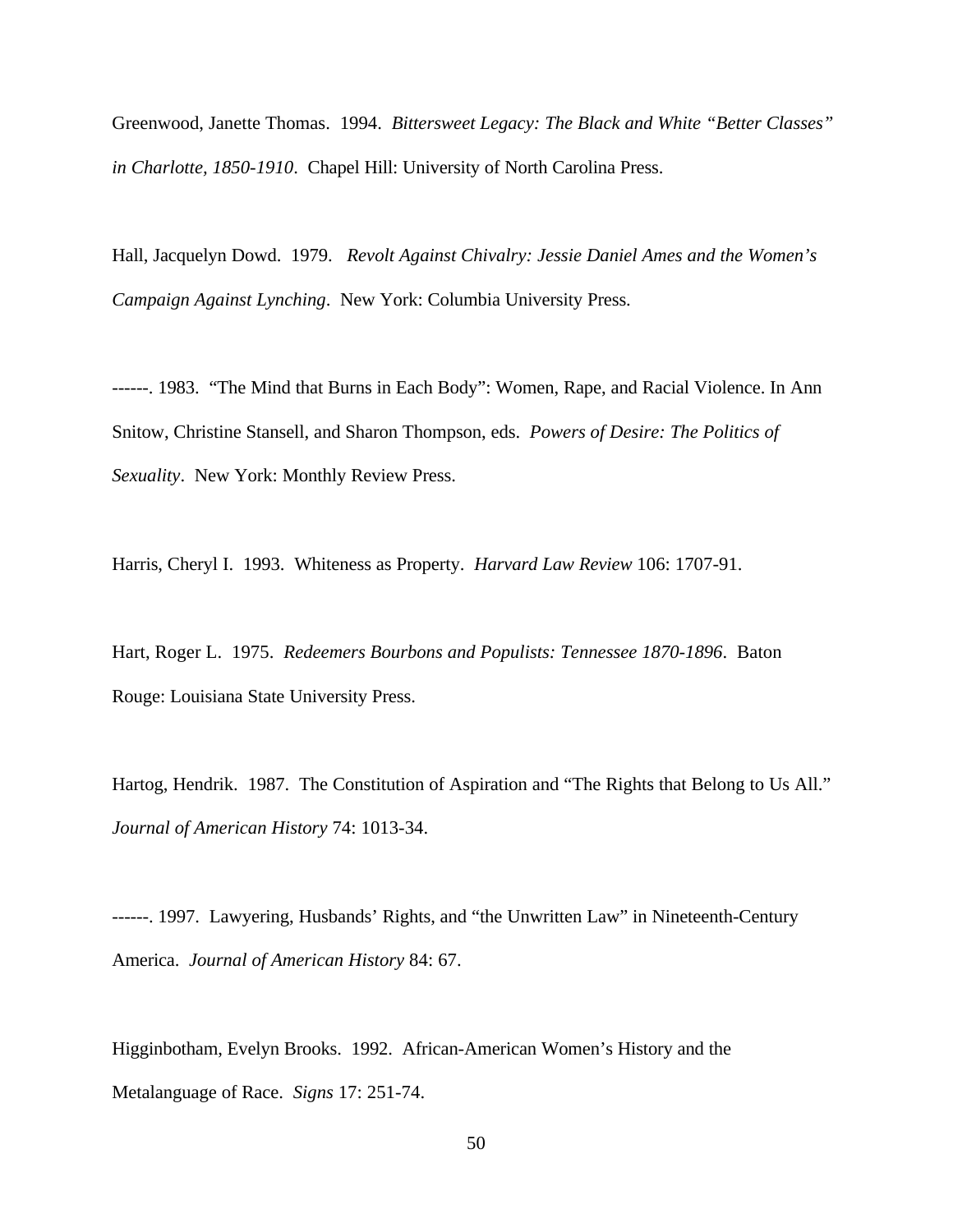------. 1993. *Righteous Discontent: The Women's Movement in the Black Baptist Church, 1880- 1920*. Cambridge: Harvard University Press.

Hodes, Martha. 1997. *White Women, Black Men: Illicit Sex in the Nineteenth-Century South*. New Haven: Yale University Press.

hooks, bell. 1981. *Ain't I a Woman: Black Women and Feminism*. Boston: South End Press.

Hunter, Tera W. 1997. *To 'Joy My Freedom: Southern Black Women's Lives and Labors After the Civil War*. Cambridge: Harvard University Press.

Iola [Ida B. Wells]. 1885. Woman's Mission. *New York Freeman*, 26 December. Reprinted in DeCosta-Willis 1995.

Iola [Ida B. Wells]. 1886. A Story of 1900. *Fisk Herald*, April 1886. Reprinted in DeCosta-Willis 1995.

Iola [Ida B. Wells]. 1887. Our Women. *New York Freeman*, 1 January. Reprinted in DeCosta-Willis 1995.

Iola [Ida B. Wells]. 1888. The Model Woman: A Pen Picture of the Typical Southern Girl. *New York Freeman*, 18 February. Reprinted in DeCosta-Willis 1995.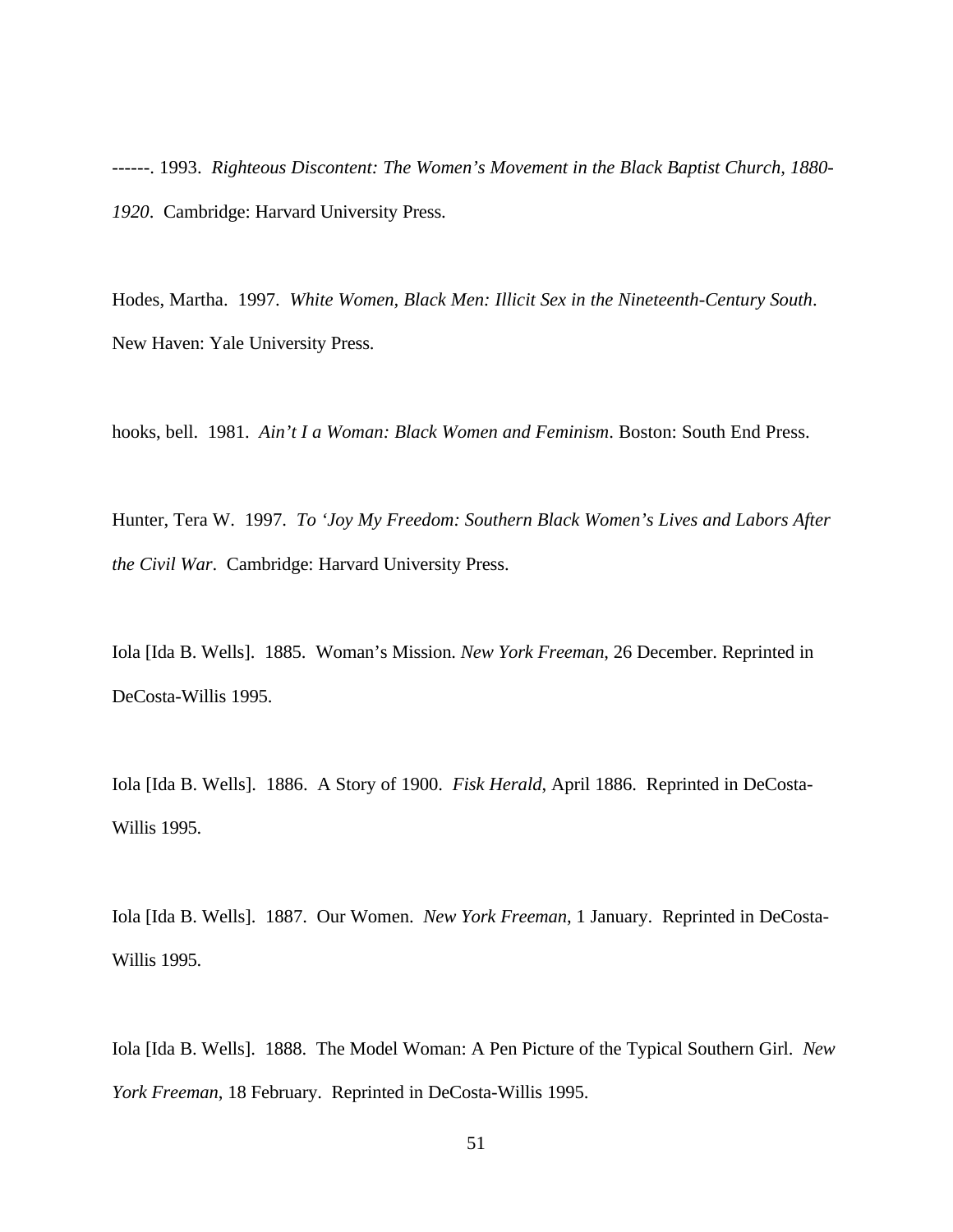Johnson, Franklin. 1979. *The Development of State Legislation Concerning the Free Negro*. Westport, Conn.: Greenwood Press.

Kelley, Robin D.G. 1994. *Race Rebels: Culture, Politics, and the Black Working Class*. New York: The Free Press, Macmillan.

Key, David M. 1885. The Legal and Political Status of the Negro. Reprinted in *Journal of Negro History* 54 (1969): 288.

King, Martin Luther, Jr. 1964. Letter From Birmingham Jail. In Martin Luther King, Jr. *Why We Can't Wait*. New York: Harper & Row.

Klarman, Michael J. 1994. How *Brown* Changed Race Relations: The Backlash Thesis. *Journal of American History* 81: 81-118.

Knupfer, Anne Meis. 1995. "Toward a Tenderer Humanity and a Nobler Womanhood": African-American Women's Clubs in Chicago, 1890 to 1920. *Journal of Women's History* 7, no. 3: 58- 76.

Kousser, J. Morgan. 1973. Post-Reconstruction Suffrage Restrictions in Tennessee: A New Look at the V.O. Key Thesis. *Political Science Quarterly*. 88:655-83. Reprinted in Donald G. Nieman, ed. *African-American Life in the Post-Emancipation South, 1861-1900*. Vol. 6: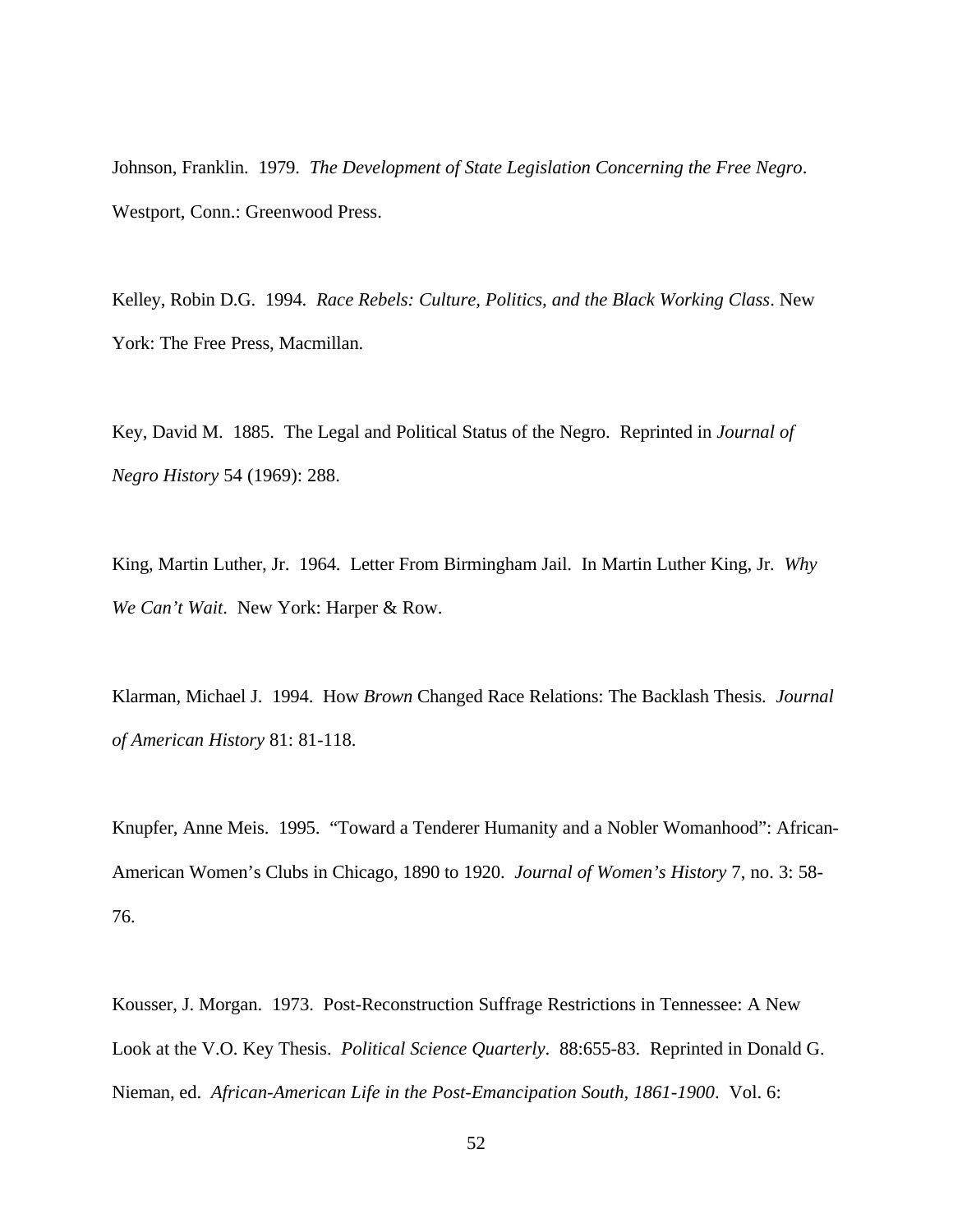*African-Americans and Southern Politics from Redemption to Disfranchisement*. New York: Garland Publishing. 1994.

Kousser, J. Morgan. 1974. *The Shaping of Southern Politics: Suffrage Restriction and the Establishment of the One-Party South, 1880-1910*. New Haven: Yale University Press.

Lamon, Lester C. 1977. *Black Tennesseans 1900-1930*. Knoxville: University of Tennessee Press.

Letwin, Daniel. 1998. *The Challenge of Interracial Unionism: Alabama Coal Miners, 1878- 1921*. Chapel Hill: University of North Carolina Press.

Litwack, Leon F. 1961. *North of Slavery: The Negro in the Free States, 1790-1860*. Chicago: University of Chicago Press.

Lofgren, Charles A. 1987. *The Plessy Case: A Legal-Historical Interpretation*. New York: Oxford University Press.

López, Ian F. Haney. 1996. *White By Law: The Legal Construction of Race*. New York: New York University Press.

Maclean, Nancy. 1994. *Behind the Mask of Chivalry: The Making of the Second Ku Klux Klan*. New York: Oxford University Press.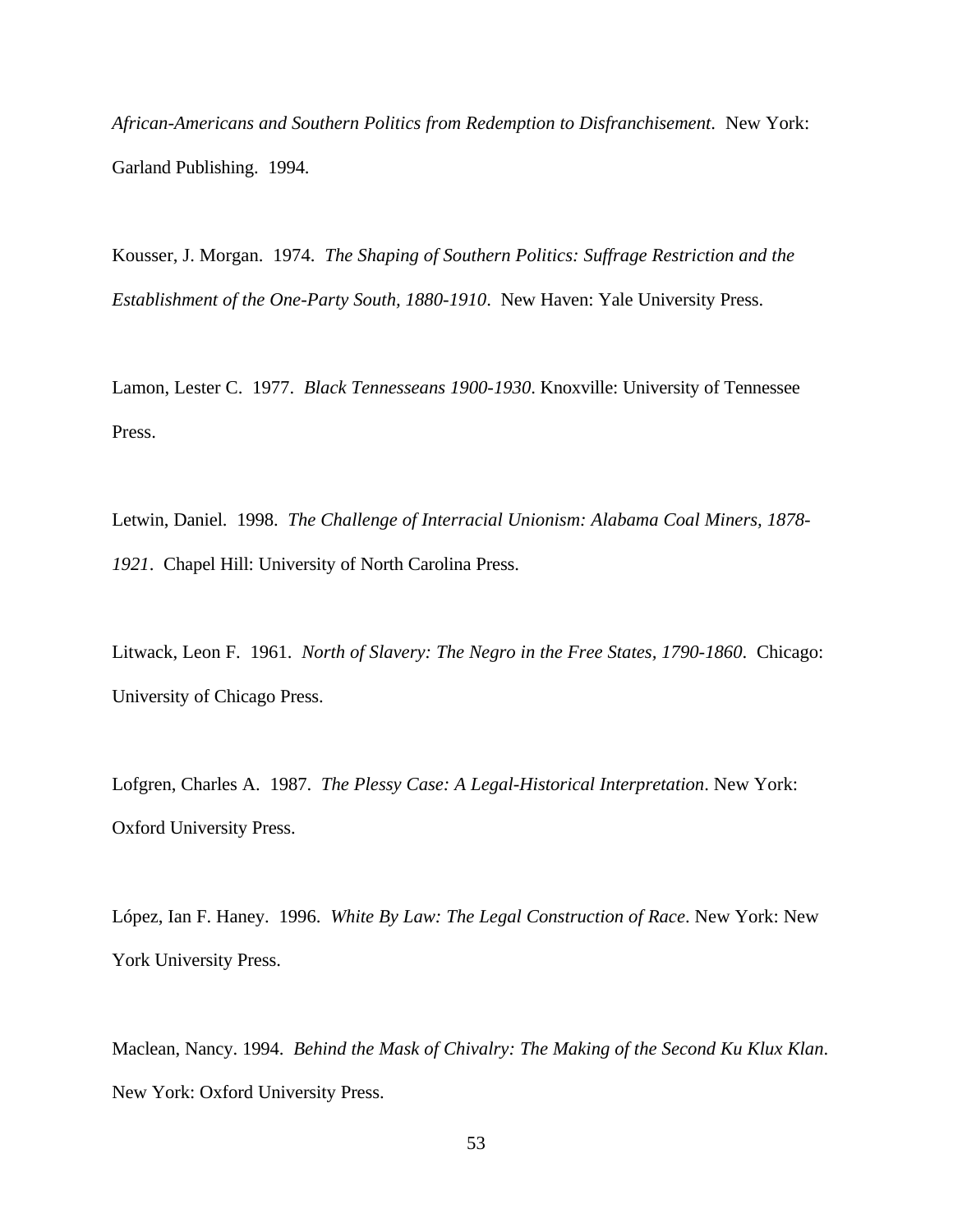McCluskey, Audrey Thomas. 1997. "We Specialize in the Wholly Impossible": Black Women School Founders and Their Mission. *Signs* 22: 403-26.

Meier, August and Elliott Rudwick. 1969. Negro Boycotts of Jim Crow Streetcars in Tennessee. *American Quarterly* 21: 755-63.

Minter, Patricia Hagler. 1995. The Failure of Freedom: Class, Gender, and the Evolution of Segregated Transit Law in the Nineteenth-Century South. *Chicago-Kent Law Review*. 70: 993- 1009.

Painter, Nell Irvin. 1988. "Social Equality," Miscegenation, Labor, and Power. In Numan V. Bartley, ed. *The Evolution of Southern Culture*. Athens: University of Georgia Press.

*Proceedings of the Fourth Annual Meeting of the Bar Association of Tennessee*. 1885. Nashville: Marshall & Bruce.

Rabinowitz, Howard N. 1976. From Exclusion to Segregation: Southern Race Relations, 1865- 1890. *Journal of American History* 63: 325-50.

------. 1978. *Race Relations in the Urban South, 1865-1890*. New York: Oxford University Press.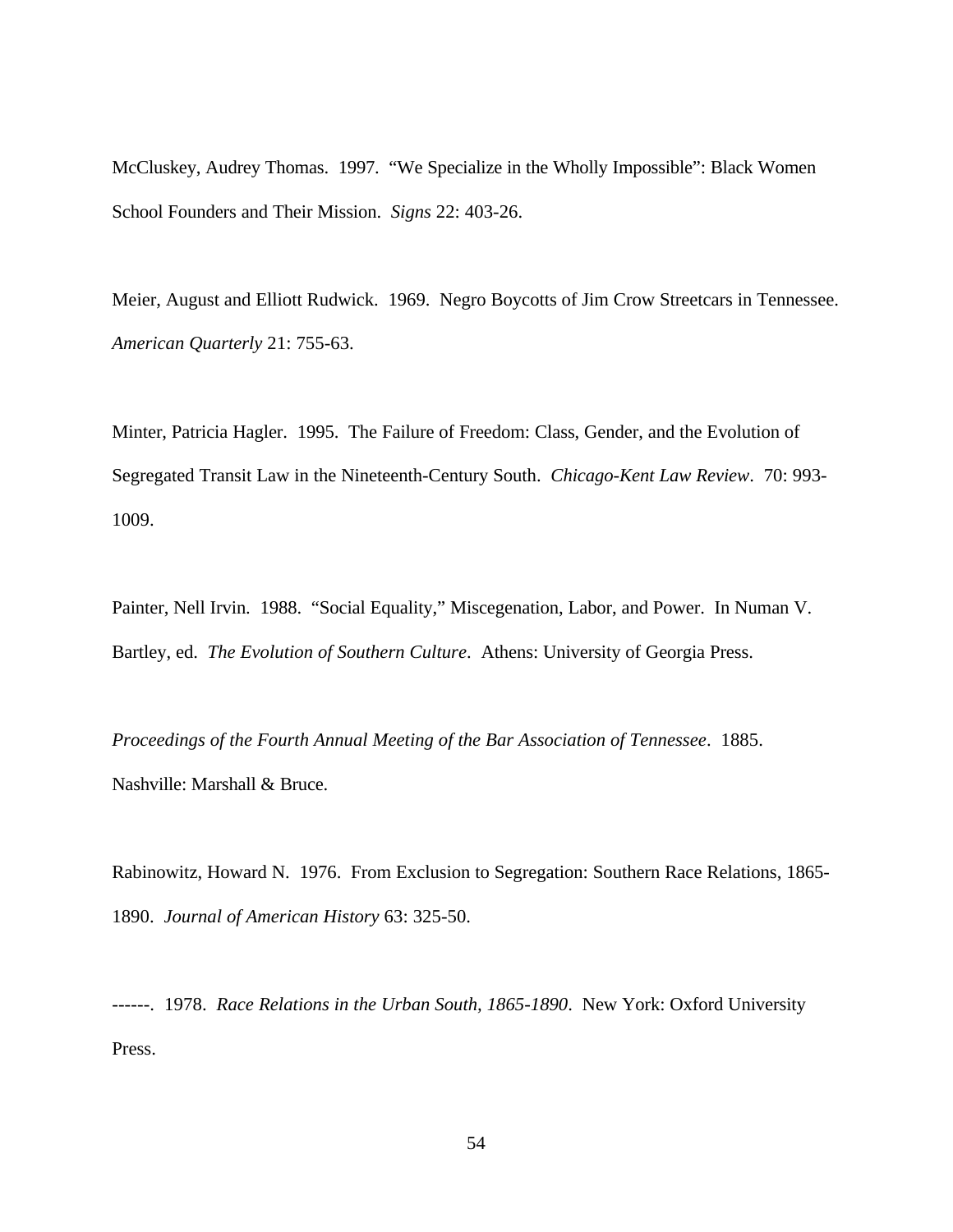------. 1988. More Than the Woodward Thesis: Assessing *The Strange Career of Jim Crow*. *Journal of American History* 75: 842.

Riegel, Stephen J. 1984. The Persistent Career of Jim Crow: Lower Federal Courts and the "Separate but Equal" Doctrine, 1865-1896. *American Journal of Legal History* 28: 17.

Schechter, Patricia Ann. 1993. "To Tell the Truth Freely": Ida B. Wells and the Politics of Race, Gender, and Reform in America, 1880-1913. Ph.D. diss., Princeton University.

------. 1998. "All the Intensity of My Nature": Ida B. Wells, Anger, and Politics. *Radical History Review* 70: 48-77.

Somerville, Diane Miller. 1995. The Rape Myth in the Old South Reconsidered. *Journal of Southern History*. 61: 481-518.

Stover, John F. 1955. *The Railroads of the South 1865-1900: A Study in Finance and Control*. Chapel Hill: University of North Carolina Press.

Terrell, Mary Church. 1940. *A Colored Woman in a White World*. Washington, D.C.: Ransdell Inc.

Thomas, William Griffith III. 1995. Lawyering for the Railroad: A Study of Business and Law in the New South, 1880-1916. Ph.D. diss., University of Virginia.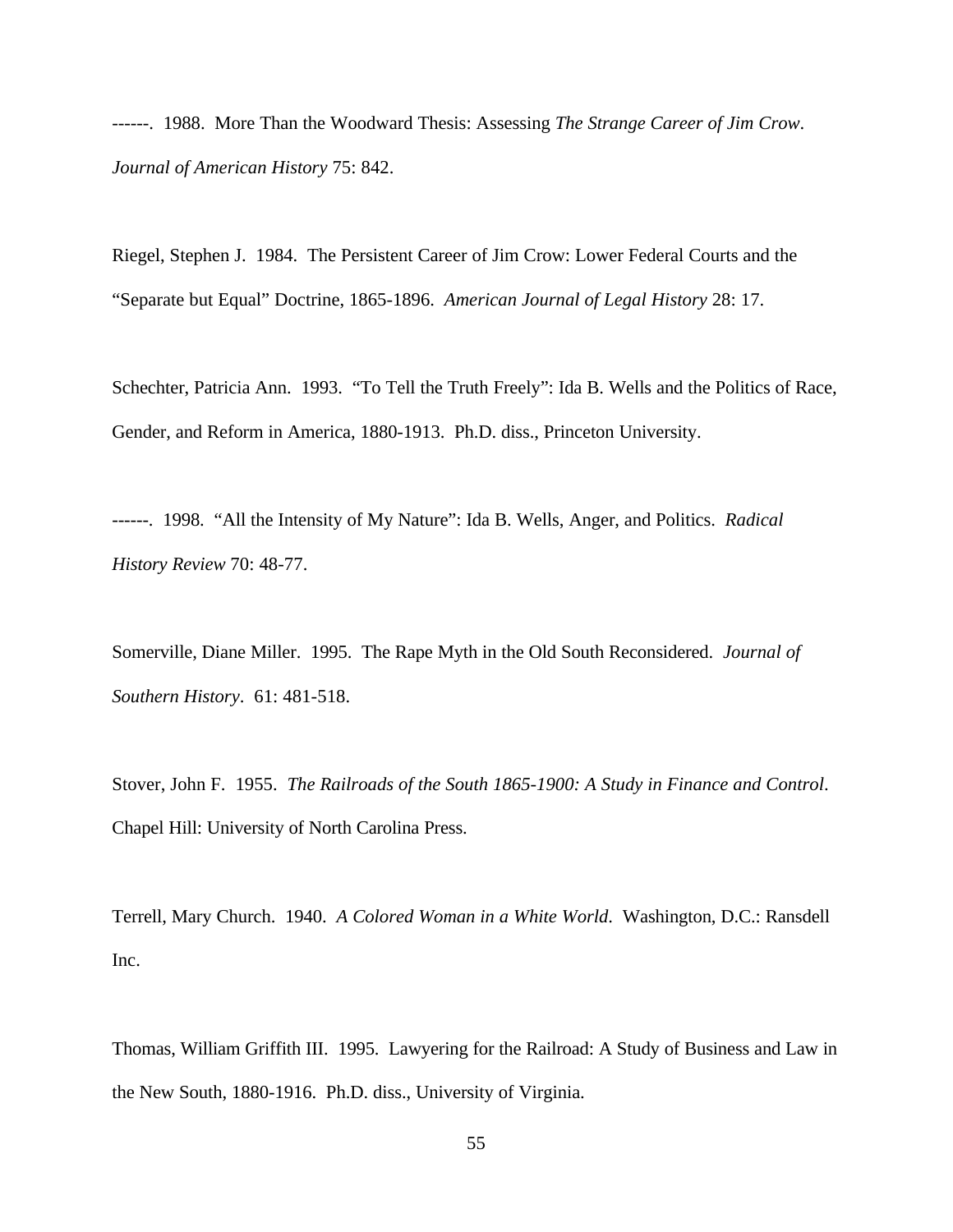Thompson, E.P. 1975. *Whigs and Hunters: The Origin of the Black Act*. New York: Pantheon Books, Random House.

Tomlins, Christopher L. 1993. *Law, Labor and Ideology in the Early American Republic*. New York: Cambridge University Press.

Tucker, David M. 1975. *Black Pastors and Leaders: Memphis, 1819-1972*. Memphis, Tenn.: Memphis State University Press.

Tushnet, Mark. 1987. The Politics of Equality in Constitutional Law: The Equal Protection Clause, Dr. Du Bois, and Charles Hamilton Houston. *Journal of American History*. 74: 884- 903.

Wade, Richard C. 1964. *Slavery in the Cities: The South, 1820-1860*. New York: Oxford University Press.

Welke, Barbara Y. 1995. When All the Women Were White, and All the Blacks Were Men: Gender, Class, Race, and the Road to *Plessy*, 1855-1914. *Law and History Review* 13: 261-316.

White, Deborah Gray. 1985. *Ar'n't I a Woman? Female Slaves in the Plantation South*. New York: W.W. Norton and Company.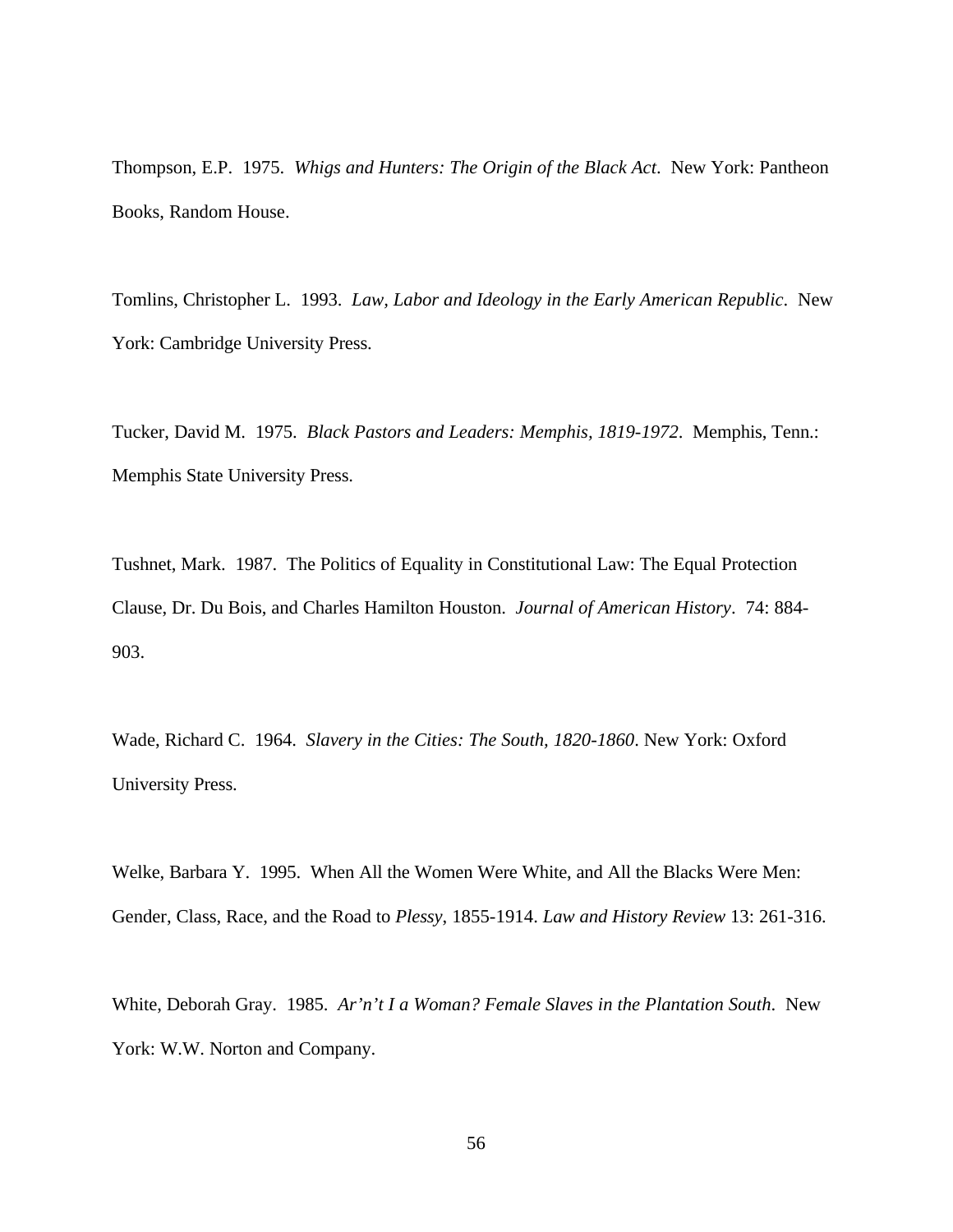------. 1993. The Cost of Club Work, the Price of Black Feminism. In Nancy A. Hewitt and Suzanne Lebsock, eds. *Visible Women: New Essays on American Activism*. Urbana: University of Illinois Press.

White, John H., Jr. 1978. *The American Railroad Passenger Car*. Baltimore: Johns Hopkins University Press.

Williams, Patricia J. 1991. *The Alchemy of Race and Rights*. Cambridge: Harvard University Press.

Williamson, Joel. 1965. *After Slavery: The Negro in South Carolina During Reconstruction, 1861-1877*. Chapel Hill: University of North Carolina Press.

------, ed. 1968. *The Origins of Segregation*. Boston: D.C. Heath and Company, Raytheon Education Company.

------. 1984. *The Crucible of Race: Black-White Relations in the American South Since Emancipation*. New York: Oxford University Press.

Wing, Adrien Katherine, ed. 1997. *Critical Race Feminism: A Reader*. New York: New York University Press.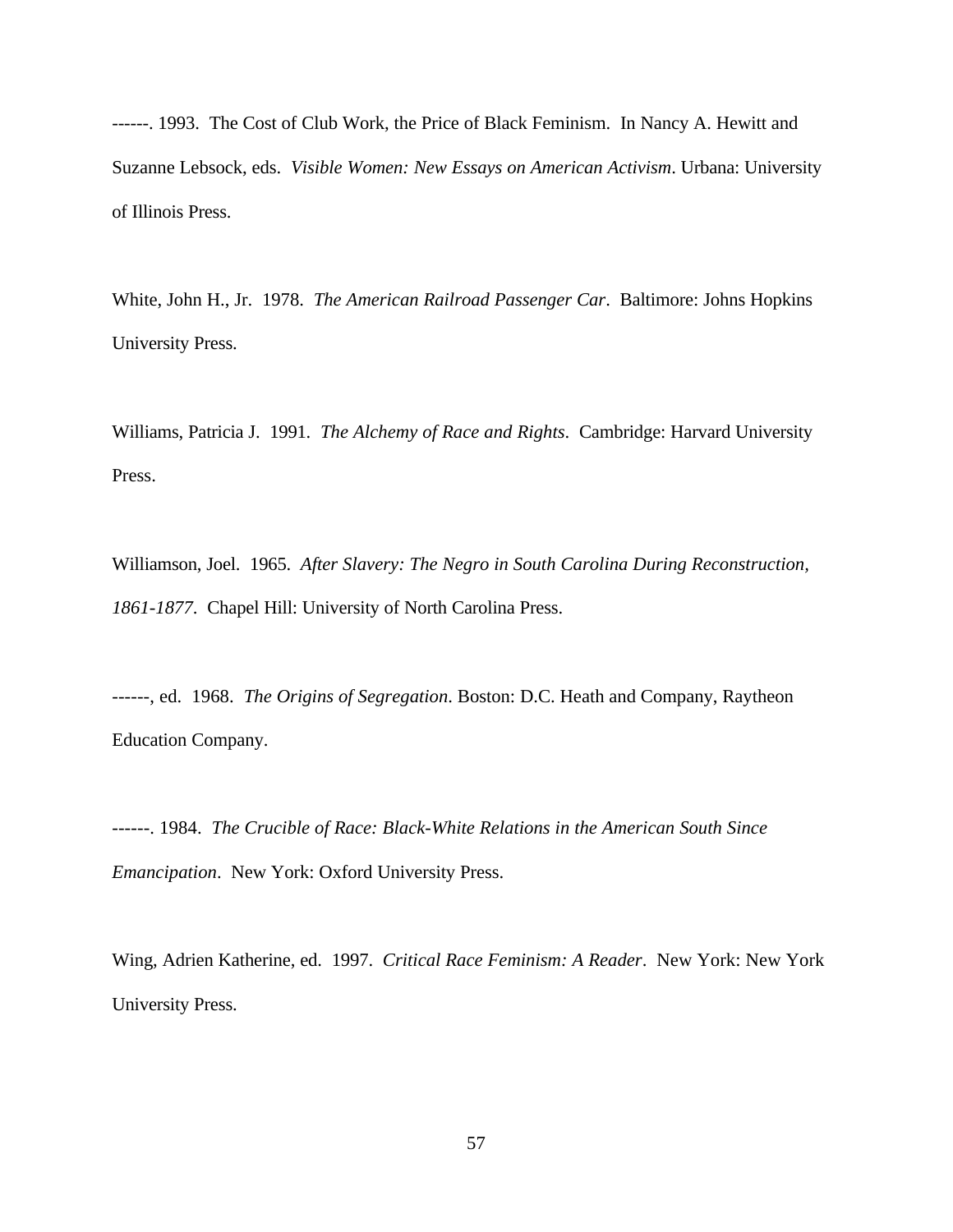Woodward, C. Vann. 1971a. *Origins of the New South 1877-1913*. Baton Rouge: Louisiana State University Press.

Woodward, C. Vann. 1971b. *American Counterpoint: Slavery and Racism in the North-South Dialogue*. Boston: Little, Brown and Company.

Woodward, C. Vann. 1974. *The Strange Career of Jim Crow*. 3d rev. ed. New York: Oxford University Press.

Woodward, C. Vann. 1986. *Thinking Back: The Perils of Writing History*. Baton Rouge: Louisiana State University Press.

Wynes, Charles E. 1961. *Race Relations in Virginia, 1870-1902*. Charlottesville: University of Virginia Press.

Yngvesson, Barbara. 1997. Negotiating Motherhood: Identity and Difference in "Open" Adoptions. *Law and Society Review*. 31: 31-80.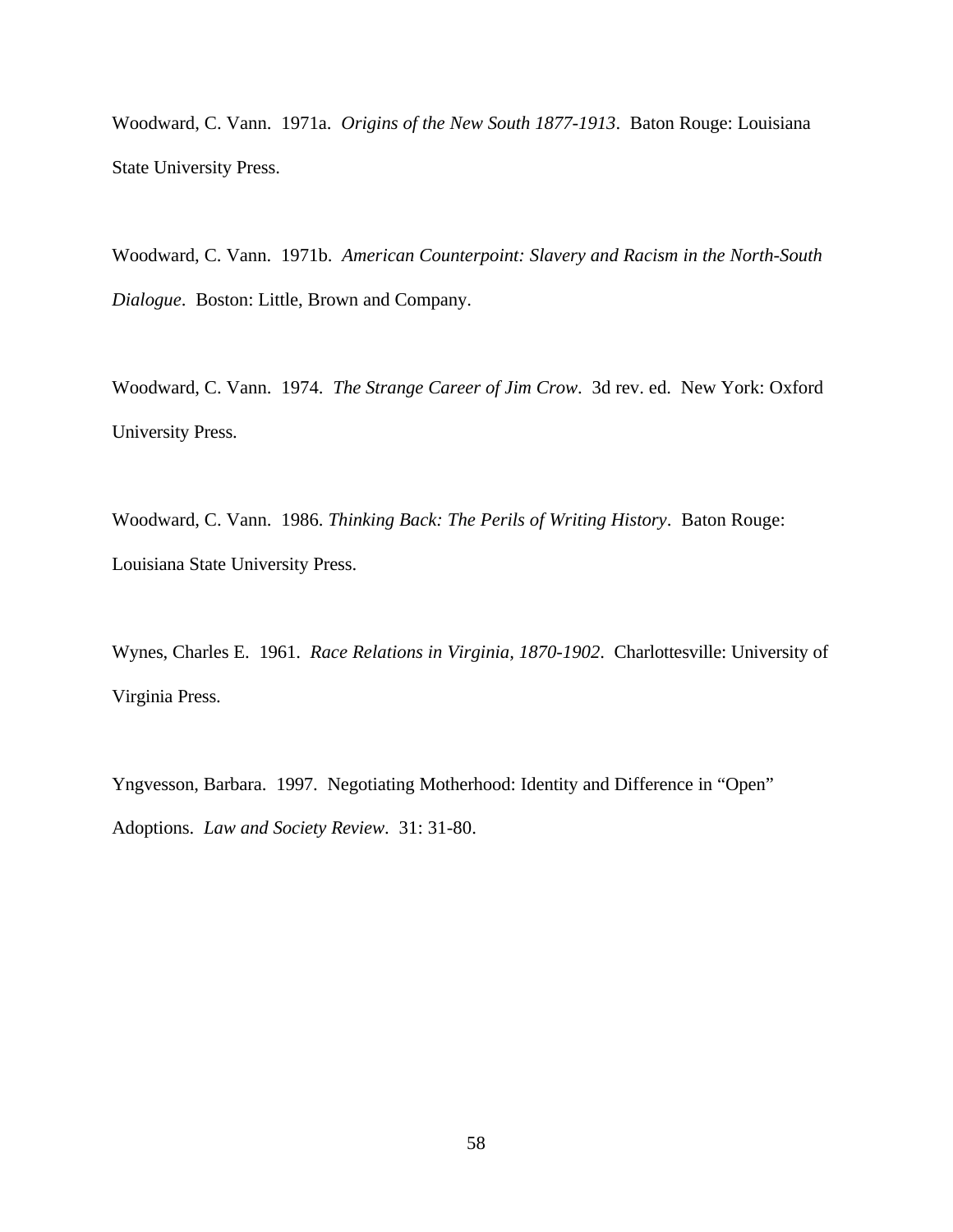#### **CASES**

*Bailey v. Louisville & N. R.R.* 1898. 44 S.W. 105 (Ky.)

*Brinkley v. Louisville & N. R.R.* 1898. Trial Record. U.S. Circuit Court, Memphis, Western District of Tennessee, B/50/12/36, Box 80. National Archives, Atlanta Regional Archives Branch, East Point, Georgia.

*Brinkley v. Louisville & N. R.R.* 1899. 95 F. 345 (C.C.W.D. Tenn.).

*Brown v. Memphis & C. R.R.* 1880a. 4 F. 37 (C.C.W.D. Tenn.).

*Brown v. Memphis & C. R.R.* 1880b. 5 F. 499 (C.C.W.D. Tenn.).

*Brown v. Memphis & C. R.R.* 1881. 7 F. 51 (C.C.W.D. Tenn.).

*Charge to Grand Jury -- Civil Rights Act*. 1875. 30 F. Cas. 1005 (C.C.W.D. Tenn.) (No. 18,260).

*Chesapeake, O. & Sw. R.R. v. Wells*. 1885a. Trial Record. No. 312, Circuit Court of Shelby County, Microfilm Accession Number 1425. Tennessee State Library and Archives, Nashville, Tennessee.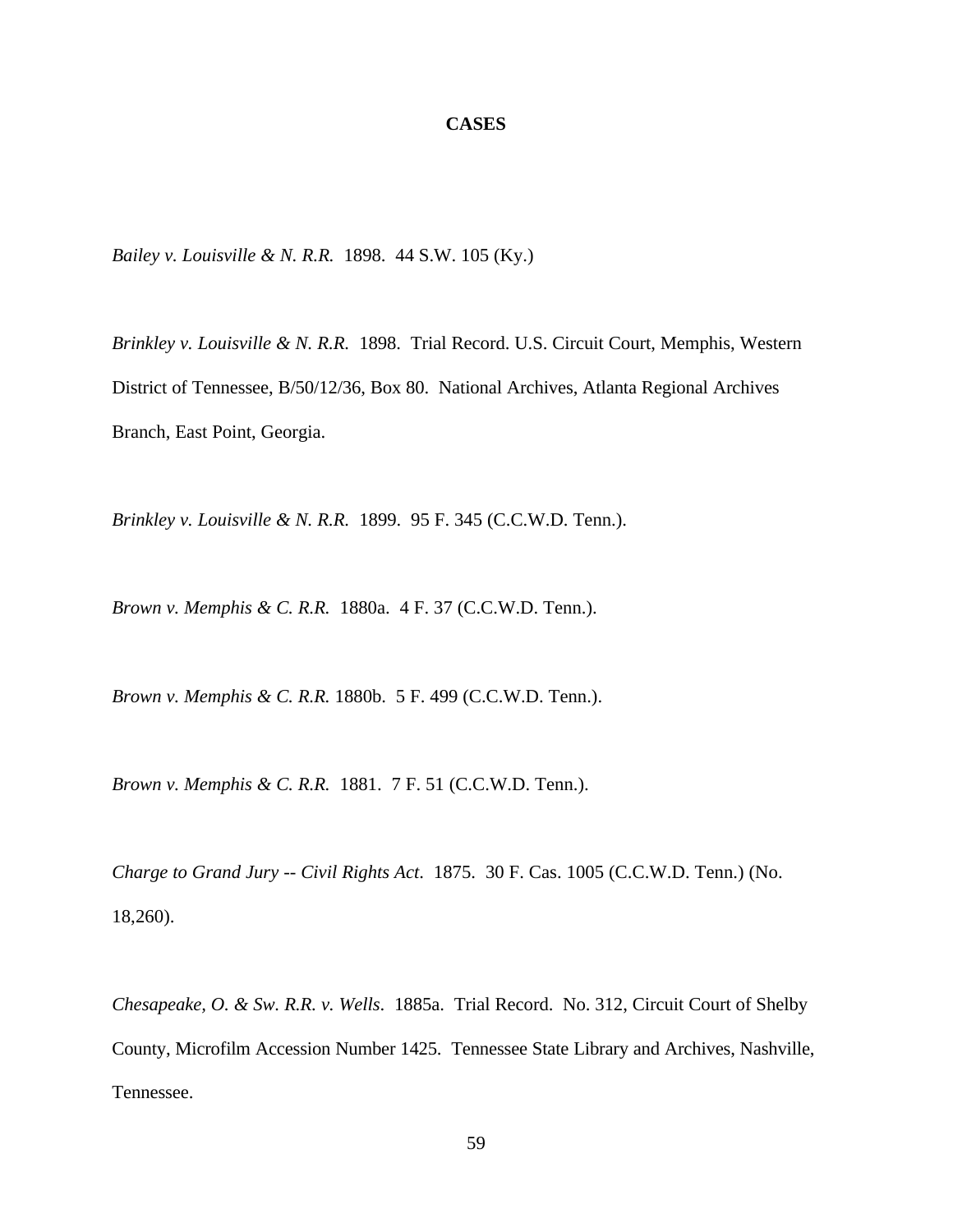*Chesapeake, O. & Sw. R.R. v. Wells*. 1885b. Trial Record. No. 319, Circuit Court of Shelby County, Microfilm Accession Number 1425. Tennessee State Library and Archives, Nashville, Tennessee.

*Chesapeake, O. & Sw. R.R. v. Wells*. 1887. 4 S.W. 5 (Tenn.).

*Civil Rights Cases*. 1883. 109 U.S. 3.

*Conley v. Central Ky. Traction Co.* 1913. 154 S.W. 41 (Ky.)

*Councill v. Western & A. R.R.* 1887a. Trial Record. RG134, Formal Dockets 1887-1924, Interstate Commerce Commission, Box 6, Docket No. 21. National Archives at College Park, College Park, Maryland.

*Councill v. Western & A. R.R.* 1887b. 1 Interstate Com. Rep. 638, 1 I.C.C. 339.

*Edwards v. Nashville, C. & St. L. Ry.* 1907. 12 I.C.C. 247.

*Logwood v. Memphis & C. R.R.* 1883. Trial Record. Civil 2792, U.S. Circuit Court, Memphis, Western District of Tennessee, B/15/25. National Archives, Atlanta Regional Archives Branch, East Point, Georgia.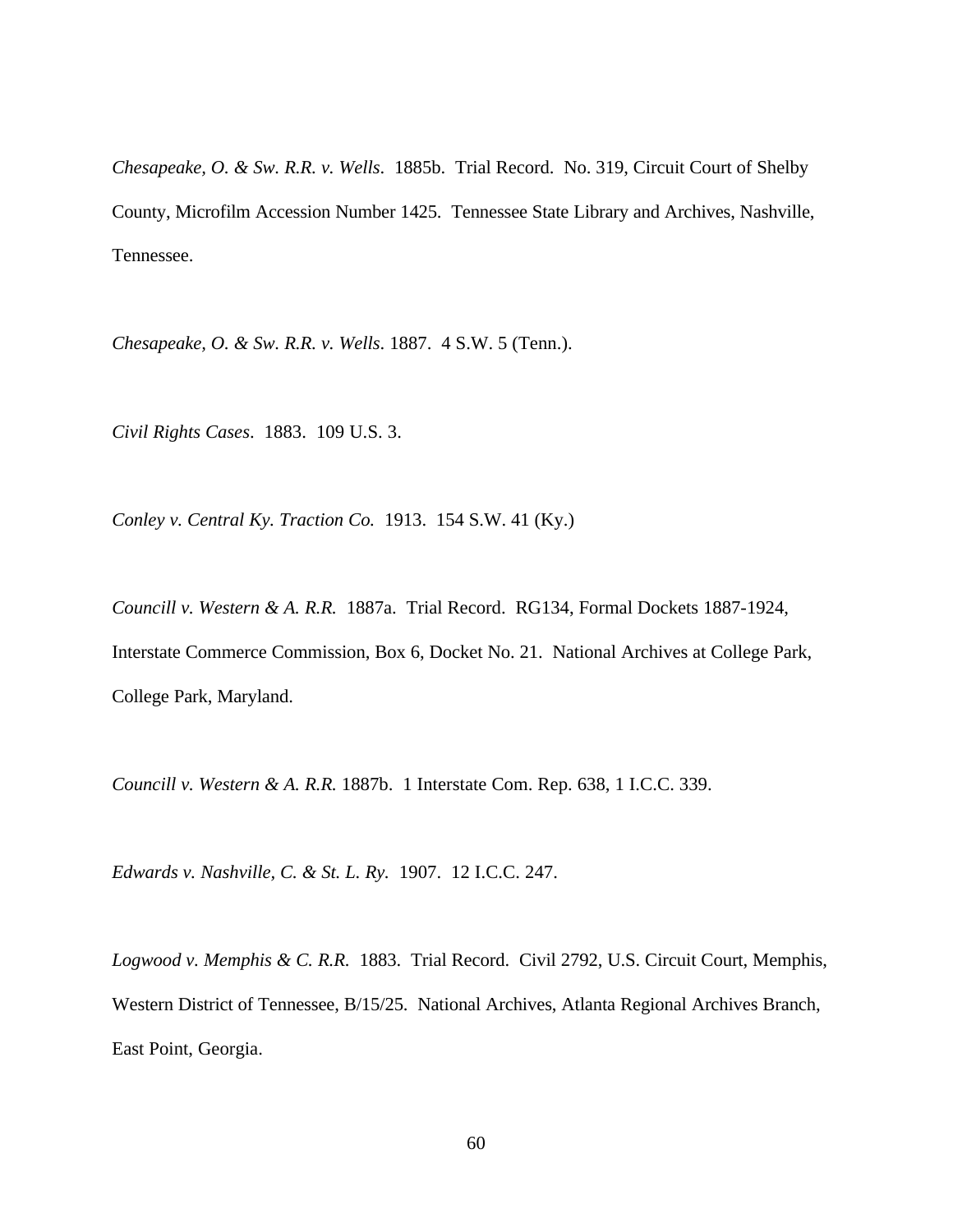*Logwood v. Memphis & C. R.R.* 1885. 23 F. 318 (C.C.W.D. Tenn.).

*Mayfield v. Louisville & N. R.R.* 1906. Trial Record. Middle Tennessee, Box 1755, Tennessee State Library and Archives, Nashville, Tennessee.

*Memphis & C. R.R. v. Benson.* 1884. Trial Record. Circuit Court of Shelby County. Tennessee State Library and Archives, Nashville, Tennessee.

*Memphis & C. R.R. v. Benson.* 1887. 4 S.W. 5 (Tenn.)

*Memphis St. Ry. v. State*. 1903a. Trial Record. West Tennessee, Box 854, Tennessee State Library and Archives, Nashville, Tennessee.

*Memphis St. Ry. v. State*. 1903b. 75 S.W. 730 (Tenn.).

*Morrison v. State*. 1905. Trial Record. West Tennessee No. 961, Tennessee State Library and Archives, Nashville, Tennessee.

*Morrison v. State*. 1906. 95 S.W. 494 (Tenn.).

*Murphy v. Western & A. R.R.* 1882. Trial Record. United States Circuit Court, Chattanooga, Eastern District of Tennessee, Record Group 21, B/50/01/1, Box 2. National Archives, Atlanta Regional Archives Branch, East Point, Georgia.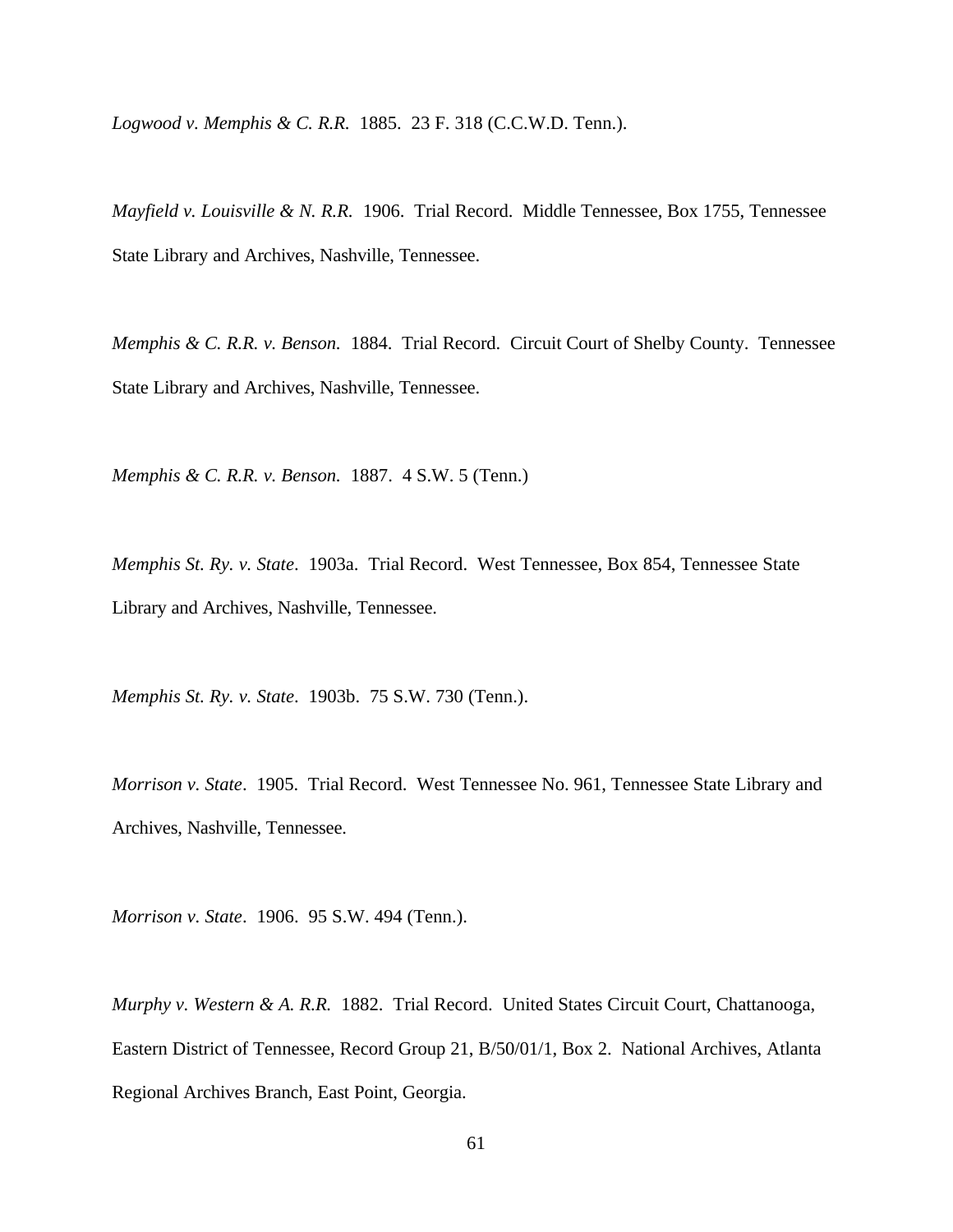*Murphy v. Western & A. R.R.* 1885. 23 F. 637 (C.C.E.D. Tenn., S.D.).

*Quinn v. Louisville & N. R.R.* 1895. 32 S.W. 742 (Ky.).

*Robinson v. Memphis & C. R.R.* 1879. Trial Record. United States Supreme Court, Records and Briefs, *Civil Rights Cases*, 109 U.S. 3 (1883).

*State v. Smith*. 1896. Trial Record. Middle Tennessee, Box 1258, Tennessee State Library and Archives, Nashville, Tennessee.

*State ex rel. Michael v. Witham*. 1942. 165 S.W.2d 378 (Tenn.).

*Wood v. Louisville & N. R.R.* 1897. 42 S.W. 349 (Ky.)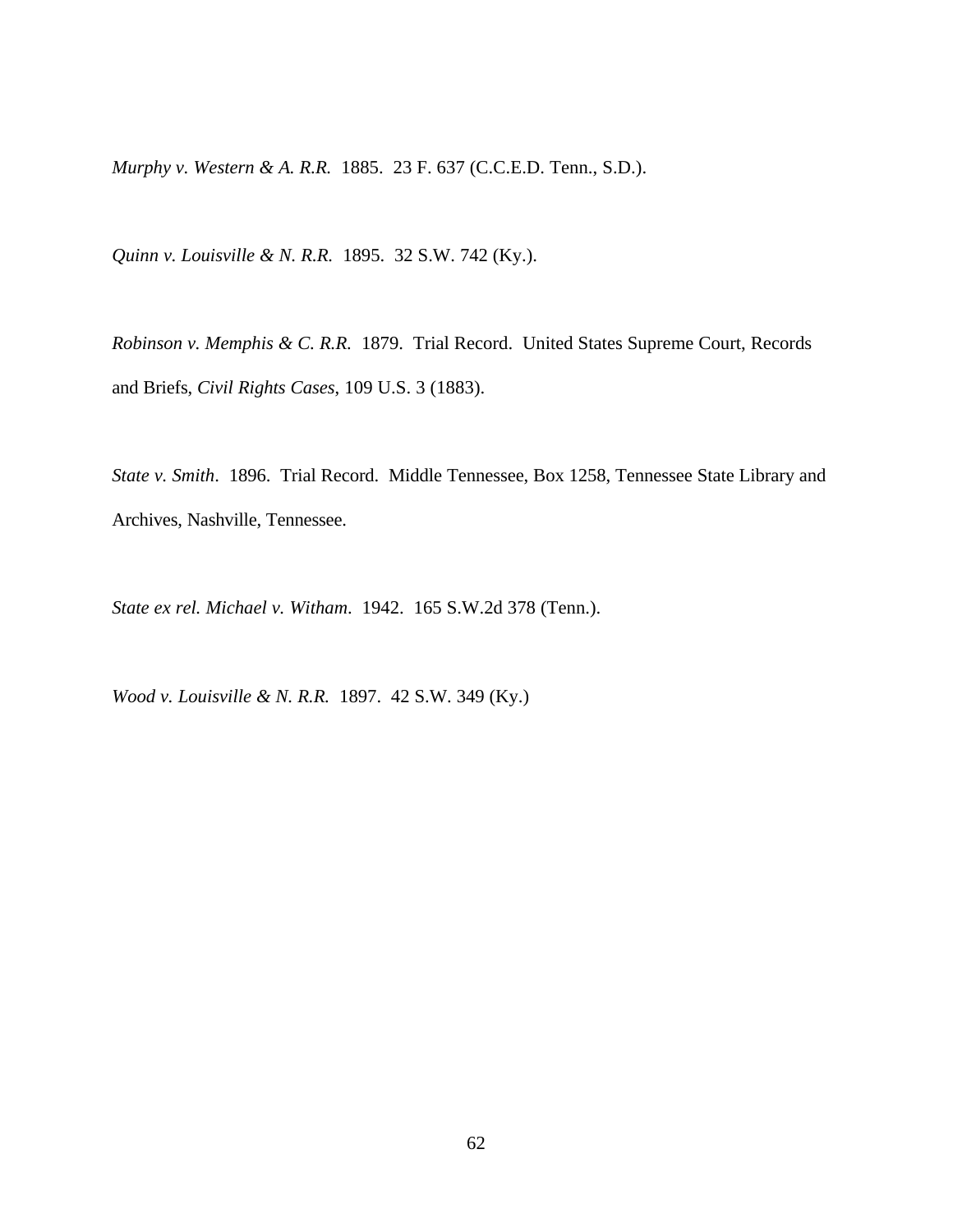#### **STATUTES**

*Civil Rights Act of 1875*, 18 Stat. 335 (March 1, 1875).

*1887 Florida Acts*, Ch. 3743 (May 19, 1887).

*Tennessee Act of March 12, 1868*, No. 46, Ch. 66. In C.W. Folsom. ed. *Certain Acts of the General Assembly and Extracts from the Code of 1857-58 of the State of Tennessee Relating Generally to Railroads*. Nashville: The Republican Banner Office. 1869.

*1875 Tenn. Acts*, Ch. 130 (March 24, 1875).

*1881 Tenn. Acts*, Ch. 155 (April 7, 1881).

*1882 Tenn. Acts*, 3d Extraordinary Sess., Ch. 6 (May 22, 1882).

*1891 Tenn. Acts*, Ch. 52 (March 27, 1891).

*1905 Tenn. Acts*, Ch. 150 (April 4, 1905).

*1889 Texas Gen. Laws*, Ch. 108 (April 6, 1889).

*1891 Texas Gen. Laws*, Ch. 41 (March 19, 1891).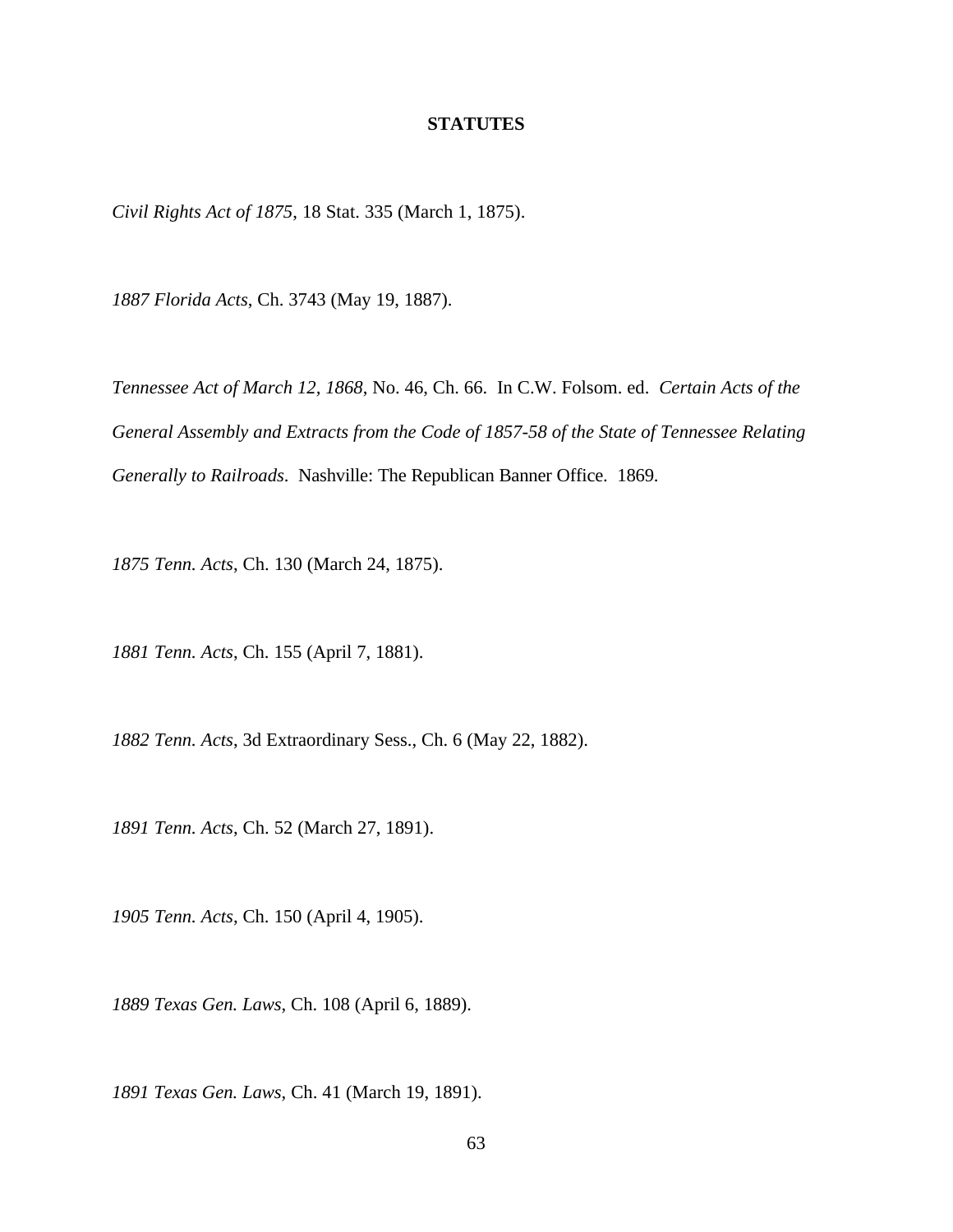*1891 Texas Gen. Laws*, Ch. 103 (April 11, 1891).